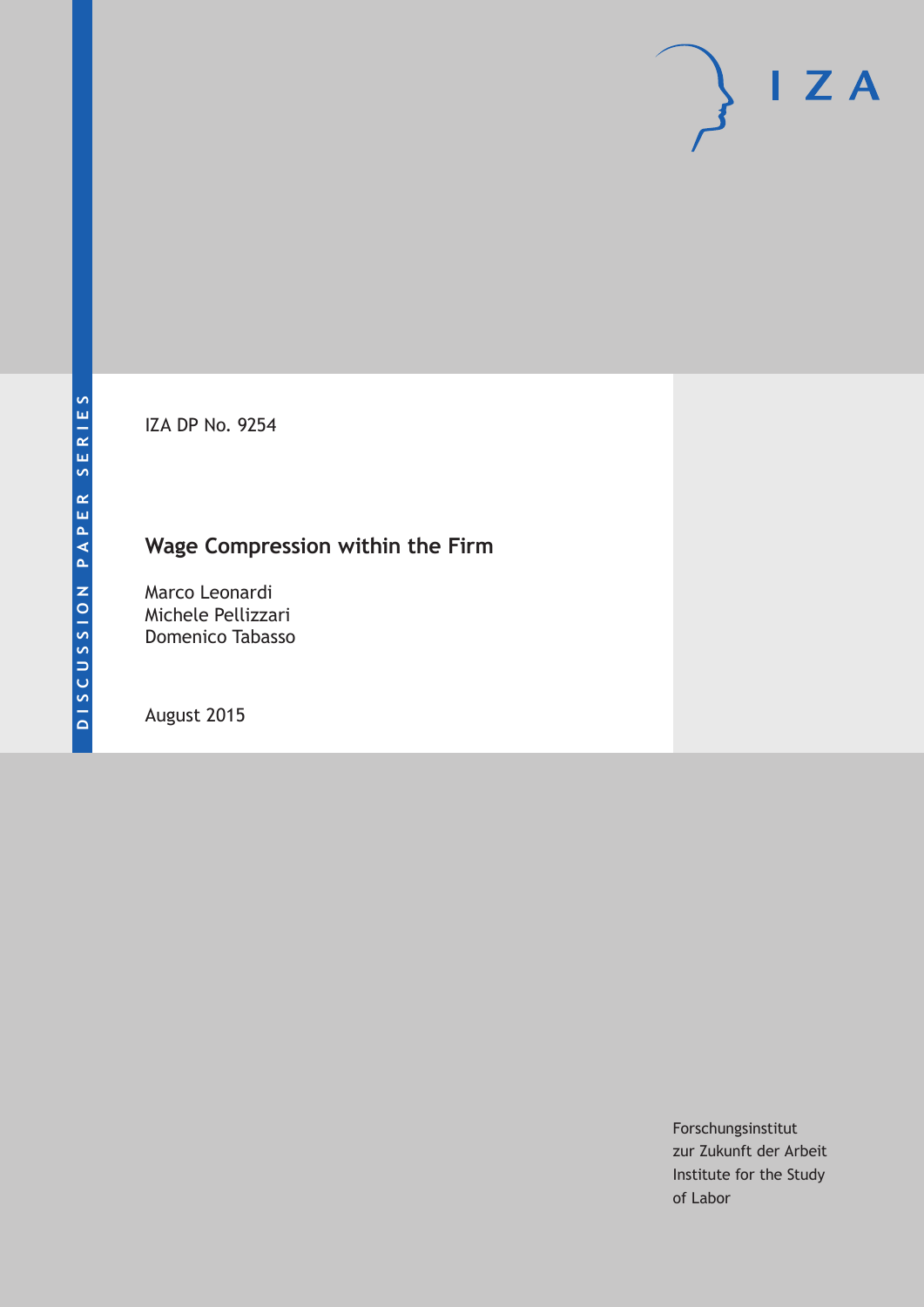# **Wage Compression within the Firm**

### **Marco Leonardi**

*University of Milan and IZA* 

### **Michele Pellizzari**

*University of Geneva, CEPR and IZA* 

### **Domenico Tabasso**

*University of Geneva and IZA*

Discussion Paper No. 9254 August 2015

IZA

P.O. Box 7240 53072 Bonn Germany

Phone: +49-228-3894-0 Fax: +49-228-3894-180 E-mail: iza@iza.org

Any opinions expressed here are those of the author(s) and not those of IZA. Research published in this series may include views on policy, but the institute itself takes no institutional policy positions. The IZA research network is committed to the IZA Guiding Principles of Research Integrity.

The Institute for the Study of Labor (IZA) in Bonn is a local and virtual international research center and a place of communication between science, politics and business. IZA is an independent nonprofit organization supported by Deutsche Post Foundation. The center is associated with the University of Bonn and offers a stimulating research environment through its international network, workshops and conferences, data service, project support, research visits and doctoral program. IZA engages in (i) original and internationally competitive research in all fields of labor economics, (ii) development of policy concepts, and (iii) dissemination of research results and concepts to the interested public.

IZA Discussion Papers often represent preliminary work and are circulated to encourage discussion. Citation of such a paper should account for its provisional character. A revised version may be available directly from the author.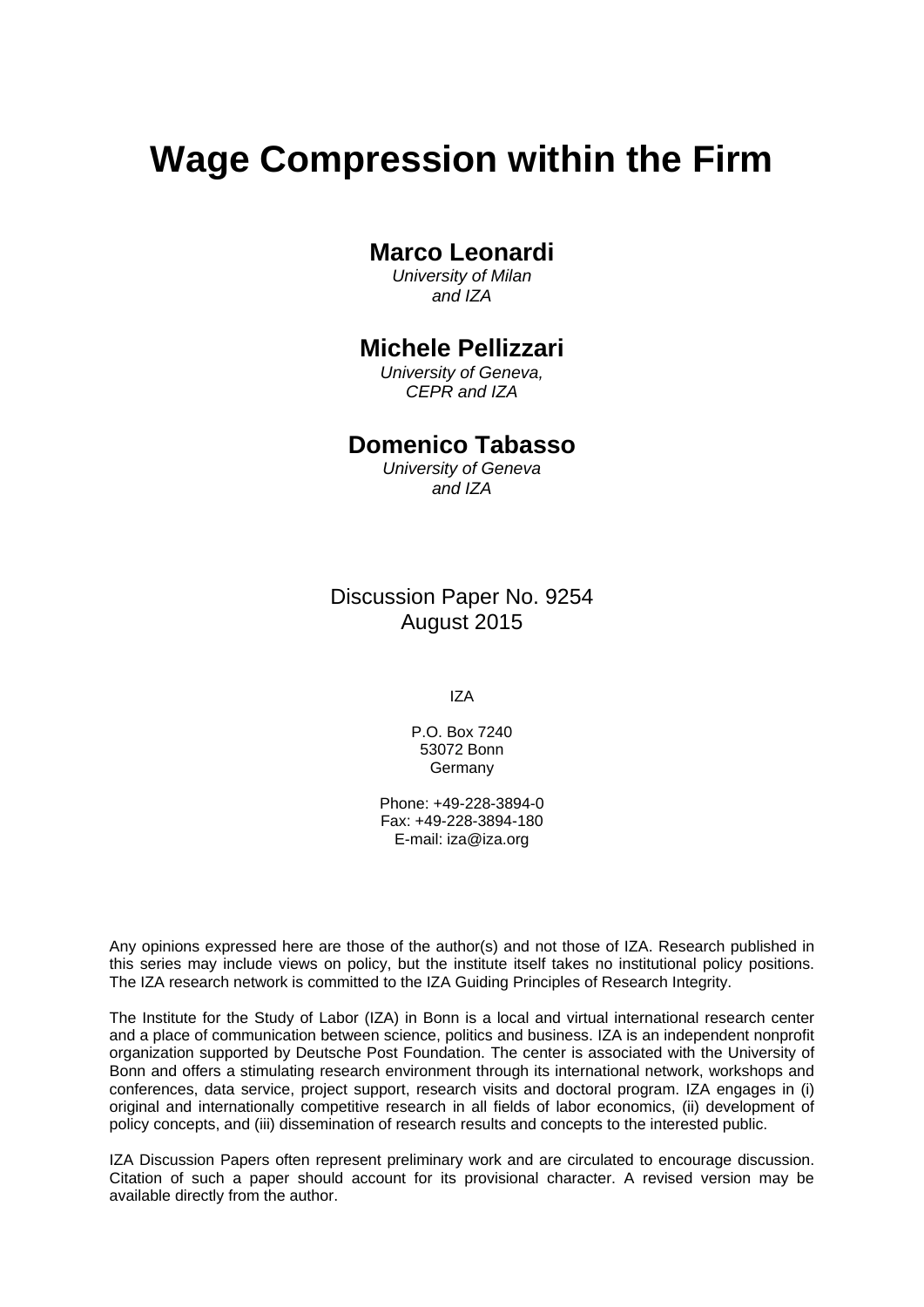IZA Discussion Paper No. 9254 August 2015

## **ABSTRACT**

## **Wage Compression within the Firm\***

We study the distributional effect of a wage indexation mechanism - the *Scala Mobile* (SM) that heavily compressed the distribution of Italian wages during the 1970s and 1980s. The SM imposed large real wage increases at the bottom of the distribution and was essentially irrelevant for high-wage workers. We document that this mechanism triggered a strong redistribution within the firm. Skilled workers received lower wage adjustments when employed at firms with many unskilled workers and they tended to move towards more skillintensive firms. We rationalize these findings with a simplified model of intra-firm bargaining with on-the- job search.

JEL Classification: J01, J31, J50

Keywords: labor market institutions, wage indexation, inequality, intra-firm bargaining

Corresponding author:

 $\overline{\phantom{a}}$ 

Michele Pellizzari Institute of Economics and Econometrics Geneva School of Economics and Management University of Geneva 40 Bd du Pont d'Arve CH-1211, Geneva 4 **Switzerland** E-mail: michele.pellizzari@unige.ch

<sup>\*</sup> We would like to thank David Card, Giacomo De Giorgi, Andrea Ichino, Thomas Lemieux, Marco Manacorda, Enrico Moretti and Giulio Zanella for useful comments and discussions. We are also very grateful to Giuseppe Tattara and Marco Valentini for providing the data and for their insightful comments. Pietro Ichino helped us reconstructing the functioning of the Scala Mobile. We received useful suggestions from seminar participants at Collegio Carlo Alberto and the 2015 fRDB Workshop of Fellows and Affiliates. All errors remain our sole responsibility. Financial support from the Swiss National Science Foundation is gratefully acknowledged (grant n. 100018 152770).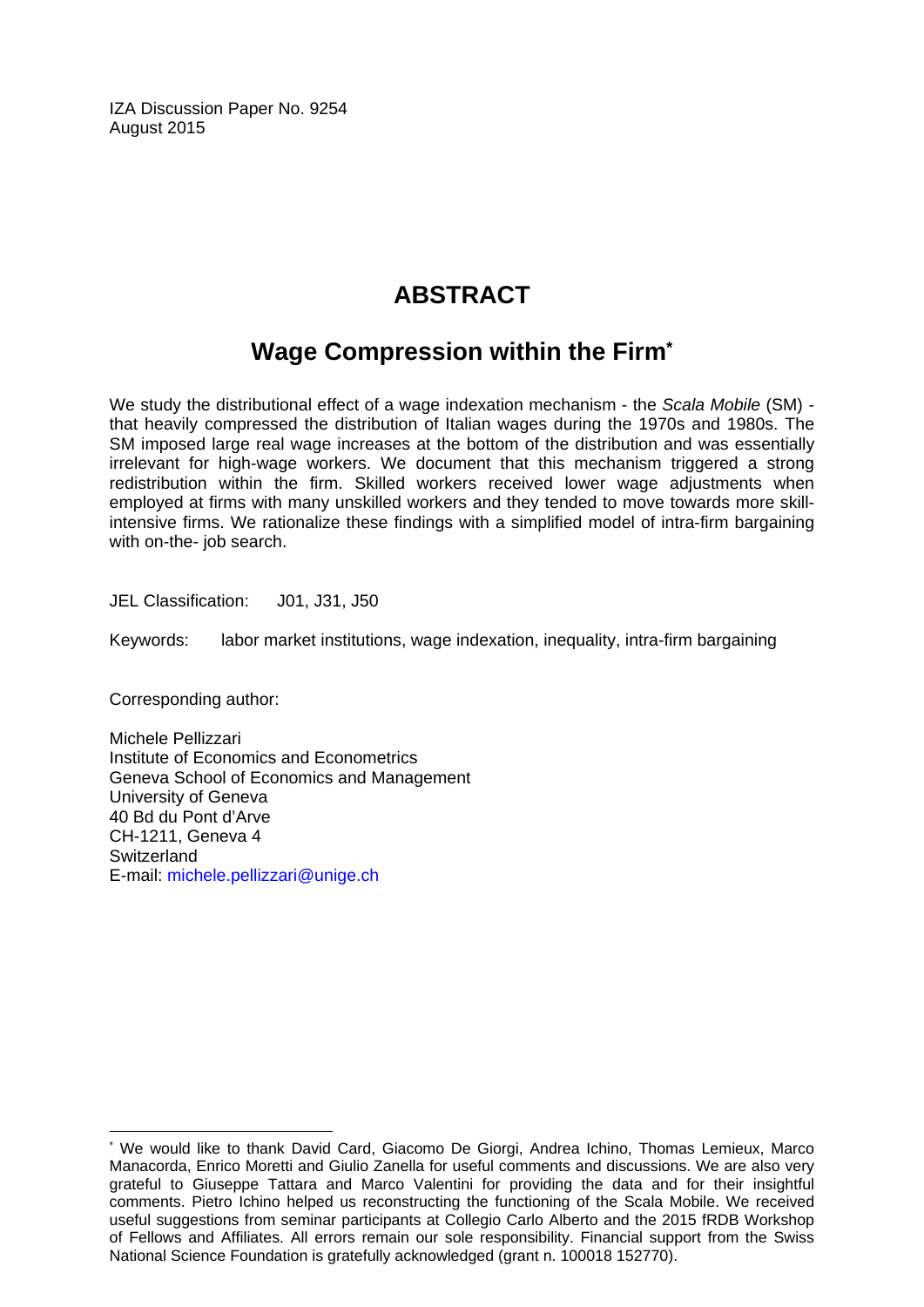## 1 Introduction

The link between labor market institutions and wage inequality is the focus of a very large literature [\(David Card, W. Craig Riddell and Thomas Lemieux,](#page-28-0) [2004;](#page-28-0) [John Di Nardo and David S. Lee, 2004;](#page-29-0) [John Di Nardo, Nicole Fortin and](#page-29-1) [Thomas Lemieux, 1996;](#page-29-1) [David S. Lee, 1999;](#page-30-0) [Marco Manacorda, 2004\)](#page-30-1). Most of the institutions studied in this area, such as minimum wages and unions, directly affect only workers earning salaries in the lower end of the distribution and researchers have mainly focused on estimating their effects on low-wage earners.<sup>[1](#page-3-0)</sup> In fact, the causal effects of these institutions on the lower part of the distribution have often been identified empirically by assuming the absence of a causal effect on the upper part [\(Di Nardo, Fortin and Lemieux, 1996;](#page-29-1) [Lee,](#page-30-0) [1999\)](#page-30-0).

In this paper we study a labor market policy that was also intended to affect only low-wage earners and we show how instead its effects spanned over the entire distribution. We consider an automatic wage indexation mechanism that was implemented in Italy during the 1970s and 1980s. This system - known as the *Scala Mobile* (henceforth SM) - mandated that the wages of all dependent employees in the country had to increase each quarter by (at least) the same nominal amount in absolute terms computed as the product of the point change in the price index and a fixed parameter.

The resulting SM adjustments were identical for all workers in nominal absolute value but implied large real wage increases for workers at the bottom of the distribution and real wage cuts for workers at the top.<sup>[2](#page-3-1)</sup> Since it is unrealistic to imagine that such changes reflected changes in productivity, the SM was obviously binding for low-wage workers and not binding for those earning high wages.<sup>[3](#page-3-2)</sup> In other words, under any reasonable assumption about the evolu-

<span id="page-3-0"></span> $<sup>1</sup>A$  few papers have looked at the spillover effects of the minimum wage on workers who</sup> are paid above the minimum [\(Edward M. Gramlich, 1976;](#page-30-2) [Jean Baldwin Grossman, 1983;](#page-30-3) [Lee,](#page-30-0) [1999\)](#page-30-0). However, the analysis has been limited to the close neighborhood of the minimum wage. To the best of our knowledge, [John Di Nardo, Kevin F Hallock and Jörn-Steffen Pischke](#page-29-2) [\(2000\)](#page-29-2) is the only paper investigating the effect of unions on non-unionized high-wage workers.

<span id="page-3-1"></span><sup>&</sup>lt;sup>2</sup>Obviously, the SM only defined minimum mandatory adjustments and employers and employees could negotiate additional wage rises.

<span id="page-3-2"></span> $3$ In a period during which the country was growing by almost 4% per year and undergoing a process of tertiarization, it is very unrealistic to imagine that the productivity of unskilled lowpaid workers, mostly blue collars, increased by a large amount while that of skilled workers decreased. In the course of the paper we often refer interchangeably to low-paid/unskilled and high-paid/skilled workers.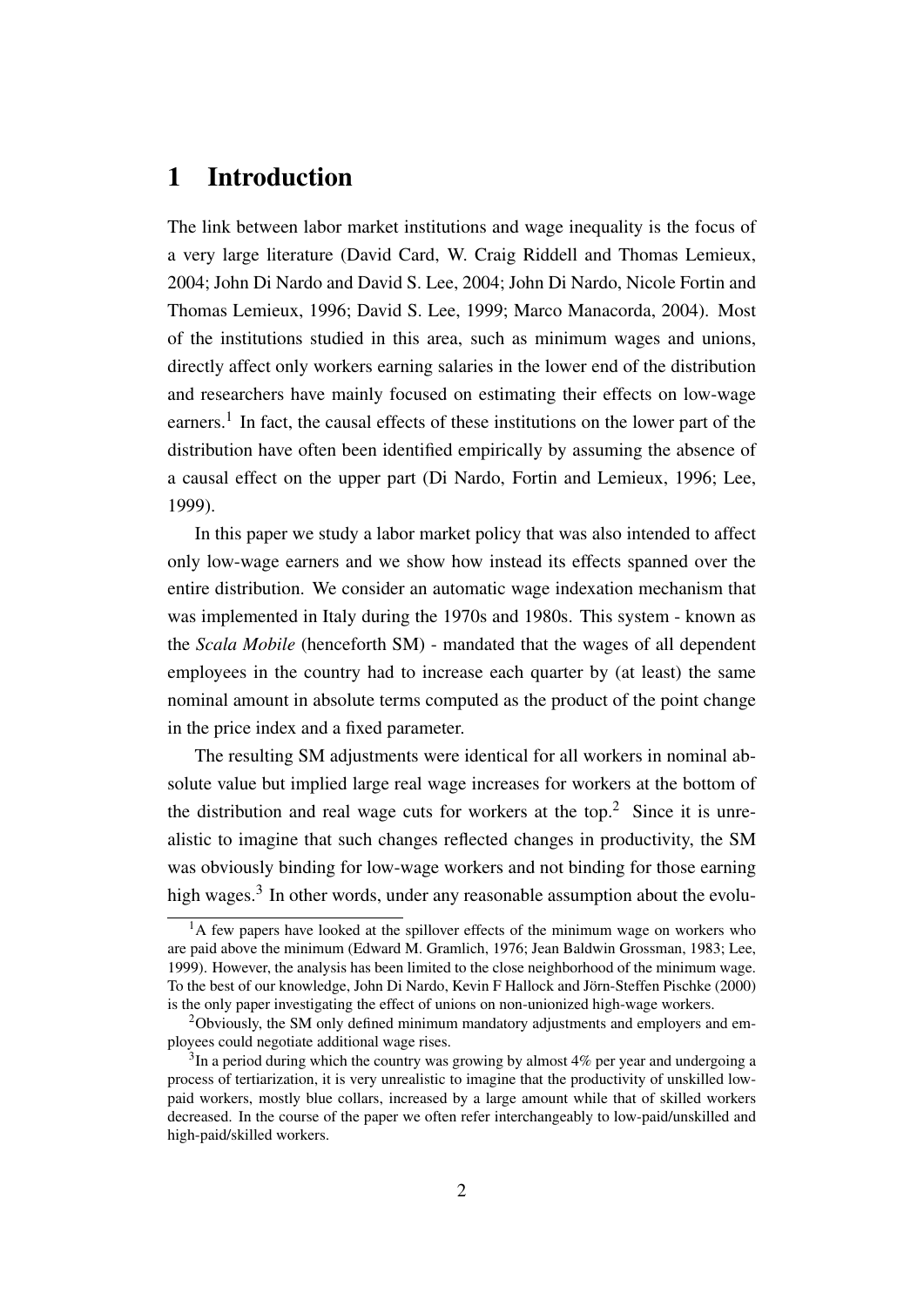tion of productivity, the counterfactual real wage changes that unskilled workers would have received in the absence of the SM were lower than those mandated by the SM, whereas skilled workers would have obtained larger pay raises than the mandated SM cuts.<sup>[4](#page-4-0)</sup> From this point of view, the SM is a labor market institution that, similarly to unions and minimum wages, only directly affects the bottom part of the wage distribution.

Above and beyond its direct effects, our analysis shows that the SM also triggered an important process of redistribution within firms. Over the period of application of the SM, skilled workers employed in firms with many low-wage workers saw their salaries grow less rapidly than similar workers employed in firms with fewer unskilled workers. As a consequence, they tended to leave those firms and moved towards employers with relatively more skill-intensive technologies. We also document that the SM forced the least skill-intensive firms out of the market.

To give a preview of the results and an intuitive idea of the effects of the SM, the automatic application of the system implied a yearly increase of about 30% of the real wages of workers in the bottom decile of the wage distribution and a decline of about 3% for workers in the top decile.<sup>[5](#page-4-1)</sup> Clearly, the SM only mandated minimum wage adjustments and did not forbid employers and employees to negotiate further pay rises. Hence, the SM system could be partly or even completely offset via individual (or sectoral or firm-level) bargaining. We find a sizable offsetting effect, i.e. for each percentage point of mandated SM adjustment the bargained wage change was reduced by 0.3 of a percentage point. Eventually, when we look at total wage changes, workers at the bottom of the distribution still enjoyed a very substantial real wage increase while workers at the top of the distribution barely kept their purchasing power.

As a result, the SM had a different incidence across firms: firms with many low-paid workers were forced to grant each year large real wage increases whereas firms with few low-paid workers barely had to worry about the indexation system. We find a negative strong correlation between the overall burden of the SM

<span id="page-4-0"></span><sup>&</sup>lt;sup>4</sup>Assume, for instance, that the counterfactual real wage changes were zero for all workers, a rather conservative assumption. Then, the SM was irrelevant for all those employees for whom it mandated real wage cuts as they were already receiving more than the mandatory SM adjustment (which is a minimum adjustment). On the other hand, the SM was binding when imposing real wage rises as these were higher than the counterfactual (see Section [3\)](#page-9-0).

<span id="page-4-1"></span><sup>&</sup>lt;sup>5</sup>To avoid compositional issues, we focus on workers continuously employed between 1976 and 1982, (the core years of the SM system).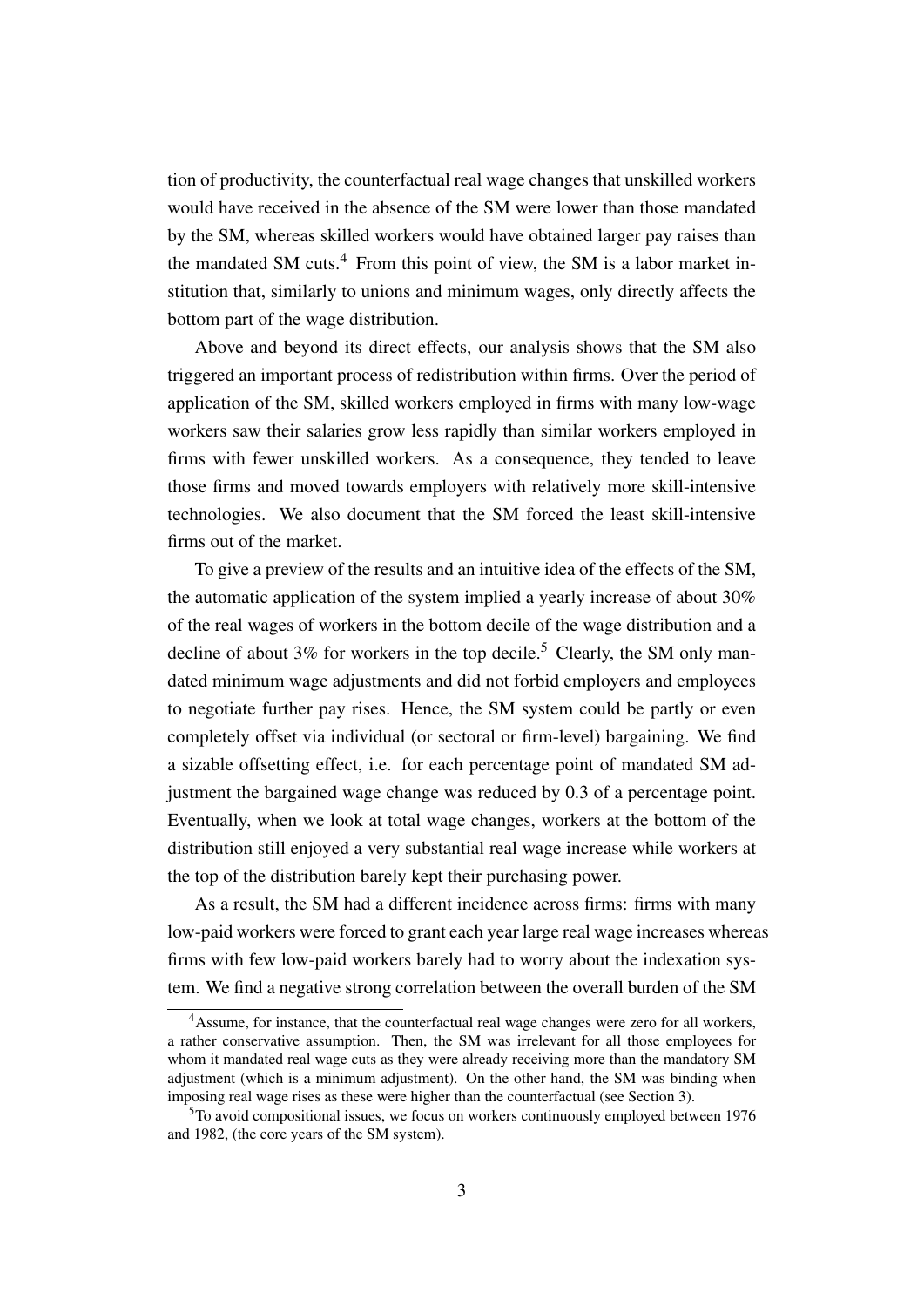at the firm level and the average amount of additional negotiated wage changes.<sup>[6](#page-5-0)</sup> Workers at the top of the wage distribution were induced to move out of firms with heavy SM burdens to join employers with low SM burdens, which could give them larger additional wage increases over the SM adjustments.

To rationalize these findings, we develop a simplified version of a search model with intra-firm bargaining and on-the-job search, building on the work of [Lars A. Stole and Jeffrey Zwiebel](#page-30-4) [\(1996\)](#page-30-4) and [Pierre Cahuc, Fabien Postel-](#page-28-1)[Vinay and Jean-Marc Robin](#page-28-1) [\(2006\)](#page-28-1). The model features heterogeneous workers (skilled and unskilled) who are complementary in production and heterogeneous employers producing with different combinations of skills. While the wages of unskilled workers are assumed to change exogenously (e.g. according to an automatic wage indexation scheme, like the SM), skilled workers negotiate their salaries over the rents induced by search frictions. With a given probability, skilled workers meet new potential employers and engage in a three-player negotiation involving the incumbent and the poaching firm [\(Cahuc, Postel-Vinay](#page-28-1) [and Robin, 2006;](#page-28-1) [Ariel Rubinstein, 1982\)](#page-30-5). This process generates labor turnover and wage dispersion across and within firms. The implications of the theory are fully in line with our empirical evidence. An exogenous rise of the wage of the unskilled workers reduces the wage of the skilled and this effect is stronger in firms employing many unskilled workers. Job turnover is characterized by movements of skilled workers from the least skill-intensive to the most skillintensive firms. Rising the unskilled wage also forces the the least skill-intensive employers to exit the market.

Our paper contributes to a number of branches of the literature. The role of the SM in the evolution of wage inequality in Italy has already been studied in [Manacorda](#page-30-1) [\(2004\)](#page-30-1). However, due to the lack of longitudinal data, that paper only analyzes the effect on overall dispersion and does not look at differences across the distribution nor at the within-firm dynamics. Our data cover the universe of all firms and workers in one region of the country and we can then extend the analysis of [Manacorda](#page-30-1) [\(2004\)](#page-30-1) in three important directions. First, we estimate the effect of the SM at different points of the distribution of wages, showing that it affected also workers at the very top of the earnings distribution. Second, we exploit the fact that in our data we observe all the employees of each

<span id="page-5-0"></span><sup>6</sup>We define the SM burden of the firm as the sum of the real SM adjustments for all the firm's employees as a share of the total wage bill.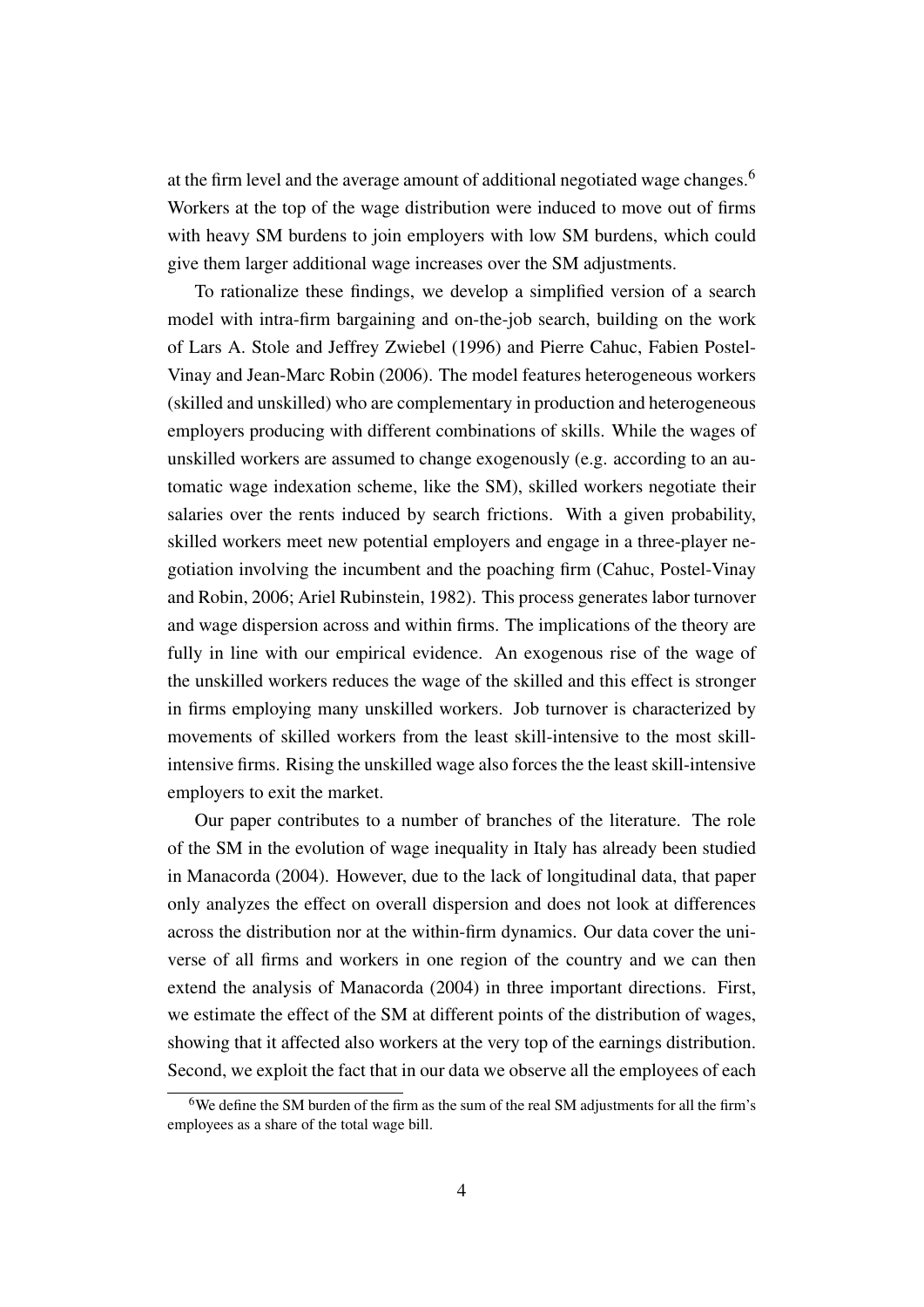firm and we document the importance of within-firm negotiations. Third, we look beyond the wage effect of the SM and we also consider workers turnover across firms and firm exit.

We show evidence that intra-firm bargaining is a key mechanism through which the SM affected wages in the upper part of the distribution. This is consistent with the theories presented in [Stole and Zwiebel](#page-30-4) [\(1996\)](#page-30-4), [Pierre Cahuc,](#page-28-2) [Francois Marque and Etienne Wasmer](#page-28-2) [\(2008\)](#page-28-2) and [Cahuc, Postel-Vinay and](#page-28-1) [Robin](#page-28-1) [\(2006\)](#page-28-1). Due to the scarcity of datasets covering the entire workforce of sampled firms, our paper is among the very few providing empirical support to these models.<sup>[7](#page-6-0)</sup> In a similar spirit, [Luigi Guiso, Luigi Pistaferri and Fabiano](#page-30-6) [Schivardi](#page-30-6) [\(2005\)](#page-30-6) and [Luigi Guiso, Luigi Pistaferri and Fabiano Schivardi](#page-30-7) [\(2013\)](#page-30-7) explore the existence of insurance and credit markets within the firm and our results can also be interpreted in this perspective. To the extent that the SM forces the firm to pay unskilled workers above their marginal product (and in the presence of adjustment costs), employers "borrow" from their skilled employees by reducing their wage adjustments.<sup>[8](#page-6-1)</sup>

Finally, our results also speak to the vast literature on inequality aversion. Most of the studies in this area make use of laboratory experiments or case studies and document pervasive inequality aversion affecting work morale and job performance [\(Gary Charness and Peter Kuhn, 2007;](#page-29-3) [Dirk Engelmann and](#page-29-4) [Martin Strobel, 2004;](#page-29-4) [Ernst Fehr and Klaus M. Schmidt, 1999;](#page-29-5) [Alexandre Mas,](#page-30-8) [2006\)](#page-30-8). Despite recent contributions to this topic (e.g. [David Card, Alexandre](#page-28-3) [Mas, Enrico Moretti and Emmanuel Saez](#page-28-3) [\(2012\)](#page-28-3); [Andrew E. Clark and Clau](#page-29-6)[dia Senik](#page-29-6) [\(2010\)](#page-29-6); [Andrew E. Clark, David Masclet and Marie Claire Villeval](#page-29-7) [\(2010\)](#page-29-7)), empirical evidence on the general labor market is still limited, perhaps due to the difficulty in finding exogenous sources of variation in inequality within relevant reference groups. In this paper the SM does provide exogenous variation in the distribution of pay within firms and our results on job turnover seem to be counter to the idea that skilled workers are generally averse to inequality, as they moved away from firms where their wages were getting too close to those of the unskilled.

<span id="page-6-0"></span> $7A$ nother bargaining model that might be consistent with our findings is [Matthew Rabin](#page-30-9) [\(2006\)](#page-30-9), as the SM provides a natural reference point for the negotiation of further wage increases.

<span id="page-6-1"></span><sup>&</sup>lt;sup>8</sup>The extent to which this mechanism really applies in our setting depends on how one expects this credit to be repaid, an issue that eventually rests on expectations about inflation and about the abolition of the SM (or its modification).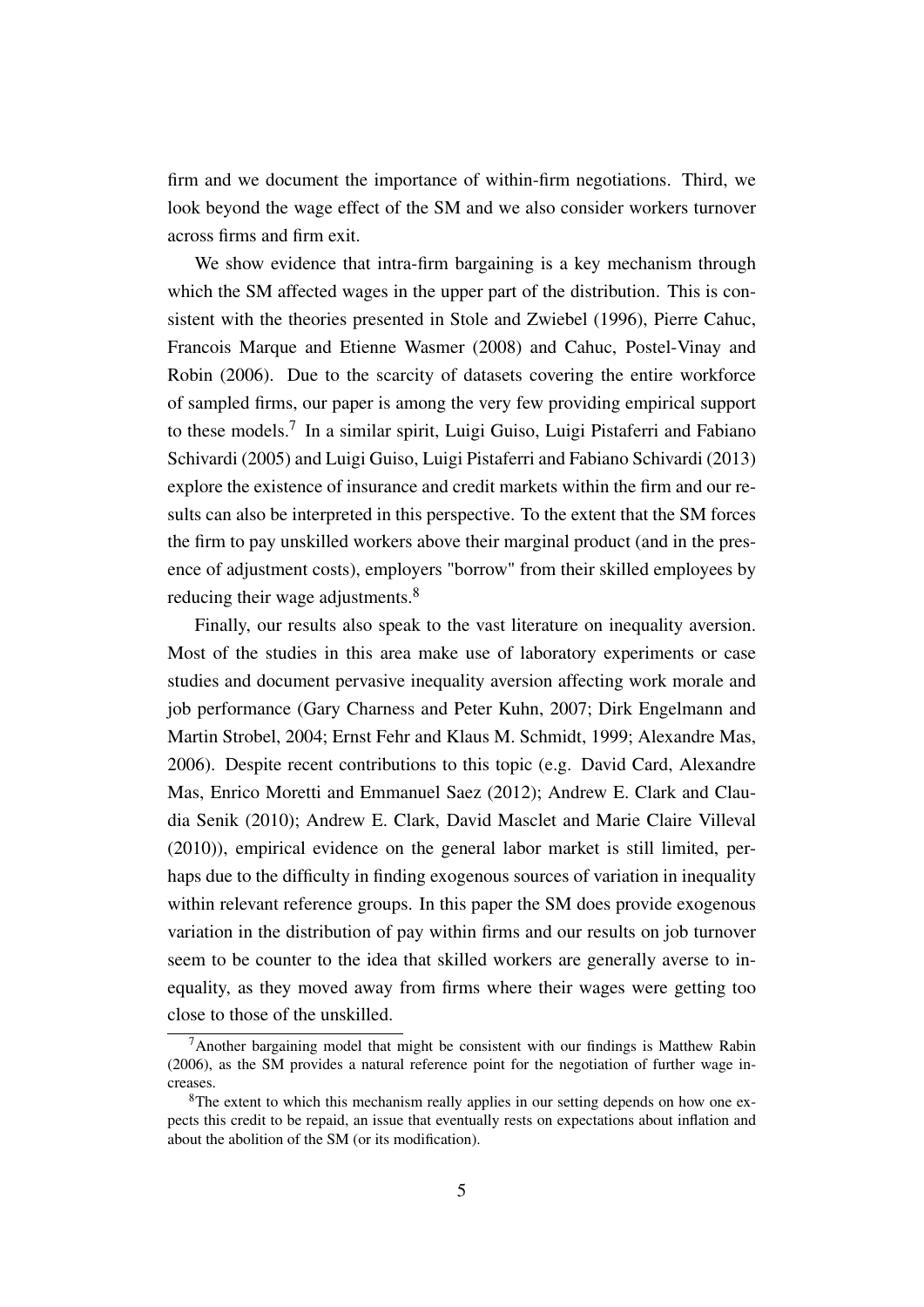The paper is organized as follows. In Section [2](#page-7-0) we describe the data and in Section [3](#page-9-0) we present a brief history of the SM and its functioning. In Section [4](#page-13-0) we present our results on the effects of the SM on the distribution of wages whereas Section [5](#page-20-0) looks at workers turnover. Section [6](#page-22-0) develops a theoretical framework for interpreting the empirical results. Section [7](#page-27-0) concludes.

# <span id="page-7-0"></span>2 The INPS Social Security Archives for the region of Veneto

The dataset used for this study is derived from the archives of the Italian Social Security Administration (INPS). It contains information on all individuals who have worked as dependent employees for at least one day at a private firm located in the region of Veneto between 1[9](#page-7-1)75 and 1995.<sup>9</sup> Once this condition is met, the entire working history of the employee is reconstructed, importing information also from employment spells outside the region.<sup>[10](#page-7-2)</sup>

The unit of observation is the individual employment relationship and the archive includes information about start and end dates, the total compensation paid in each year, the number of working weeks in the year, the type of contract (part-time vs. full time, temporary vs. permanent), the industrial sector of activity, the geographical location of the establishment, gender, age and citizenship of the worker. Both workers and establishments are individually (but anonymously) identifiable and can be followed over time. For firms we observe the date of founding and, if they ceased their activities within the period of observation, the date at which they did so.

Two important limitations of this dataset are worth mentioning. First, there is no information on workers' education. Second, once a worker disappears from the dataset we cannot say whether she was unemployed, inactive or em-

<span id="page-7-1"></span><sup>9</sup>Veneto is one of the largest regions of Italy with around 5 million residents. It is located in the north-east of the country and it borders with Austria on the north and Croatia (and the Adriatic sea) on the east. It used to be one of the poorest regions of the country, with very high emigration rates (mostly to Northern Europe and South America). Starting in the 1960s, it experienced very sustained economic growth and it is now one of the richest areas of Italy, comparable to the north-west (Milan, Turin, Genoa), which has traditionally been the wealthiest part of the country.

<span id="page-7-2"></span> $10$ The same data have already been used in [David Card, Francesco Devicienti and Agata](#page-28-4) [Maida](#page-28-4) [\(2014\)](#page-28-4); [Federico Cingano and Alfonso Rosolia](#page-29-8) [\(2012\)](#page-29-8); [Marco Leonardi and Giovanni](#page-30-10) [Pica](#page-30-10) [\(2013\)](#page-30-10).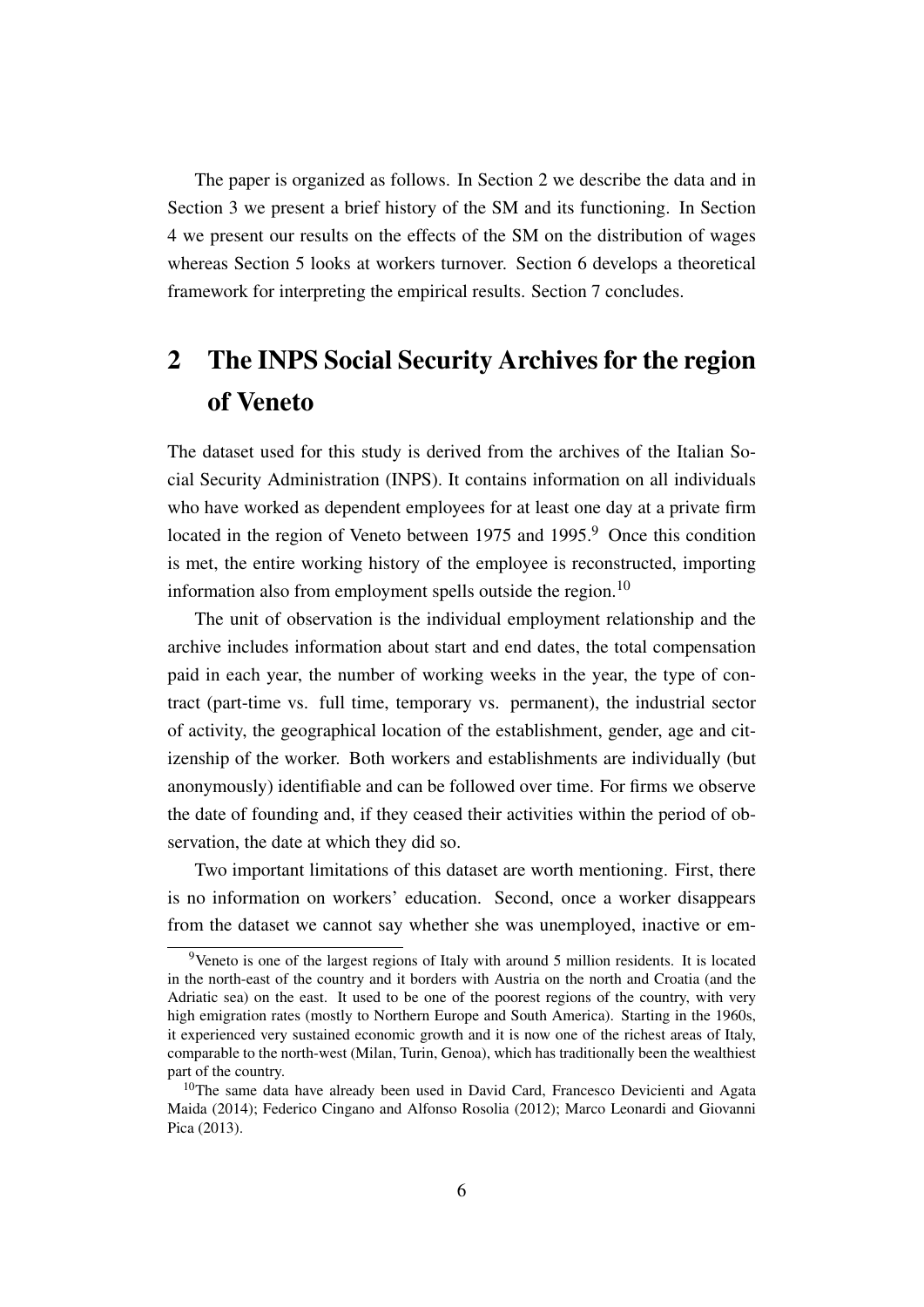ployed in a sector that is not covered by the data (essentially only government jobs and self-employment). We do observe, however, if she returns to private dependent employment.

The original data cover a long period of time (from 1975 to 2004) but we only focus on the years when the SM system had the strongest effect on wages, namely the period between 1976 –the year before the SM was first introduced– and 1982 –the year before the first major revision of the system (see Section [3\)](#page-9-0). Throughout the analysis we drop apprentices and managers who were not subject to the SM system and we trim wages at the top and bottom 1%. We further select only workers who held at least one full-time job in each year between 1976 and 1982. For those holding more than one job per year we only consider the longest spell and we annualize earnings for job spells lasting less than the full calendar year.

Eventually, our sample includes 455,324 workers who were employed in 47,682 different firms in 1976. Table [1](#page-34-0) presents some basic descriptive statistics for this sample and compares it with the original universe.

#### [INSERT TABLE [1\]](#page-34-0)

Compared to the original universe, our estimation sample is younger and better paid whereas most of the other characteristics remain relatively unchanged. Concerning firms, we clearly select a sample of large firms from the original population. The differences are mainly due to our focus on workers who are continuously employed throughout the period of observation. We thus drop older workers who retire at some point between 1977 and 1982 and those experiencing a period of non-employment, who evidently earn lower wages and are presumably employed at smaller establishments.

Despite this selection, our estimation sample clearly reflects some of the most salient characteristics of the Italian labor market of the 1970s. Employees were young (average age is around 33 years), mostly male (only 24% were women) and blue collars (only 17.6% of workers in the sample were white collars). The average gross annual wage in 1976 was around 4,001,904 Italian Liras, the equivalent of 18,217 Euros at 2014 prices. This includes the worker's base salary and additional monetary payments for extra-hours, payfor-performance, sickness and maternity benefits. In kind benefits are excluded. Average wages are higher for males than for females (around Euros 19,000 for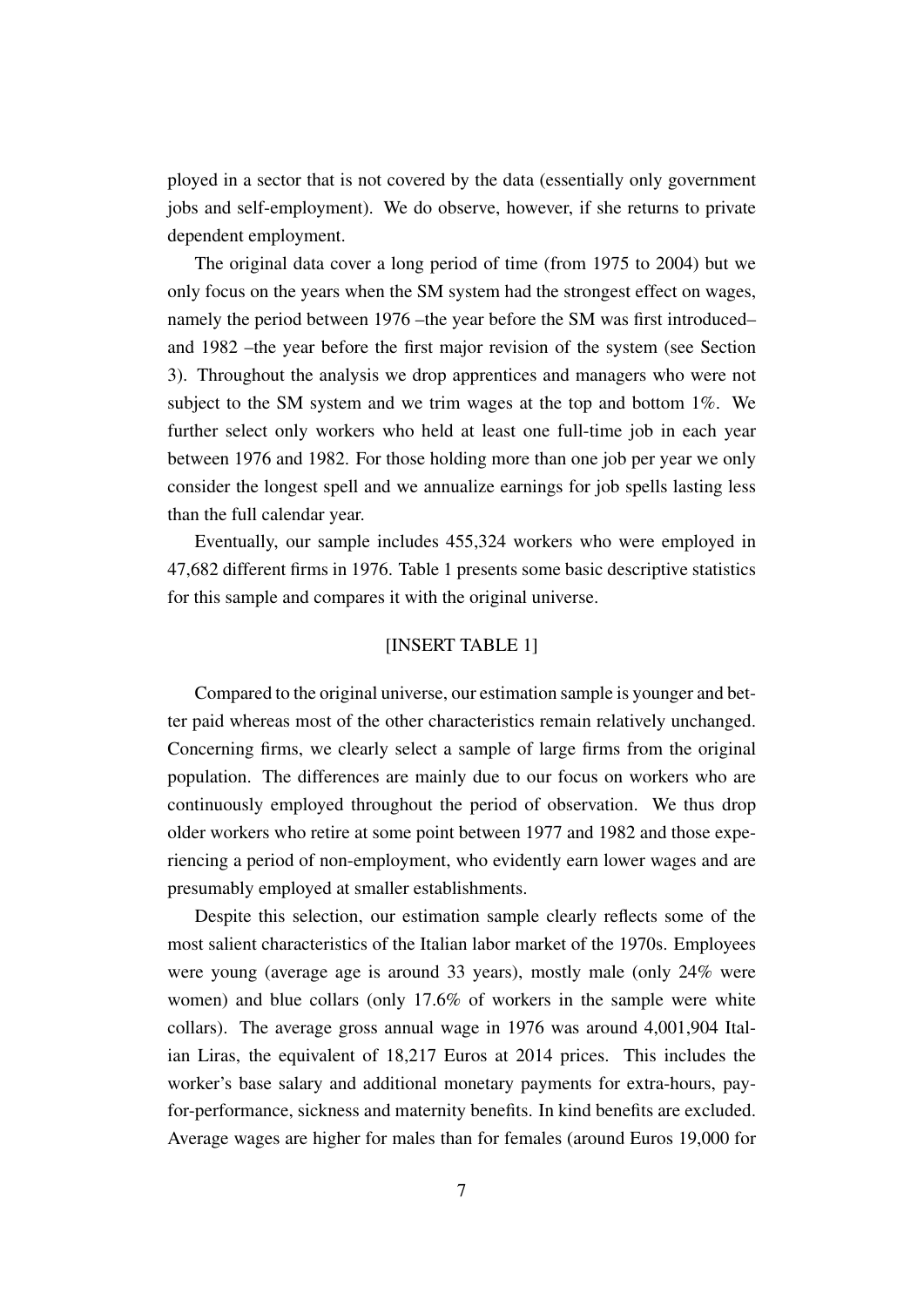males and slightly more than 15,000 for women) and for white collars than blue collars (almost 24,000 Euros against 17,000 Euros). Around 64% of these workers never changed employer during the interval of time under analysis. The bottom panel of Table [1](#page-34-0) presents descriptive statistics for the firm sample. The distribution of firm size is very skewed, with a few very large firms and a large number of small and very small ones. The average number of full-time equivalent employees is equal to almost 15 workers and the median is 4.2.

Figure [1](#page-31-0) compares the evolution of overall wage inequality (measured by the standard deviation of log wages) in Veneto and in the entire Italy.<sup>[11](#page-9-1)</sup> The vertical bars indicate crucial times in the history of the SM system, which was first introduced in 1977, then reformed to limit its equalizing effects in 1983 and 1986 and finally abandoned in 1992 (see Section [3\)](#page-9-0).

#### [INSERT FIGURE [1\]](#page-31-0)

Overall, the evolution of wage inequality in Veneto resembles closely what is observed for the rest of the country. Figure [1](#page-31-0) shows that inequality in Italy declined substantially from the late 1970s and until the mid-1980s. Then, it rose rapidly until the late 1990s and flattened out, and possibly reversed, in the first half of the  $2000s$ .<sup>[12](#page-9-2)</sup> As formally documented in [Manacorda](#page-30-1) [\(2004\)](#page-30-1), this pattern suggests that the SM played an important role in artificially compressing the distribution of wages and that its gradual abolition led to larger and larger dispersion.

### <span id="page-9-0"></span>3 A brief history of the Italian Scala Mobile

Wage indexation mechanisms started to be adopted in Italy already after WWII, with large differences across sectors, geographical areas, qualifications and even gender. There was, in fact, no national legislation on the issue and the entire matter was delegated to bilateral negotiations between unions and employers.

<span id="page-9-1"></span> $11$ The data for the entire country are derived from the historical archives of the Bank of Italy Survey of Household Incomes and Wealth (SHIW).

<span id="page-9-2"></span> $12$ This can be compared with a more continuous rise in wage inequality over the same period experienced in the US and the UK. In the US, in particular, while the ratio between the wages in the 50th percentile and those the in the 10th percentile ratio stabilized in the 1990s, the 90/50 ratio shows an uninterrupted growth even in the most recent data [\(David H. Autor, Lawrence F.](#page-28-5) [Katz and Melissa S. Kearney, 2006\)](#page-28-5).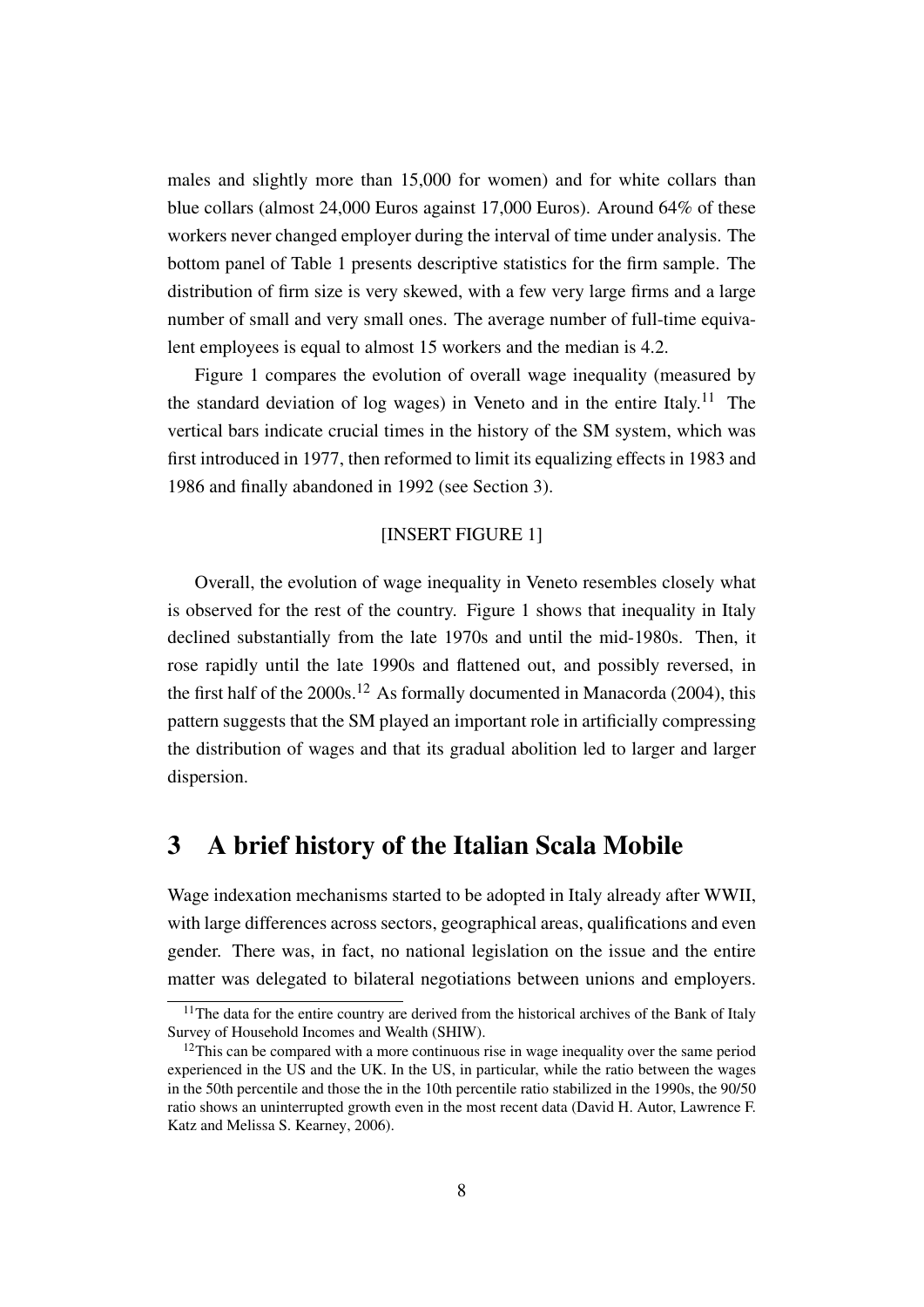Only in 1977 a national law imposed the same indexation system to all dependent employees, the so-called *Scala Mobile* (SM).<sup>[13](#page-10-0)</sup> The only exceptions were managers, who always maintained their pre-1977 scheme, and employees in the public sector, for whom the common system was introduced a little later, in July 1978.

The SM mandated that each quarter the wages of all dependent employees in the country increased by the same nominal absolute amount computed as a the product of the point change in the price index and a fixed parameter, named the *contingenza* point. Since the absolute SM adjustment was identical for all workers, it obviously implied a much larger percentage change for workers earning low wages than for those earning high wages. Hence, the system had a powerful equalizing effect, especially given the exceptionally high inflation rates experienced by the country during this period (21.2% in 1980). In fact, one of the main problems with the SM was that it was itself generating inflation, as firms transferred the mandated wage rises into higher prices.

The system was reformed a first time in 1983. The base period of the price index was changed and the new *contingenza* point was set at a lower level than the one that would have been obtained by mechanically updating the old value according to the new price index. All in all, the 1983 reform reduced the generosity of the SM by about 15% [\(Christopher L. Erikson and Andrea Ichino,](#page-29-9) [1995\)](#page-29-9).

In the following years the SM became the target of fierce opposition, especially from skilled workers who perceived its strong equalizing effect as un-fair.<sup>[14](#page-10-1)</sup> Eventually the indexation mechanism was further and more substantially modified in 1986. First, the SM adjustments started to be paid out every 6 rather than 3 months (in April and October). Second and most important, the fixed *contingenza* point was abandoned and wage adjustments were made almost entirely proportional to inflation. Specifically, the new SM system set percentage wage rises equal to inflation up to a (sector and occupation-specific) contractual minimum and equal to one-fourth of inflation for the part exceeding the minimum. Eventually the entire system of wage bargaining was reformed in 1992 and the SM was abandoned: the last automatic wage increase was paid in

<span id="page-10-0"></span><sup>&</sup>lt;sup>13</sup>The Italian term *Scala Mobile* means escalator and is evocative of the automatic wage adjustments implied by the indexation mechanism.

<span id="page-10-1"></span><sup>&</sup>lt;sup>14</sup>Frustration among white collars culminated in the famous "march of the forty thousand", one of the few examples of mass strikes by white collars.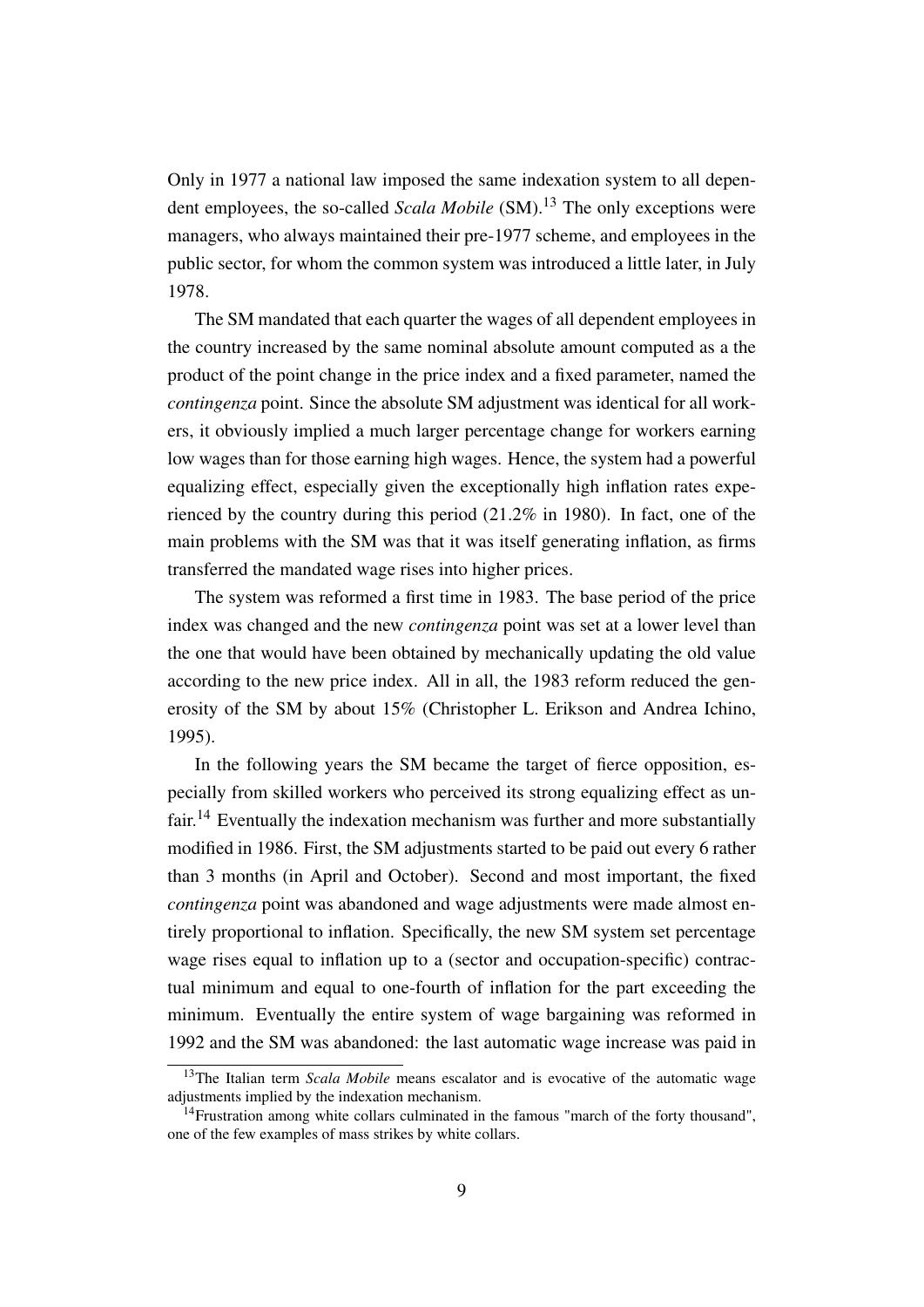October 1991.

In summary the equalizing power of the SM was strongest between 1977 and 1982, much milder between 1983 and 1985, and it essentially disappeared after 1986. Excluding this last period (post-1986), Figure [2](#page-31-1) presents a simple exercise that helps quantifying the potential effect of the SM on the distribution of wages before and after the reform of 1983.[15](#page-11-0)

#### [INSERT FIGURE [2\]](#page-31-1)

The left panel of the figure shows the actual distribution of annual wages in 1976 and simulates the distribution that would have resulted two years later from the automatic application of the SM (at constant prices). In other words, the hypothetical distribution in 1978 is constructed by adding the SM payments to each individual wage in 1976 year by year and reporting all values at 1976 prices. Both distributions are rescaled to have mean zero so that they only differ by their degrees of dispersion. The right panel of the figure illustrates the same exercise for the period 1983-1985, after the 1983 reform of the system which substantially reduced the equalizing power of the SM. This is evident from the figure. While the application of the SM pre-reform system reduces the standard deviation by 24 percentage points in two years, the post-reform SM system reduces it only by 17 percentage points over the same time span.

In the rest of our analysis we restrict our attention to the initial period of application of the SM, namely the years between 1976 and 1982, when the equalizing power of the system was strongest. Table [2](#page-35-0) provides the exact details of the functioning of the indexation mechanism during this period. SM adjustments were paid at quarterly frequency, in January, April, July and October. For each quarter between April 1977 (the first adjustment) and October 1982 (the last adjustment before the 1983 reform), the table reports the level and the point change of the price index, the *contingenza* point and the actual mandated SM adjustment. This is computed as the product of column [2] and column [3] in the table, namely as the product of the (rounded) point change in the price index and the *contingenza* point. For example, in April 1977 the price index was 149 and it had increases by 6 points (rounded) since the previous

<span id="page-11-0"></span><sup>&</sup>lt;sup>15</sup>Performing the same calculations for the period after 1986 is more complicated because it requires knowledge of the entire set of contractual minimum wages, which are not available in our data and are very difficult to reconstruct. [Card, Devicienti and Maida](#page-28-4) [\(2014\)](#page-28-4) were able to reconstruct the minima but only for the period after 1995 and only for some industries.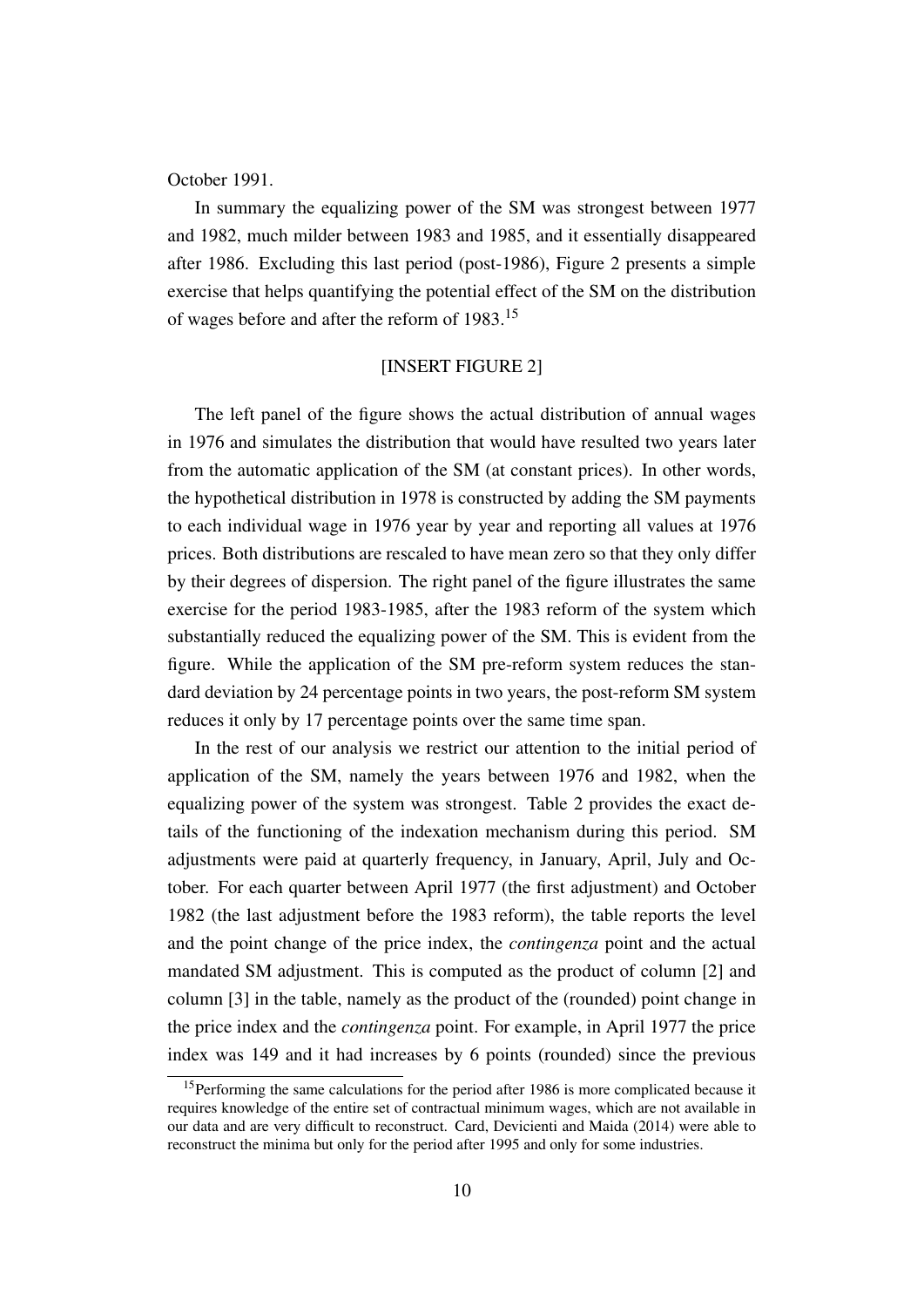quarter. Then, all private dependent employees in the country had their wages risen by  $6 \times 2,389 = 14,334$  Liras. The same procedure was replicated at each quarter as described in Table [2.](#page-35-0)

#### [INSERT TABLE [2\]](#page-35-0)

It is perhaps useful at this point to make a specific example to further clarify the role of the SM for workers at different points of the distribution of wages. The 6 percentage points increase of the price index between January and April 1977 implies a percentage change of approximately  $4\%$ .<sup>[16](#page-12-0)</sup> The SM adjustment of 14,334 Liras corresponds to a percentage increase of 4% (i.e. exactly in line with inflation) for a monthly wage of around 360,000 Liras (approximately 1,380 Euros at 2014 prices). Therefore the SM adjustment implied a real wage increase for anyone earning less than this amount and a real wage cut for anyone earning more.

Consider for example a skilled white collar earning a monthly salary of 560,000 Liras in 1977 (around the 90th percentile of the distribution) and imagine that in the absence of the SM her wage would have been updated to keep up with inflation (a conservative counterfactual). This implies an increase of 22,400 Liras, i.e. 4% between January and April 1977. The SM required her employer to pay her at least a wage increase of 14,334 Liras but it obviously did not forbid a larger rise of 22,400. In this sense the SM was irrelevant for such a worker because it is lower than any realistic counterfactual. The 14,339 Liras correspond to a real wage cut of about  $1.3\%$  so, for the SM to be binding in this case, one needs to assume that, absent it, the wage would have been cut by more than 1.3% in real terms on a quarterly basis. This seems highly unrealistic in a period in which the country overall was growing at around 4% per year and undergoing a process of tertiarization suggesting that most of the growth came from skilled white collars in the service sector. In fact, it seems much more reasonable to assume that the counterfactual wage changes for skilled workers would have been positive in real terms.

Obviously, the system was binding for unskilled workers earning low wages. Consider, for example, someone at the 10th percentile of the distribution in 1977 earning 235,000 Liras per month. If we still assume the conservative counterfactual scenario in which, absent the SM, real wages would have been kept

<span id="page-12-0"></span><sup>16</sup>Notice that this is the quarterly increase. Yearly inflation was 18.1% in 1977.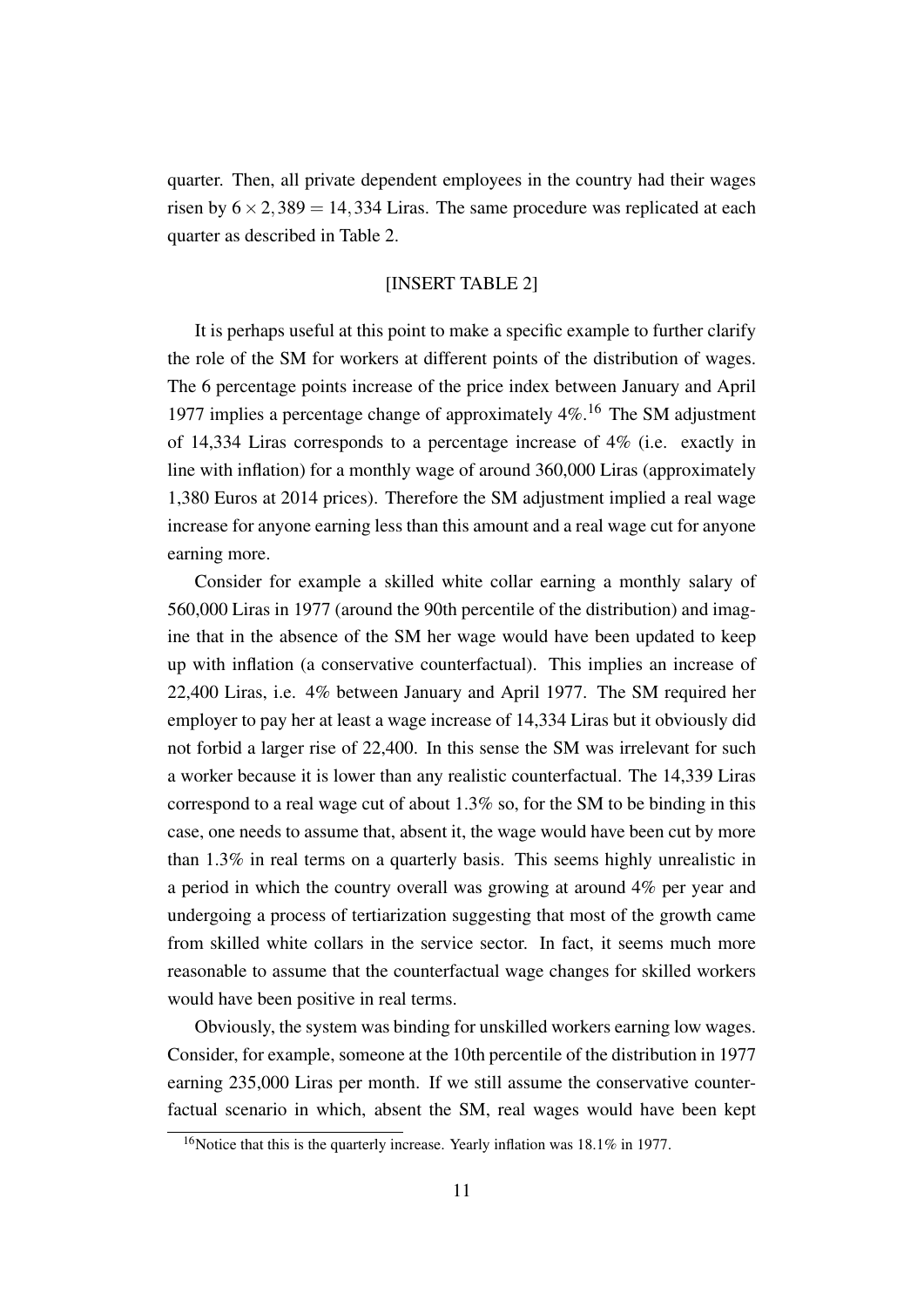constant, she should have received a nominal rise of 9,400 Liras in April 1977 (i.e. 4% of 235,000). Therefore, the SM-imposed minimum increase of 14,334 Liras corresponds to a real rise of about 2%. In this case the system clearly impeded the implementation of the counterfactual and employers needed to adjust upwards their wage policies.

## <span id="page-13-0"></span>4 Wage changes under the Scala Mobile

A proper understanding of the effect of the SM on the distribution of wages requires taking into account not only the mandatory adjustments imposed by the system but also the additional wage changes that could be negotiated between employers and employees.

The Italian bargaining framework of the time offered ample scope for negotiations above and beyond the SM. Salary levels were negotiated collectively by employers and unions representatives at the national level and by sectors. These collective agreements were legally binding for all workers and firms in the economy regardless of their affiliation to the unions or the employers' federation (the so-called *erga omnes* clause). Further wage increases could be negotiated at the firm level either individually or collectively for all workers or groups of workers (e.g. blue collars and white collars). All these different levels of bargaining took place at irregular intervals over the period 1977-1982, with national wage agreements being signed at different times for different sectors and with negotiations at the firm level occurring erratically and often separately for different categories of workers.

To avoid complications due to this heterogeneity in the timing of bargaining, we focus on wage changes over the entire period. More specifically, we consider the wages in 1976, the last year before the introduction of the SM, and we compare them with those in 1982, the last year before the first important reform of the indexation mechanism.[17](#page-13-1)

To understand the functioning of the SM, it is useful to start from the simple nominal wage change between 1976 and 1982 and to rewrite it as the sum of the SM adjustment and a residual change capturing the combined outcome of

<span id="page-13-1"></span><sup>&</sup>lt;sup>17</sup>[Manacorda](#page-30-1) [\(2004\)](#page-30-1) follows the same approach but considers the period 1977-1985. Results for the period 1983-1985 are similar to those presented in this section but smaller in magnitude. They are available from the authors upon request.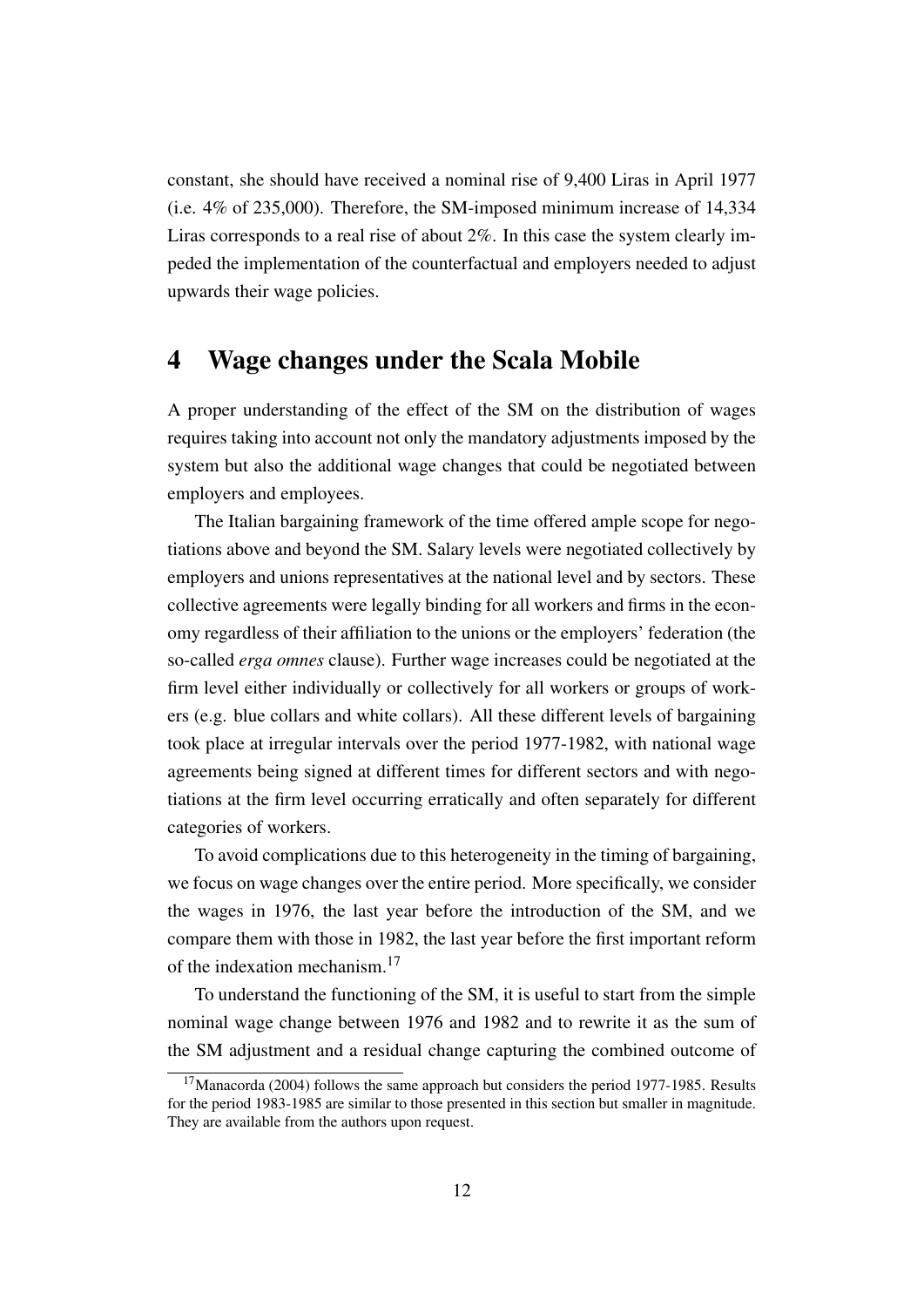all the other negotiations:

<span id="page-14-1"></span>
$$
\Delta W_i = s \Delta P + \Delta W_i^N \tag{1}
$$

where  $\Delta W_i$  is the simple difference between the nominal wages of worker *i* in 1982 and in 1976, *s* is the nominal *contingenza* point, ∆*P* is the point difference in the price index and  $\Delta W_i^N$  is the residual negotiated change.<sup>[18](#page-14-0)</sup> Equation [1](#page-14-1) clearly shows that the SM adjustment was the same for all workers and that any heterogeneity in the overall wage change could only come from the negotiated part.

From equation [1](#page-14-1) it is easy to compute *nominal percentage* wage changes by dividing both sides by the wage in 1976  $(W_{i(76)})$ :

<span id="page-14-2"></span>
$$
\frac{\Delta W_i}{W_{i(76)}} = \frac{s\Delta P}{W_{i(76)}} + \frac{\Delta W_i^N}{W_{i(76)}}
$$
(2)

For notational simplicity we will label  $\Delta w_i = \frac{\Delta W_i}{W_i \Delta V_i}$  $\frac{\Delta W_i}{W_{i(76)}}$  the total wage change,  $\Delta w_i^s =$ *s*∆*P*  $\frac{s\Delta P}{W_i(76)}$  the SM adjustment and  $\Delta w_i^n = \frac{\Delta W_i^N}{W_i(76)}$  the negotiated change. Equation [2](#page-14-2) shows that, while the nominal absolute SM adjustment was identical for all workers, it implied different percentage changes depending on the level of the initial wage. When compared to inflation (which between 1976 and 1982 totaled 157%) the SM granted positive and often substantial real wage increases at the bottom of the distribution and real wage cuts at the top. This is clearly evident in Figure [3](#page-32-0) which plots the averages of  $\Delta w_i$ ,  $\Delta w_i^s$  and  $\Delta w_i^n$  for each percentile of the distribution of  $W_{i(76)}$ . The horizontal line indicates the rate of inflation between [19](#page-14-3)76 and 1982  $(+157\%)$ .<sup>19</sup>

#### [INSERT FIGURE [3](#page-32-0) HERE]

The red dotted line represents the percentage wage changes induced by the sole application of the SM  $(\Delta w_i^s)$ . It shows that the system granted real wage increases up to the 12th percentile while for all wages above that level the SM

<span id="page-14-0"></span><sup>&</sup>lt;sup>18</sup>The computation of the SM change over the entire period is slightly more complicated than the simple product *s*∆*P* as one needs to consider that the adjustments were computed quarterly. However, the nominal SM adjustment remains the same for all workers regardless of whether it is computed quarterly, annually or over several years as we do in this section.

<span id="page-14-3"></span> $19$ Only workers who never changed firm between 1976 and 1982 are used for the figure.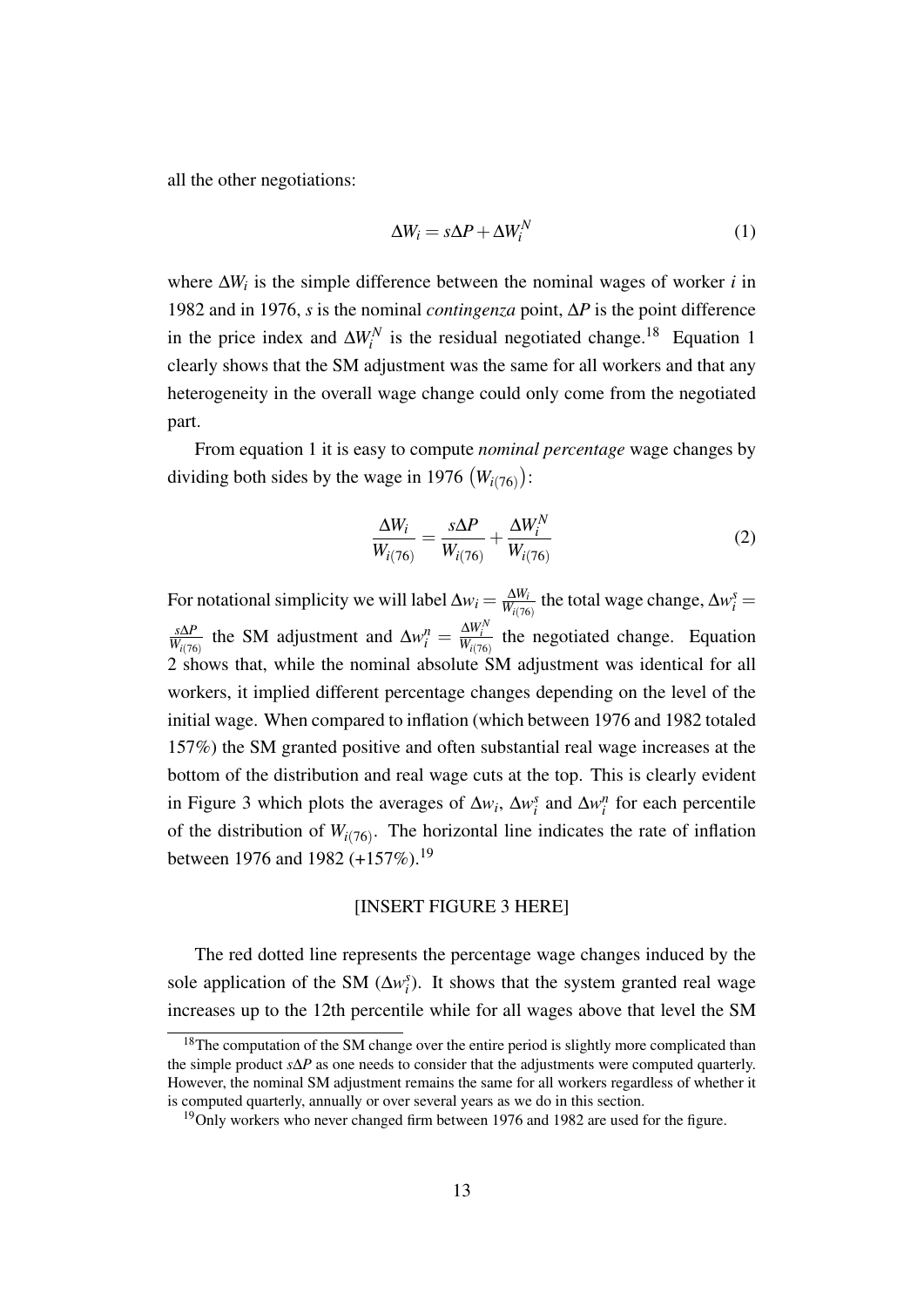alone implied real wage cuts. At the very bottom of the distribution the SM adjustments were very substantial, of the order of 400% in nominal terms and 400- 157=243% in real terms for the first decile. Symmetrically, the SM mandated substantial real wage cuts at the top: the cumulative nominal percent increase in the top decile was 20% over the entire period compared to a cumulative inflation rate of 157%.

Figure [3](#page-32-0) also shows that negotiated wage changes (the dashed line in the picture) correlate negatively with the SM, suggesting that they were presumably used to offset, at least partially, the compression induced by the SM. Such negative correlation is particularly evident at the bottom of the distribution where very large SM increases were largely compensated by negative negotiated changes; at the top of the distribution negotiated wage changes only partially recouped the negative changes imposed by the SM.

Eventually, during the period 1976-1982, real wages increased overall by about 60% on average but by almost 200% in the bottom decile and by only 10% in the top decile (and virtually zero at the very top of the distribution). This can be seen by looking at the difference between the solid green line (which represents total nominal wage changes and is the sum of the other two lines) and the horizontal line of inflation.

The negative correlation between SM adjustments and negotiated changes observed in Figure [3](#page-32-0) suggests that worker-firm bargaining was heavily influenced by the system. The other obvious factor that must have entered the negotiations was the evolution of productivity, which is unfortunately unobserved in our data. To assess more precisely the influence of the SM, we then express the negotiated changes as a function of both the SM adjustment  $\Delta w_i^s$  and a number of other factors that should capture changes in productivity and any other confounding factor:

<span id="page-15-0"></span>
$$
\Delta w_i^n = \alpha_0 + \alpha_1 \Delta w_i^s + \beta X_i + \varepsilon_i \tag{3}
$$

where  $X_i$  includes a gender dummy, a quadratic function of age, fixed effects for the firm in which *i* is employed in 1976 and a quadratic function of the percentile of  $W_{i(76)}$  to allow for a differential dynamics of productivity at different points of the distribution. If negotiated changes were used to offset the SM one should expect the estimated  $\alpha_1$  to be negative:  $\alpha_1 = -1$  would imply complete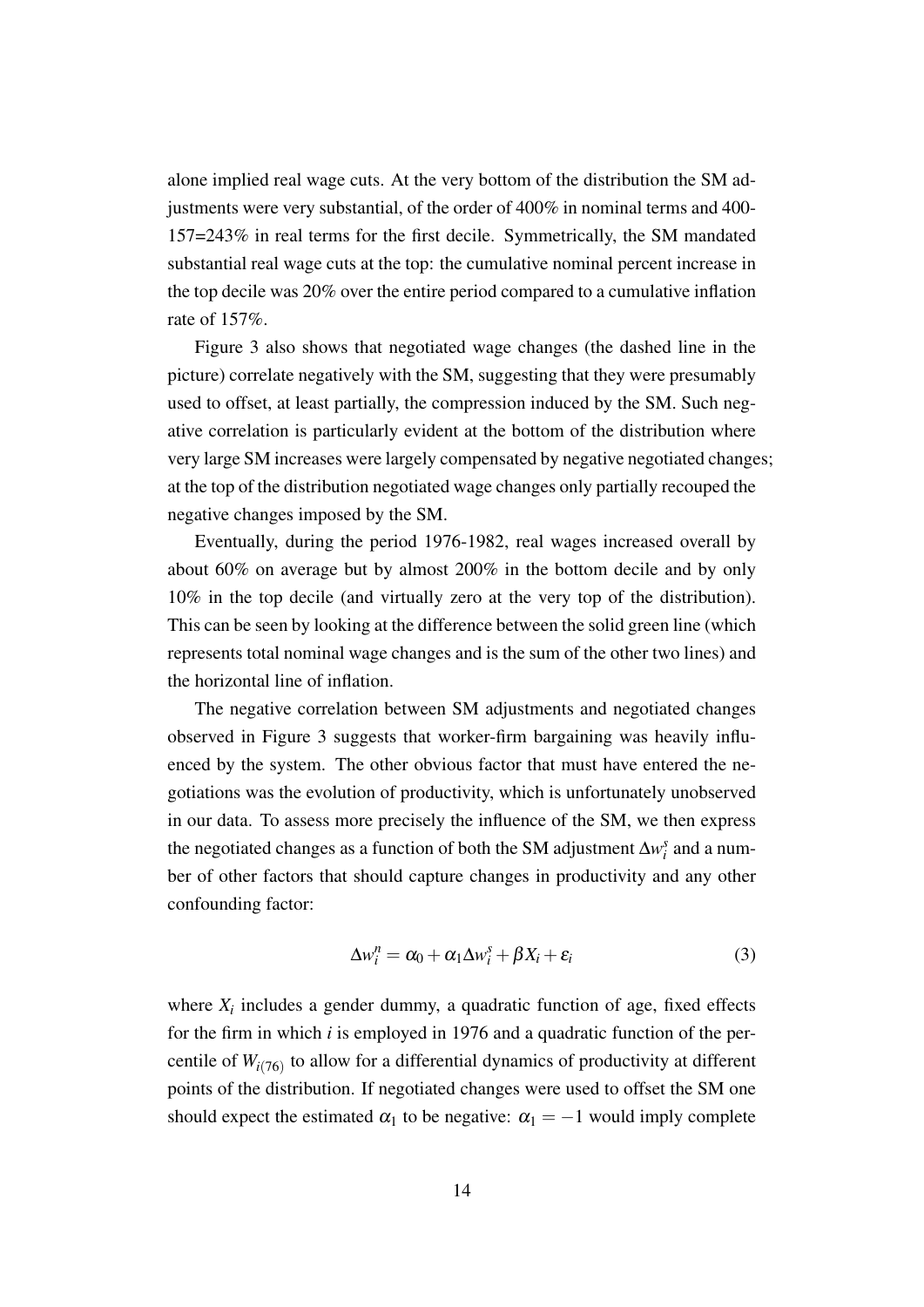offsetting and  $\alpha_1 = 0$  would indicate no offsetting.

The specification in equation [3](#page-15-0) is equivalent to [Manacorda](#page-30-1) [\(2004\)](#page-30-1) with the important difference that we have a large sample of longitudinal individual data whereas [Manacorda](#page-30-1) [\(2004\)](#page-30-1) only had access to repeated cross-sections and was forced to aggregate the data by percentile-gender cells. In that setting the identification assumption was that productivity (or more generally the latent counterfactual wage change) would have been the same for men and women located at the same point of the distribution of wages. We make the similar but much weaker assumption that productivity evolves between 1976 and 1982 in the same way for workers who are employed in the same firm in 1976, who are paid sim-ilarly in 1976 and who are in the same age-gender group.<sup>[20](#page-16-0)</sup>

#### [INSERT TABLE [3](#page-36-0) HERE]

The estimate of  $\alpha_1$  from equation [3](#page-36-0) is reported in the first column of Table 3 and is equal to -0.318. This result indicates that, for every percentage point increase in wages commanded by the SM, negotiated wage changes were lowered by about 0.3 percentage points. Considering that for the average worker  $\Delta w_i^s$  was equal to approximately 100% between 1976 and 1982, our estimate implies that negotiated changes were reduced by the SM by around 32 percentage points, an effect that is substantially larger than that of gender (23 p.p., coefficient not shown in the table).

In the second column of Table [3](#page-36-0) we then interact  $\Delta w_i^s$  with an indicator for whether the worker stayed in the same firm for the entire period 1976-1982. We find that the cut in the negotiated changes was on average lower for the job stayers by about 10 percentage points, which was presumably the reason why they eventually stayed with their employers.<sup>[21](#page-16-1)</sup> In column [3](#page-36-0) of Table 3 we further interact  $\Delta w_i^s$  with dummy indicators for one's position in the 1976 distribution of wages. Results indicate that, in line with what we observed in Figure [3,](#page-32-0) the effect of the SM on the negotiated margin was stronger in the bottom deciles and then declines monotonically from the third decile onward. Importantly, a sizable offsetting effect remains also in the top deciles of the distribution.

<span id="page-16-0"></span><sup>&</sup>lt;sup>20</sup>The dependent variable in equation [3](#page-15-0) is the negotiated wage change  $\Delta w_i^n$  instead of the total change  $\Delta w_i$ , as in [Manacorda](#page-30-1) [\(2004\)](#page-30-1). Hence, our estimate of  $\alpha_1$  for the entire population (the -0.318 in the first column of Table [3\)](#page-36-0) must be compared with the estimate reported in [Manacorda](#page-30-1) [\(2004\)](#page-30-1) minus one (the 0.653 in the first column of Table 3). The two are remarkably similar.

<span id="page-16-1"></span> $21$ Recall that our sample is restricted to workers who are always employed throughout the period, hence the job changers are exclusively job-to-job changers.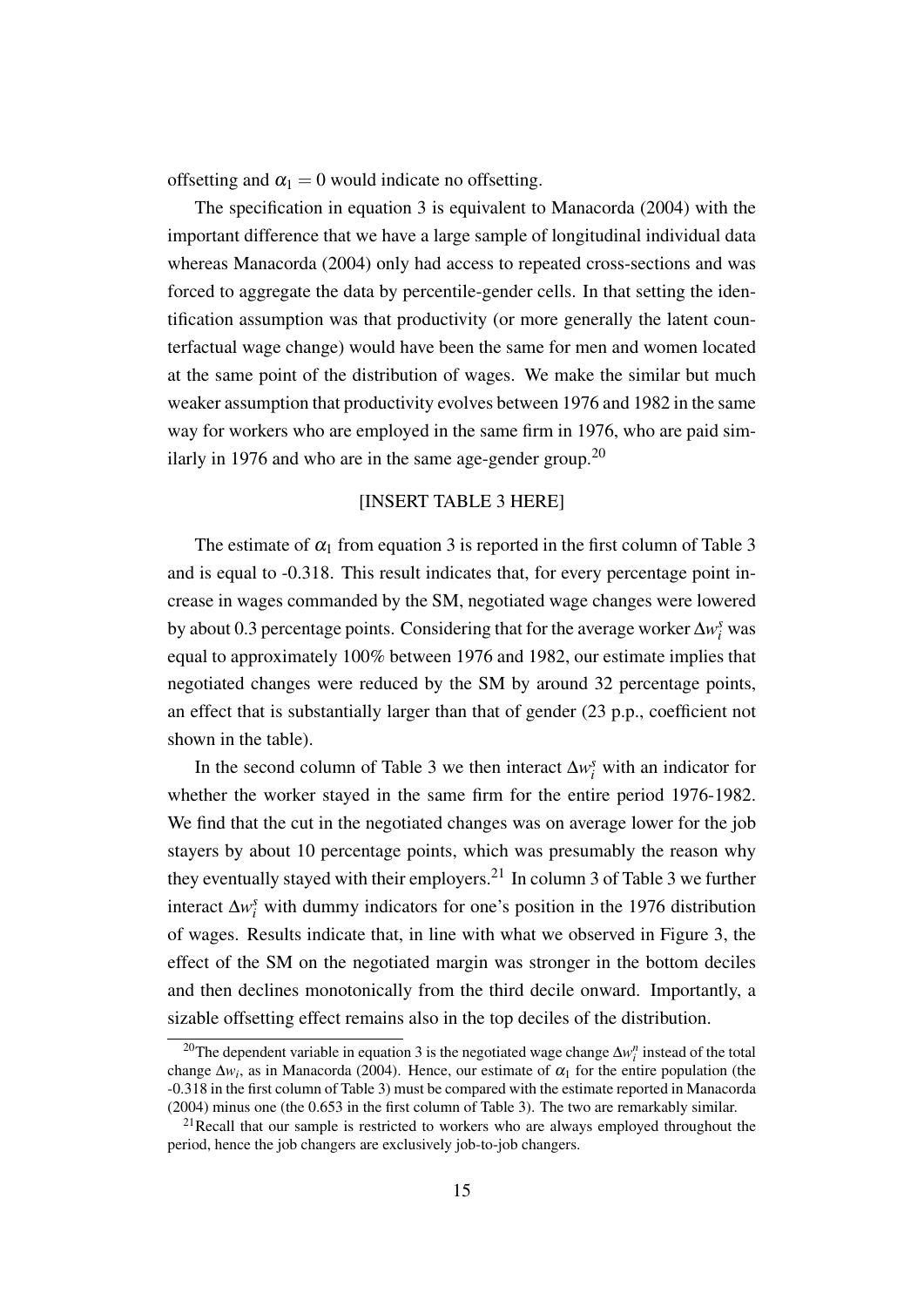The persistence of the offsetting until the very top of the distribution is one of the most notable findings of this paper because, in principle, the SM should have had no direct effect on those workers. Figure [3](#page-32-0) showed that the mandated SM adjustments cumulated over the entire period totaled to approximately 20% in the top decile of the distribution, which, compared to a rate of inflation of 157%, implied huge real wage cuts. If one makes the rather conservative assumption that, absent the SM, the wages of workers in the top decile would have simply stayed constant in real terms, one should expect no effect whatsoever on these high-wage workers. In fact, their counterfactual wage adjustments would have been equal to inflation (i.e. 157%) and would have been perfectly consistent with the legal requirements of the SM, which simply stipulated wage changes of at least 20%. Of course, pay rises larger than the SM were not forbidden. Hence, the significant coefficient of  $\Delta w_i^s$  for the upper deciles of the distribution in Table [3](#page-36-0) can only be rationalized with some sort of indirect spillover effect.<sup>[22](#page-17-0)</sup>

#### [INSERT FIGURE [4](#page-32-1) HERE]

Figure [4](#page-32-1) reports the estimates of the third column of Table [3](#page-36-0) separately for job stayers and job changers (for convenience these results are shown only graphically). The figure shows that the offsetting effect of the SM was stronger for job stayers up until the 7th decile whereas for the most skilled workers in the top 20% of the distribution the reverse occurred. Beyond the specific patterns of these estimates along the distribution, it is important to notice that the effects were significantly different for the two groups, suggesting that the adjustment to the SM took place both on prices and on quantities, namely on both wages and workers turnover. We analyze the effects of the SM on workers turnover more accurately in Section [5.](#page-20-0)

#### <span id="page-17-1"></span>4.1 The Scala Mobile within the firm

In order to understand the nature of the spillover effects detected in Table [3,](#page-36-0) we want to investigate the extent to which individual negotiated wage changes were affected by the SM adjustments paid to co-workers within the same firm. To this end, we take the firm's employment composition in 1976 and we compute the

<span id="page-17-0"></span> $22$ [Manacorda](#page-30-1) [\(2004\)](#page-30-1) produces similar estimates (by quintiles) but, due to more stringent data limitations, his results are never significant at the usual statistical levels and are only reported in a footnote (see footnote 6 on page 603).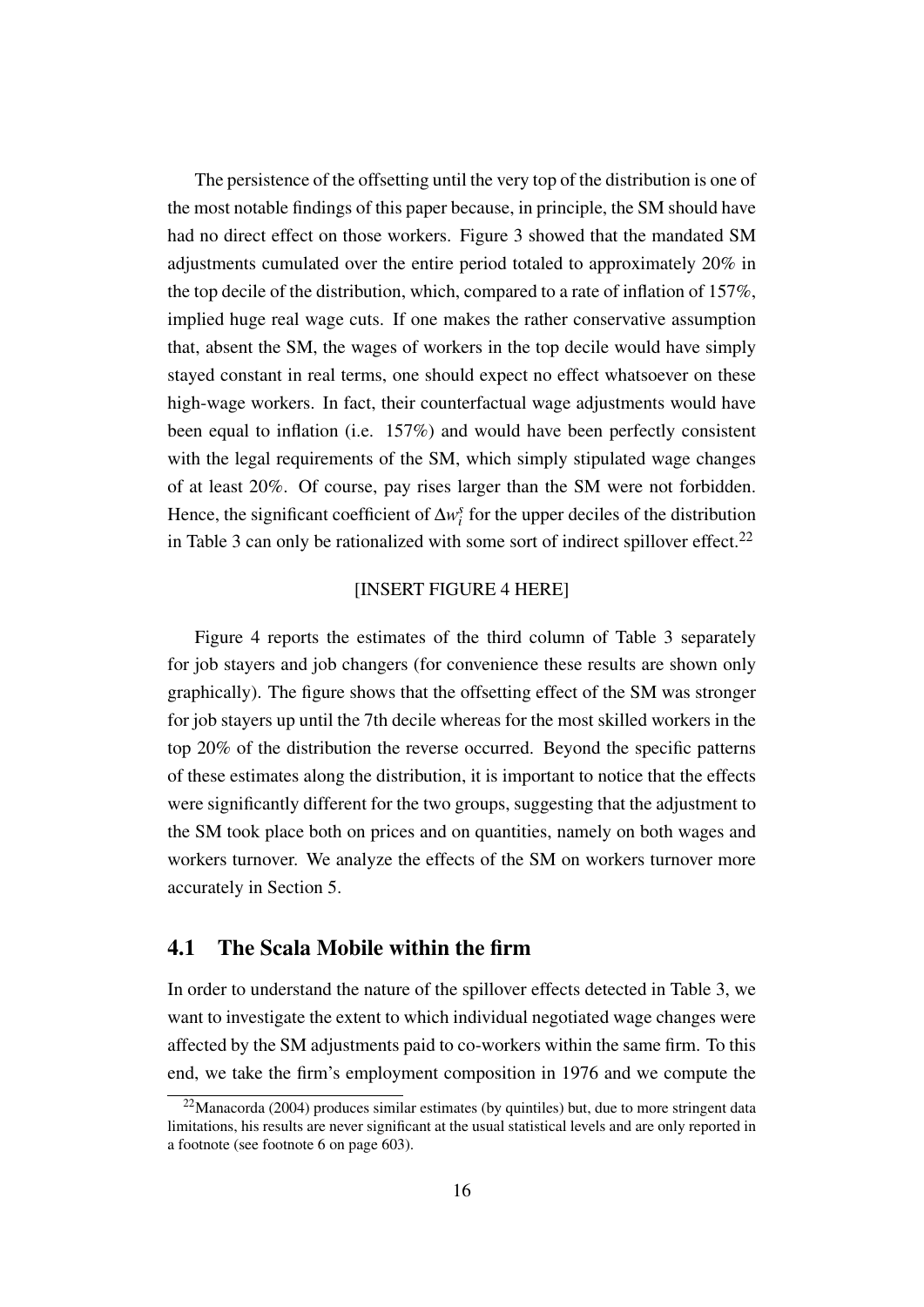sum of all the real SM adjustments that were due by the employer in 1977. We then express this sum as a fraction of the total wage bill in 1976:

<span id="page-18-0"></span>
$$
SMburden_{ij} = \frac{\sum_{(h \neq i) \in j} \left[ \frac{W_{h(76)} + s\Delta P_{76} - 77}{P_{77}/P_{76}} - W_{h(76)} \right]}{\sum_{(h \neq i) \in j} W_{h(76)}} \tag{4}
$$

where *j* is the firm where worker *i* was employed in 1976 and  $\frac{W_{h(76)} + s\Delta P_{76-77}}{P_{77}/P_{76}}$ is the wage (at 1976 prices) that a generic co-worker *h* would have received in 1977 if only the compulsory SM adjustment were granted. So, the numerator of equation [4](#page-18-0) is the sum at the firm level of all the absolute real SM adjustments due by the firm in 1977 to its 1976 employees (excluding *i*). The denominator is simply the wage bill of the firm in 1976 (excluding *i*).

*SMburden*<sub>i</sub> is a summary indicator of the burden imposed on the firm by the SM, holding the employment composition fixed in 1976, prior to the introduction of the system.[23](#page-18-1) Firms with lots of low-paid workers would have to pay large shares of their wage bill in SM adjustments whereas *SMburden*<sup>*i*</sup> would be negative for firms with only high-wage employees, as the SM would only require them to pay negative real wage adjustments.

#### [INSERT TABLE [4](#page-37-0) HERE]

Table [4](#page-37-0) reports some descriptive statistics on the SM burden at the firm level. On average *SMburden*<sub>i</sub> is equal to about -0.011, as positive real SM wage changes are only due to workers in the bottom 12% of the wage distribution. However, the burden imposed by the system varied widely across firms. Firms in the top 20% of the distribution of *SMburden<sub>i</sub>* pay over 5% of their wage bill in SM adjustments and this percentage reaches 14% in the top percentile. Of course, *SMburden<sub>i</sub>* correlates very strongly with the skill composition of employment at the firm. For example, firms in the top 20% of the distribution of the burden employ approximately 10% of white collars and over 76% of workers with wages in the bottom quintile. Conversely, firms with burden in the bottom 20% employ 30% of white collars and 50% of workers in the top quintile of the wage distribution.

<span id="page-18-1"></span> $^{23}$ In equation [4](#page-18-0) we consider only the SM adjustments due in 1977 to avoid making unnecessary assumptions about agents' expectations about future price levels.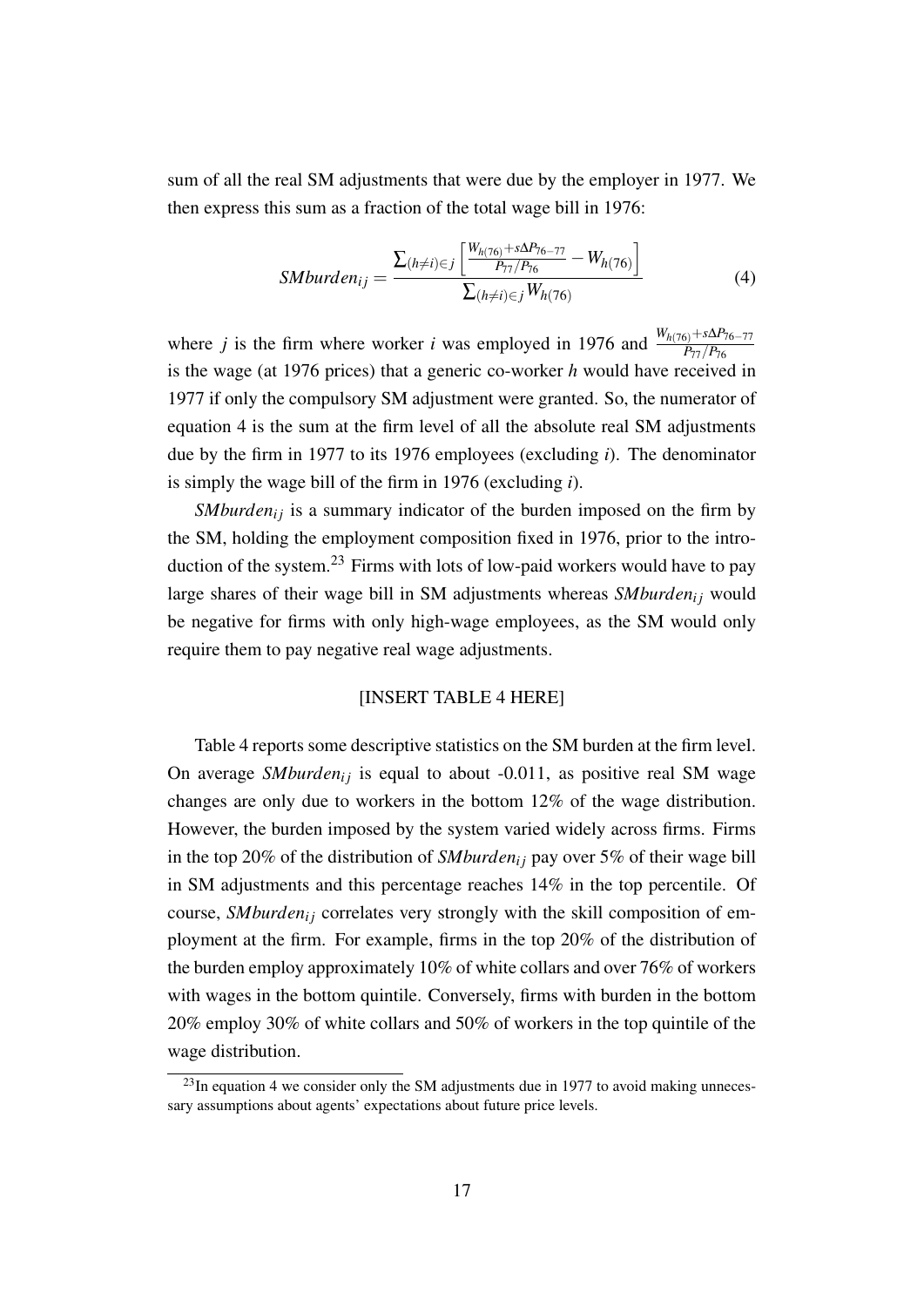We then augment the specification of equation [3](#page-15-0) with  $\mathit{Smburden}_{ij}$ <sup>[24](#page-19-0)</sup>

<span id="page-19-2"></span>
$$
\Delta w_i^n = \alpha_0 + \alpha_1 \Delta w_i^s + \alpha_2 SM burden_{ij} + \beta X_i + \varepsilon_i
$$
\n(5)

In all specifications we standardize the variable  $SMburden<sub>ij</sub>$  so that the coefficients can be readily interpreted in terms of standard deviation changes. Results are shown in Table [5.](#page-38-0)

#### [INSERT TABLE [5](#page-38-0) HERE]

Conditional on one's individual SM adjustment  $(\Delta w_i^s)$  and on one's position in the original wage distribution, negotiated wage changes are lower in firms that are more heavily constrained by the system. The magnitude of the effect is large: one standard deviation difference in *SMburden<sub>i</sub>* is associated to negotiated wage changes that are 7.5 percentage points lower. In column 2 of Table [5](#page-38-0) we interact the firm's SM burden with a dummy for job stayers and we find that the spillover effect is almost exclusively relevant for this group (-10.7 p.p.). For job changers the coefficient estimated on *SMburden*<sub>ij</sub> is only -0.9 p.p., i.e. 12 times smaller.

In column 3 we interact *SMburden*<sub>i</sub> with the deciles of the distribution of individual wages in 1976. The spillover is clearly stronger for low wage workers but interestingly it persists and remains sizable up to the very top. It is only for the 10% most paid workers that the effect changes sign, perhaps due to employers attempting to retain their most skilled employees. In the next section we will analyze workers mobility and in the model of Section [6](#page-22-0) we will formalize how low skill-intensive firms may renegotiate wages in an attempt to retain skilled worker.

#### [INSERT FIGURE [5](#page-33-0) HERE]

To further investigate the differences between stayers and movers, Figure [5](#page-33-0) shows the estimates of the third column of Table [5](#page-38-0) separately for stayers and movers.[25](#page-19-1) Results show that the negative effect on negotiated wages of a high

<span id="page-19-0"></span> $24$ Compared to the specification in equation [3](#page-15-0) we also change the set of controls, namely by excluding the firm fixed effects as they would be very collinear to our main regressor of interest *SMburden<sub>ij</sub>*. The only variation in *SMburden<sub>ij</sub>* within firm is generated by the exclusion of the wage of worker *i* from the calculation in equation [4.](#page-18-0)

<span id="page-19-1"></span><sup>&</sup>lt;sup>25</sup>The estimates come from the same specification of equation [5](#page-19-2) where both  $\Delta w_i^s$  and *SMburden<sub>i</sub>* are interacted with the ten decile dummies.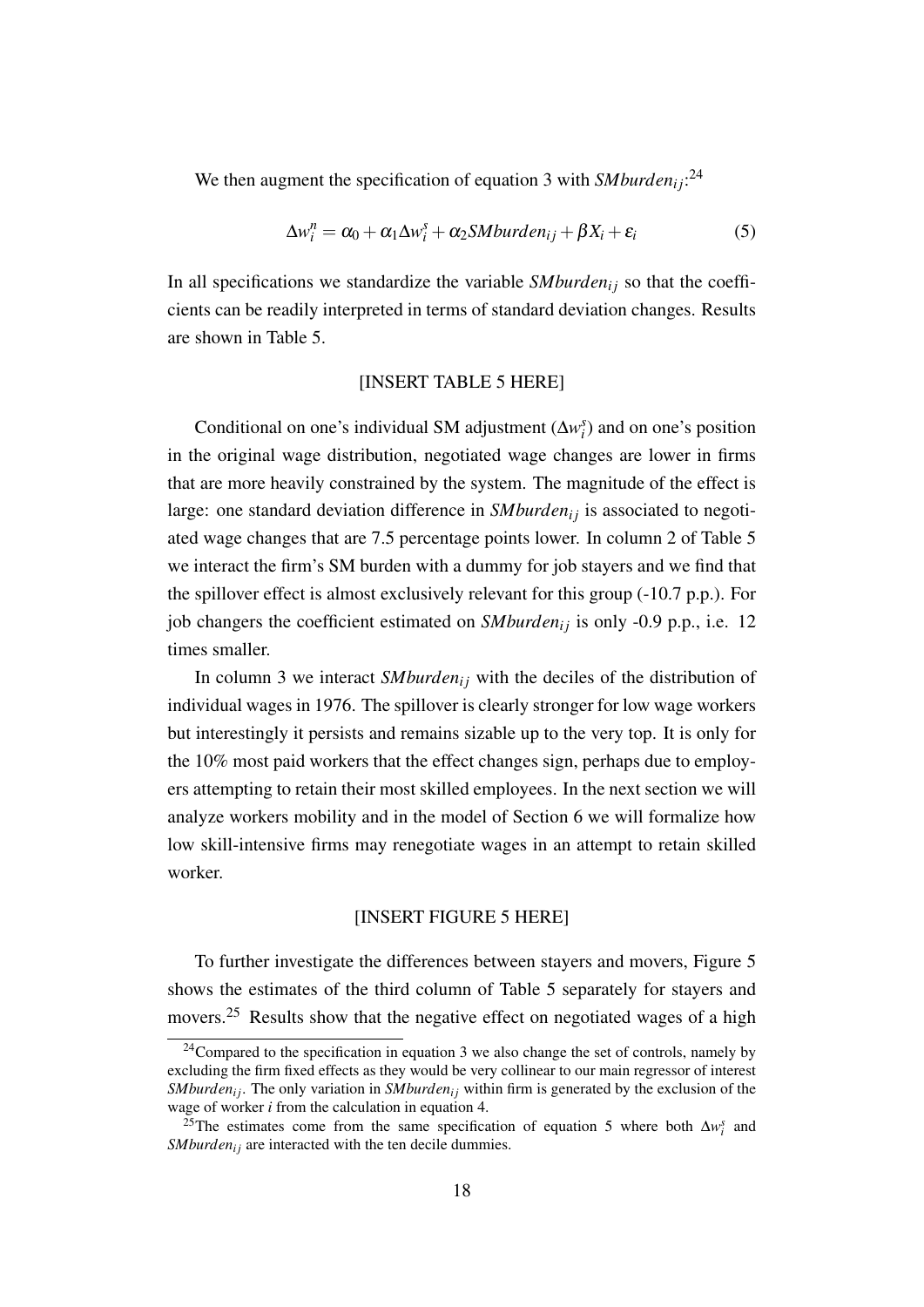SM burden is always stronger for the stayers and that it becomes less and less pervasive towards the upper part of the distribution until it essentially disappears at the very top. In other words, the estimates in Figure [5](#page-33-0) suggest that the firms that were more heavily affected by the SM tended to negotiate smaller discretionary wage adjustments to stayers at the bottom of the wage distribution. However, they also apparently tried to limit the negative spillover for the most skilled workers granting them higher percentage negotiated wage changes. The difference between job stayers and job movers, which tends to disappear for highly paid workers, suggests that a plausible reason for paying higher negotiated wage changes to workers at the top of the distribution is their higher probability of changing jobs. In the next section we investigate the effect of the SM on worker turnover more in details.

# <span id="page-20-0"></span>5 Workers turnover and firm exit under the Scala Mobile

In Section [4](#page-13-0) we have analyzed the effect of the SM on the distribution of wages. We have documented distinctive different results for job stayers and job changers, suggesting that the economy adjusted to the indexation mechanism both along the price and the quantity dimension. In this section we focus specifically on workers turnover. We still concentrate on the same balanced sample of Section [4](#page-13-0) and we estimate a model very similar to equation [5](#page-19-2) but with a dummy indicator for whether the worker changed employer over the period of analysis.

#### [INSERT TABLE [6](#page-39-0) HERE]

Results are reported in Table [6](#page-39-0) and show that, holding constant the individual SM payment  $(\Delta w_i^s)$  and one's position in the wage distribution (in 1976), a worker is still significantly more likely to change employer when the firm is more heavily constrained by the SM, namely when *SMburden<sub>ij</sub>* is higher. The estimated effect is of notable magnitude. A one standard deviation increase in the firm SM burden increases the probability of changing job by approximately 3.1 percentage points over an average of 36%.

In column 2 of Table [6](#page-39-0) we investigate how this effect varies along the distribution of wages by interacting *SMburden*<sub>*i*j</sub> with decile dummies. The estimates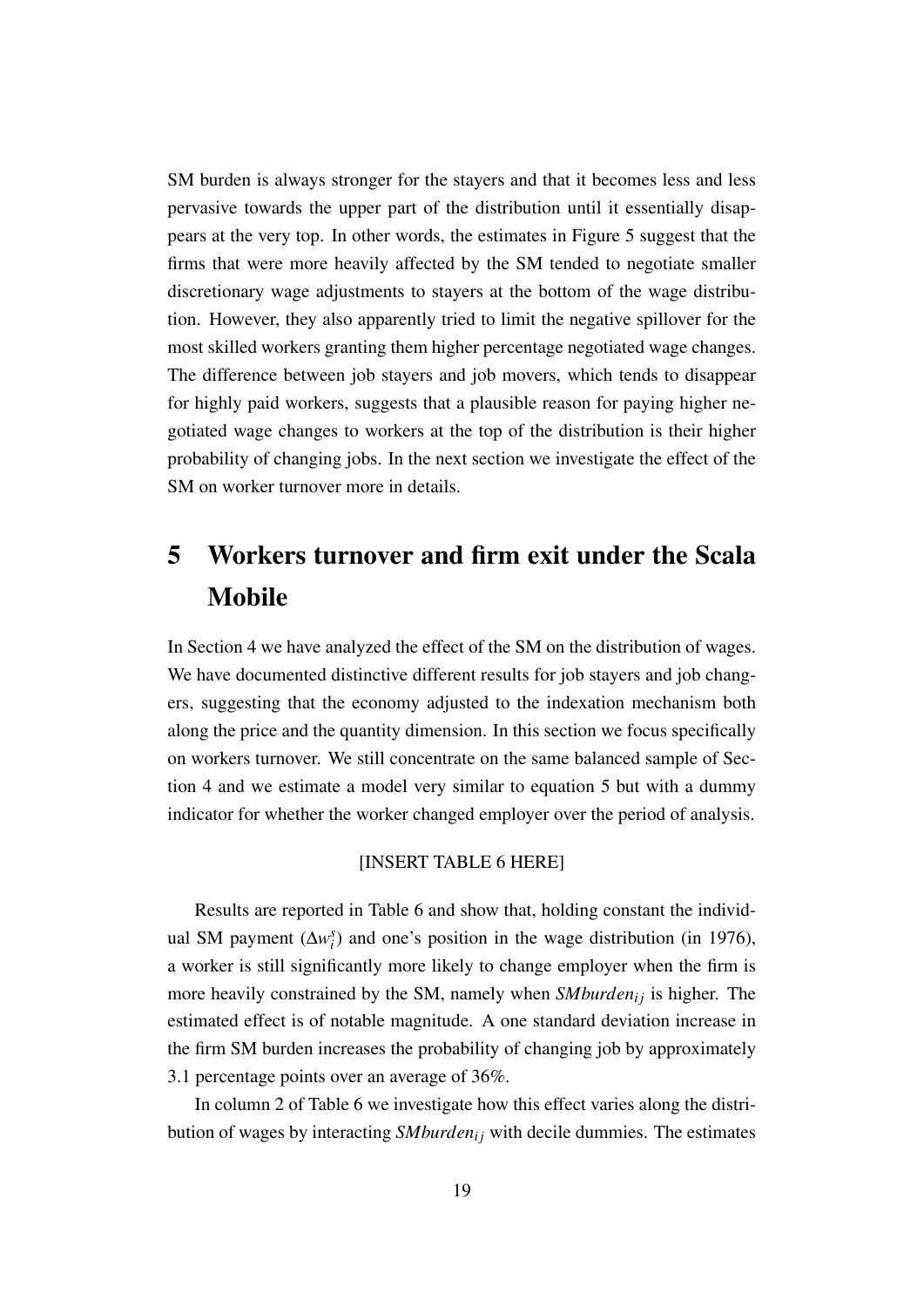indicate that the effect increases steeply moving up from the bottom deciles to the top ones. In fact, workers in the bottom 10% of the distribution are unlikely to move from firms with large burdens. Presumably this is because they already receive very substantial real wage increases from the SM and no employers would be prepared to negotiate further pay raises. However, as the wage decile increases workers become more and more prone to leave firms with high SM burdens. This pattern is consistent with the results in Table [5](#page-38-0) and Figure [5](#page-33-0) which show that skilled workers who stayed with their employers could be subject to substantial negative spillover effects from the SM.

#### [INSERT FIGURE [6](#page-33-1) HERE]

Figure [6](#page-33-1) investigates the characteristics of the destination firms towards which job changers move. To construct this figure (left panel) we consider only the job changers and for each of them we compute the difference in the SM burden of their firms in 1982 and in 1976. We apply a simple partitioned regression procedure. First, we regress such difference on all our usual covariates, namely a quadratic function of age, a gender dummy and fixed effects for the 1976 firms, and we take the residuals. Then we also regress the wage in 1976 on the same set of controls and take the residuals. Finally, for each percentile of the residuals of the wage regression we plot on the graph the average residual of the first regression. The negative correlation between the difference of the SM burden (the SM burden of the destination firm minus that of the original firm) and the initial wage percentile of the worker in 1976 indicates that the better paid workers were moving away from firms with high SM burden towards firms with low SM burden.

The right panel of Figure [6](#page-33-1) replicates the same exercise replacing *SMburdeni j* with the share of white collars in the firm. The vertical axis of the right panel shows the difference between the incidence of white collars in the receiving and origin firms. The results are consistent with those in the left panel of the figure: highly paid workers in low skill-intensive firms tend to move to more skill-intensive firms.[26](#page-21-0)

With high-paid workers leaving and ever increasing SM burdens, low skillintensive firms were more likely to go out of business. Table [7](#page-40-0) uses firm-level

<span id="page-21-0"></span><sup>&</sup>lt;sup>26</sup>The SM burden and the share of white collars of the firm are inversely correlated, as shown in Table [4](#page-37-0)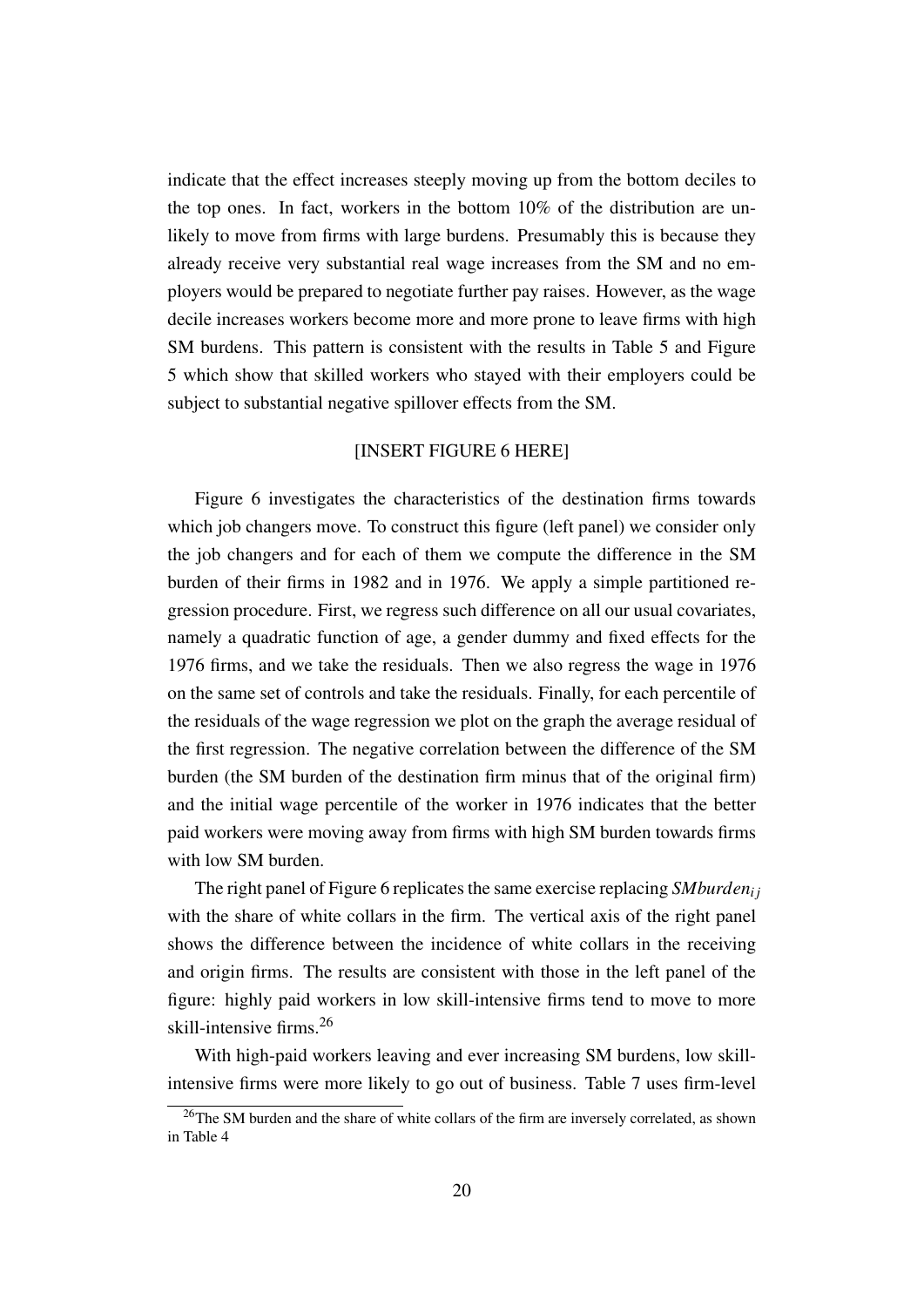data to look at the pattern of firm exit.<sup>[27](#page-22-1)</sup> The dependent variable is a dummy that takes the value of one if the firm closes down between 1977 and 1982. A simple linear probability model indicates that the likelihood of exiting the market decreases with skill intensity and increases with the SM burden (both measured in 1976): one standard deviation increase in the SM burden leads to a 1.1 p.p. increase in the exit probability (over an average of around 28%).

#### [INSERT TABLE [7](#page-40-0) HERE]

To sum up, our empirical results can be summarized in the following way. As the SM system mandated higher nominal wage adjustments (i) negotiated wage changes were lowered, also for high-paid workers, (ii) who were particularly penalized when employed in low skill-intensive firms and (iii) tended to leave such firms to move towards more skill-intensive ones; (iv) low skillintensive firms were more prone to exit the market.

# <span id="page-22-0"></span>6 A model of within-firm bargaining and on-thejob search

In this section we present a simplified matching model that helps rationalizing the empirical evidence documented in the previous sections. Consider an economy with two types of workers - the skilled (*H*) and the unskilled (*L*) - and heterogeneous firms producing using different combinations of workers.

For tractability we assume the following production function:

<span id="page-22-3"></span>
$$
y_{\rho} = (x_H + \rho x_L) \min(H, L/\rho) \quad \text{with } \rho \ge 1 \tag{6}
$$

where  $x_H$  and  $x_L$  are the productivities (or the contributions to output) of skilled and unskilled workers respectively and  $\rho$  is the parameter of firm heterogeneity.[28](#page-22-2) Equation [6](#page-22-3) defines a class of Leontief production functions that can be easily interpreted as team work. For example, a firm with  $\rho = 1$  produces using

<span id="page-22-1"></span> $27$ Notice that, while for all other tables and figures in the paper we always use the estimation sample described in Table [1,](#page-34-0) here we select the sample of firms where the workers in our estimation sample are observed in 1976 and we look at whether these firms are still operating in 1982.

<span id="page-22-2"></span><sup>&</sup>lt;sup>28</sup>For simplicity, we normalize  $x_L$  to equal 1.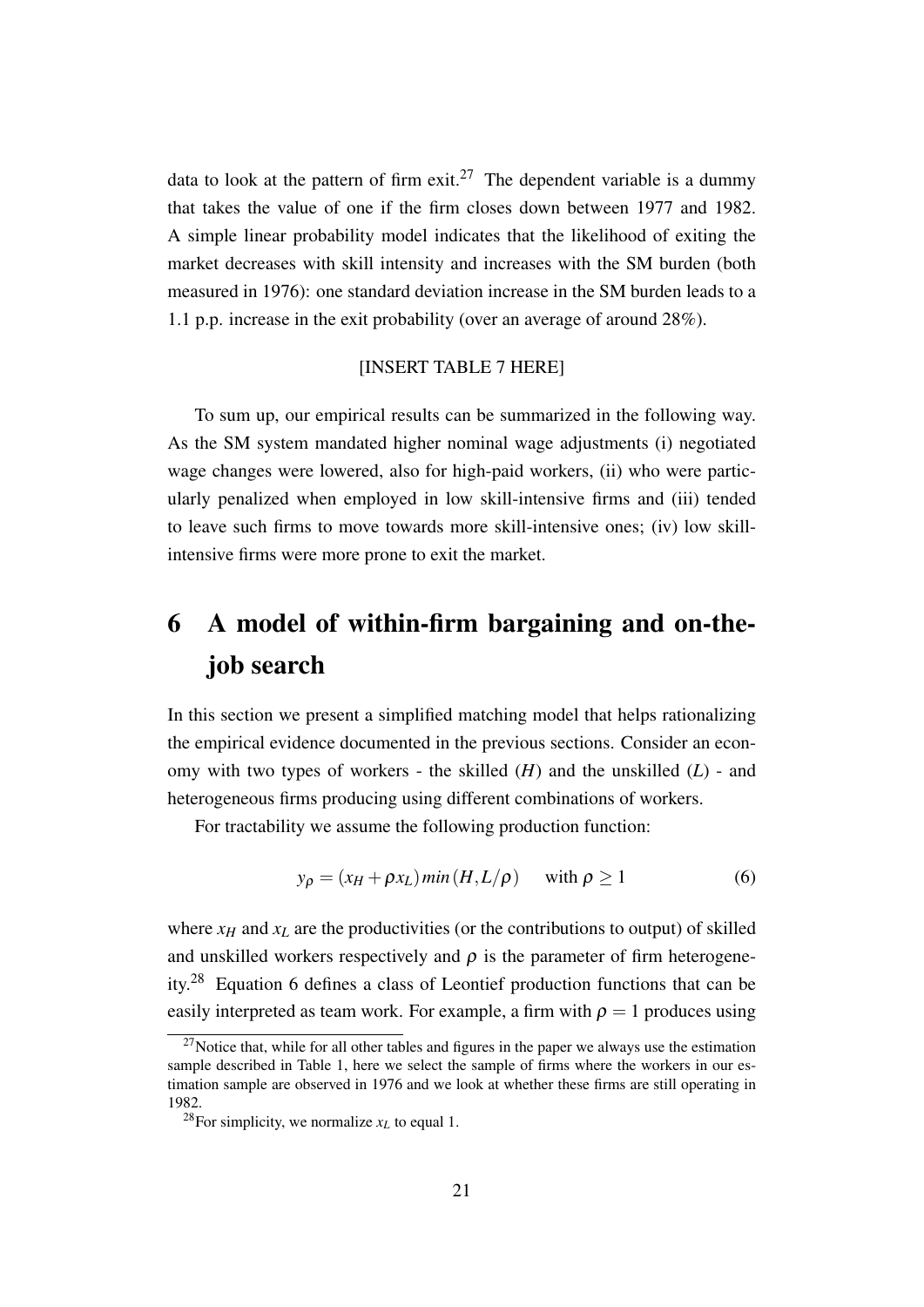teams composed by one skilled and one unskilled worker; therefore, if it employs one unskilled and two skilled workers, only one team is productive and one of the unskilled workers is not contributing to output. A firm with  $\rho = 2$ produces with teams of one skilled worker and two unskilled. Hence, the parameter  $\rho$  can be interpreted as the inverse of skill intensity. One skilled worker is always needed to operate the team but there are many types of firms, producing with few or many unskilled workers per team. We assume that  $\rho$  is distributed according to a generic cdf  $P(\cdot)$  over the support  $[1, +\infty]$ .<sup>[29](#page-23-0)</sup>

The production process in equation [6](#page-22-3) captures the essence of skill complementarities while at the same time maintaining individual productivities independent of one another (conditional on production taking place) and avoiding the complications due to the differences between marginal and infra-marginal workers which are unnecessary for our purposes [\(Cahuc, Marque and Wasmer,](#page-28-2) [2008;](#page-28-2) [Stole and Zwiebel, 1996\)](#page-30-4).

We start from an initial, exogenously given, allocation of workers to firms assuming no unemployment nor inactivity. This is admittedly a very restrictive assumption but it is coherent with our empirical analysis which focuses exclusively on a balanced panel of individuals who are continuously employed, possibly at different firms, over the period 1976-1982. We further assume that frictions prevent firms from changing their production technologies and workers will have the opportunity to meet a new potential employer only with some probability  $\lambda$  smaller than 1.

The wages of the unskilled workers are set exogenously at a fixed level  $\overline{w}$  for all firms. We assume that such pay level changes only in relation to changes in the minimum wage or new rounds of unions negotiations or, as it is relevant for our application, according to a statutory indexation system like the SM. With no variation in wages across firms, there is no reason for unskilled workers to change employer and we will assume that they never do. $30$ 

The wages of skilled workers are negotiated according to a strategic bargaining process similar to that in [Cahuc, Postel-Vinay and Robin](#page-28-1) [\(2006\)](#page-28-1). Let us first consider workers who do not have the opportunity to change employer. Their

<span id="page-23-0"></span><sup>&</sup>lt;sup>29</sup>Notice that  $\rho$  does not necessarily define firm size, as each firm can operate multiple teams. We maintain the assumption that all the teams of the same firm must adopt the same technology.

<span id="page-23-1"></span> $30$ Unskilled workers may have an incentive to move from less- to more skill-intensive firms if they anticipate that the first have a higher probability of exiting the market but we abstract from this effect.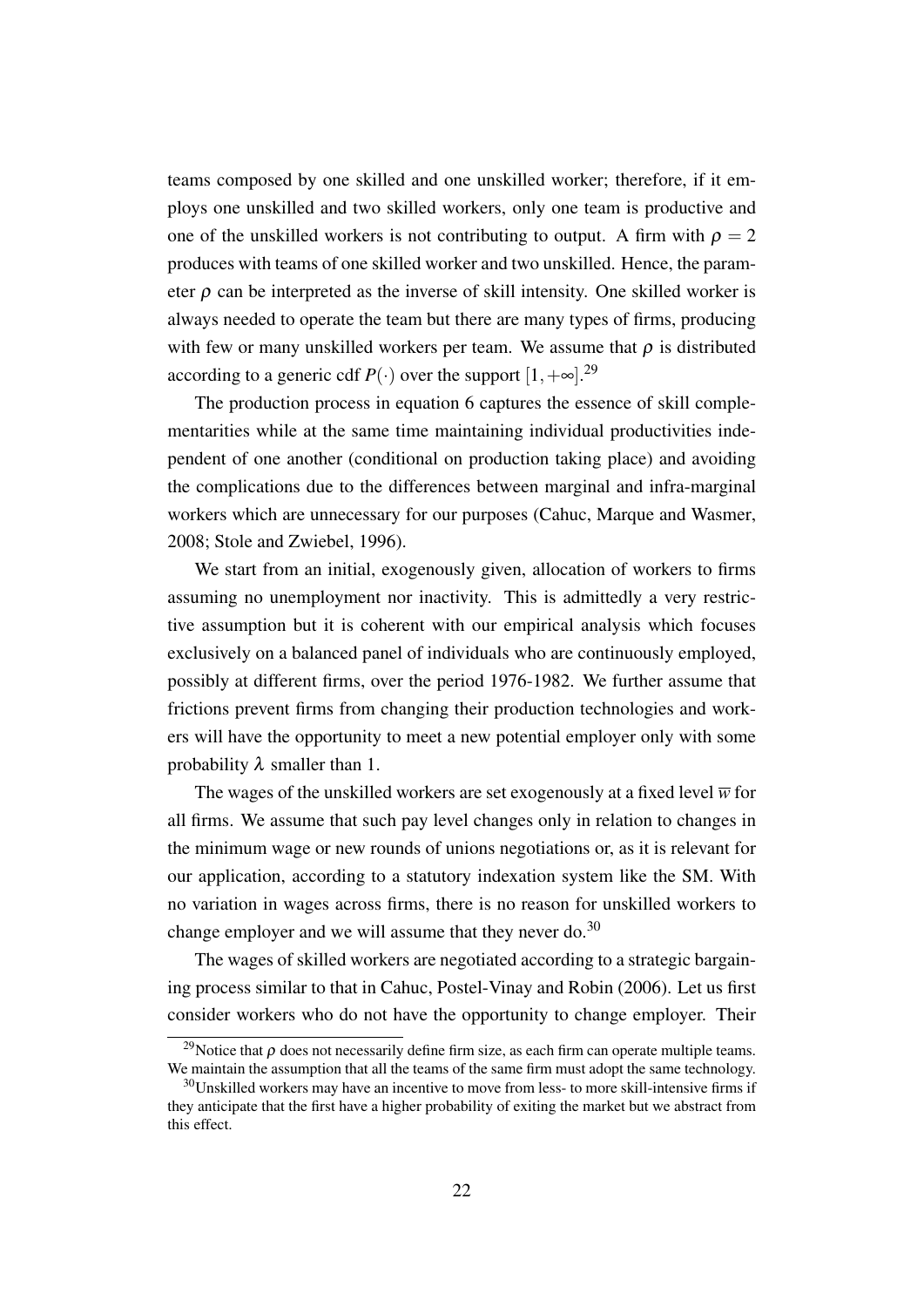wages are set by maximizing the weighted product of the partners' surpluses:

<span id="page-24-1"></span>
$$
w_0(\rho) = \max_{w} (w - u)^{\gamma} (y_{\rho} - \rho \overline{w} - w)^{1 - \gamma}
$$
 (7)

where  $w_0(\rho)$  is the wage paid to a H-worker at a  $\rho$ -firm,  $\gamma$  is the bargaining power of the worker and *u* is the value of unemployment. The surplus of the firm is derived under the assumption that if the negotiation fails and the skilled worker is not hired the entire team is dismissed at no cost and that the value of vacant jobs is zero. $31$  For simplicity we normalize the value of unemployment to zero  $(u = 0)$  and we derive the following solution to the maximization problem in equation [7:](#page-24-1)

<span id="page-24-2"></span>
$$
w_0(\rho) = \gamma [x_H - \rho(\overline{w} - 1)] \tag{8}
$$

Equation [8](#page-24-2) clearly shows the nature of the spillover effect between the wages of the unskilled and the skilled workers. As the exogenous salary of the unskilled increases, for example because of a mandatory SM adjustment, employers extract more rents from the wages of their skilled employees through individual or firm-level negotiations. The derivative of  $w_0(\rho)$  with respect to  $\rho$  is  $-\gamma \rho$  indicating that this effect is stronger in firms employing many unskilled workers (relative to the skilled). This is consistent with our results in Table [5](#page-38-0) which show that low skill-intensive firms with high SM burdens pay lower wages.

If  $\overline{w}$  is larger than 1, which corresponds to the productivity of the unskilled  $(x_L)$ , then  $w_0(\rho)$  is decreasing in  $\rho$ . In other words, if the employer is forced to pay the unskilled above their productivity, then H-workers are better paid in more skill-intensive firms (i.e. with lower  $\rho$ ). Under this assumption, H-workers will never want to move to less skill-intensive employers (i.e with higher  $\rho$ ), however, they would like to move to more skill-intensive firms (i.e. with lower  $\rho$ ) if they have the opportunity to do so.

Assume that skilled workers meet new potential employers with probability  $\lambda$ . The type of the poaching firm, denoted with  $\rho'$ , is randomly drawn from the distribution  $P(\cdot)$ . The new job opportunity triggers a three-player bargaining between the worker, the incumbent and the poaching employer. The mechanism is identical to the one described in [Cahuc, Postel-Vinay and Robin](#page-28-1) [\(2006\)](#page-28-1), al-

<span id="page-24-0"></span> $31$ An alternative way to state the same assumption is that unskilled workers are only hired conditional on successful bargaining with the skilled worker. When paying the exogenous wage rate  $\overline{w}$ , unskilled workers can be hired (and dismissed) frictionlessly.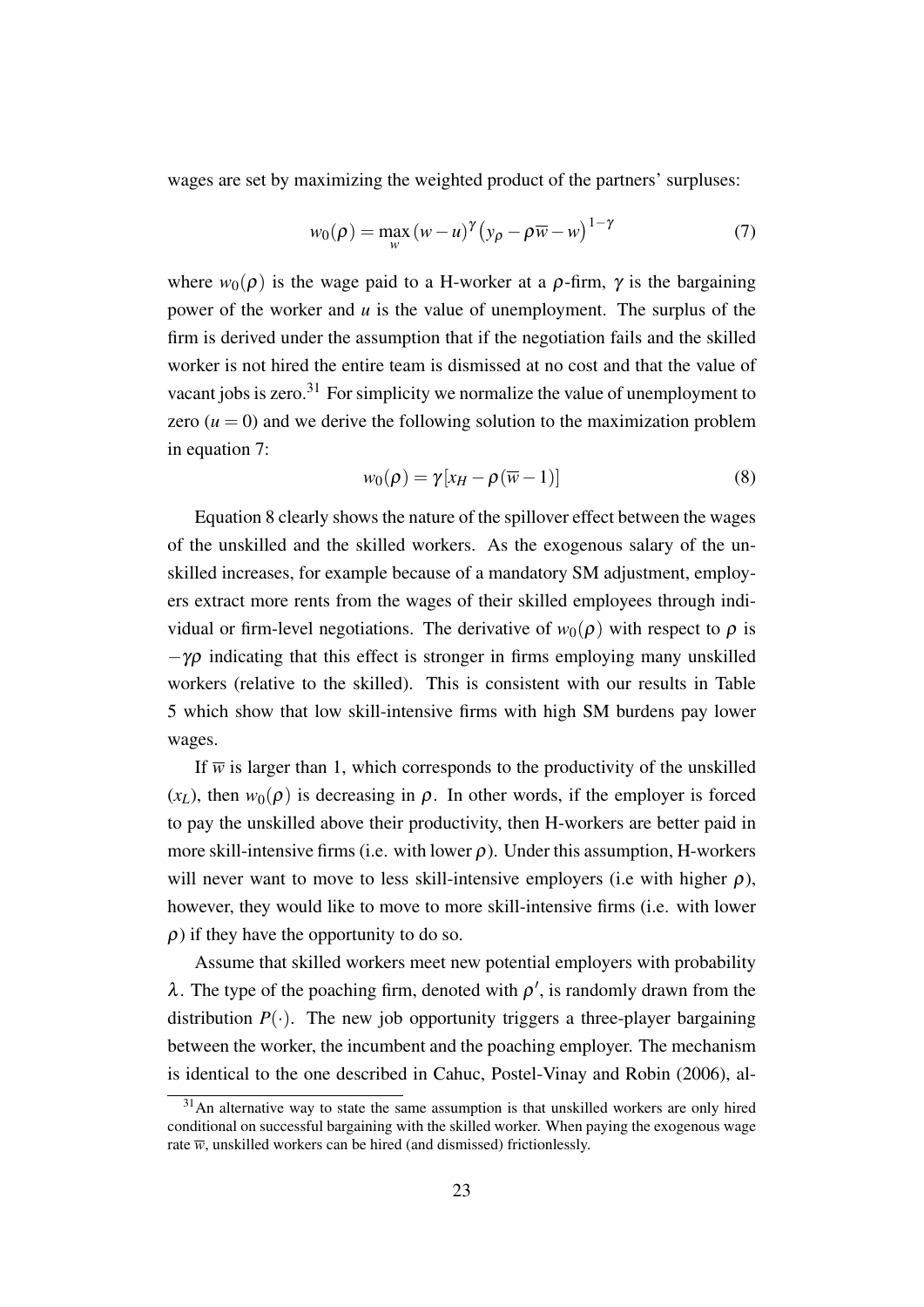though it is implemented in our much simplified framework.<sup>[32](#page-25-0)</sup> All parties have perfect information about their types, wage offers are observable and verifiable and there are no renegotiation costs. The sequence of events is the following: once the worker makes contact with a new potential firm, the incumbent and the poaching employer simultaneously make a wage offer, then the worker chooses the best offer and, finally, she goes back to the employer whose offer was refused and renegotiates using the new wage proposal as an outside option.

The outcome of this game depends on the types of the employers. If the poaching firm is more skill-intensive than the incumbent (i.e.  $\rho' < \rho$ ), then the latter is drawn to offer the entire surplus to the worker, namely  $[x_h - \rho(\overline{w} - 1)],$ in an attempt to retain her.<sup>[33](#page-25-1)</sup> Then, the worker negotiates a new wage with the poaching employer using this as an outside option. Eventually, the worker will move to the new more skill-intensive firm with the following wage:

$$
w(\rho, \rho') = [x_h - \rho(\overline{w} - 1)] + \gamma(\rho - \rho')(\overline{w} - 1) \quad \text{with } \rho' < \rho
$$
 (9)

where we indicate with  $w(\rho, \rho')$  the wage paid by a firm of type  $\rho'$  to a skilled worker who had the alternative option of working for a  $\rho$ -firm. Such wage is equal to the full surplus of the alternative match plus a fraction  $\gamma$  of the difference between the surpluses of the two potential matches.

Of course, it might also happen that the new potential employer is less skillintensive that the incumbent, i.e.  $\rho \leq \rho'$ . In this case the worker might still have an interest in triggering the renegotiation game because it may allow her to command a higher wage from the incumbent employer. Now it is the poaching firm which is drawn to offer the entire surplus to the worker, who then uses it as an outside option in the negotiation with the current employer to obtain the following wage:

$$
w(\rho', \rho) = [x_h - \rho'(\overline{w} - 1)] + \gamma(\rho' - \rho)(\overline{w} - 1) \quad \text{with } \rho \le \rho' \tag{10}
$$

Obviously, the worker will engage in the negotiation game only if  $w(\rho', \rho)$  is higher than  $w_0(\rho)$  and this is guaranteed when  $\rho' < \frac{X_H}{\overline{w}-1}$  $\frac{X_H}{\overline{w}-1}$ . This is exactly the same condition required for the total surplus of the match without renegotiation

<span id="page-25-0"></span> $32$ The non-renegotiation wage of equation [8](#page-24-2) plays in our setting the same role as the wage negotiated by the unemployed workers in [Cahuc, Postel-Vinay and Robin](#page-28-1) [\(2006\)](#page-28-1).

<span id="page-25-1"></span> $33$ We assume that when the worker is indifferent between the new and the incumbent employer she remains in her current job.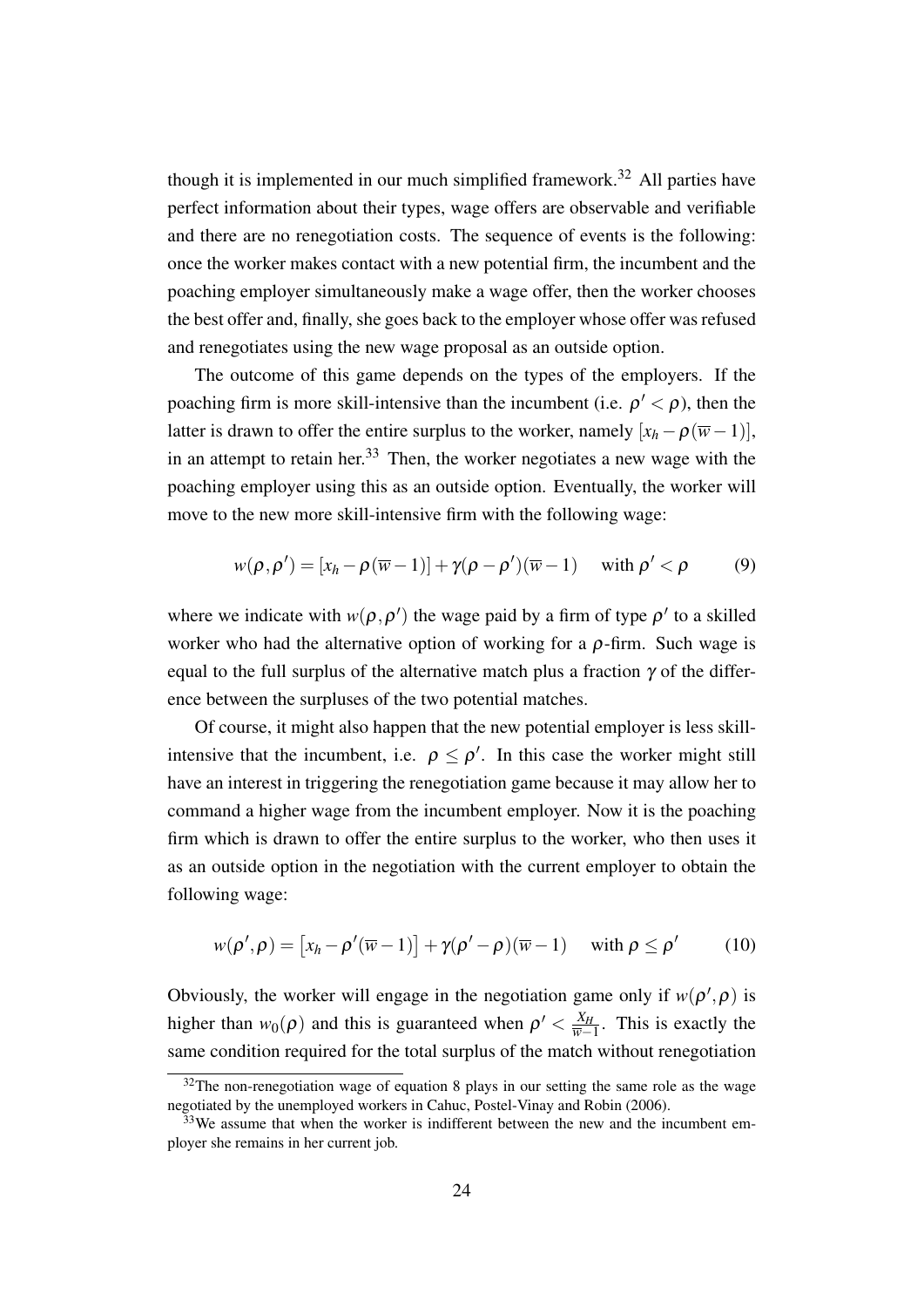to be positive (see equation [7\)](#page-24-1). In other words, production technologies with  $\rho$ larger than  $\frac{X_H}{\overline{w}-1}$  are not profitable in equilibrium.<sup>[34](#page-26-0)</sup>

To sum up, this simple model is able to rationalize all our empirical findings as follows.

- As the wage of unskilled workers increases, the wages of the skilled decrease and such spillover effect is stronger in less skill-intensive firms (i.e. firms with higher  $\rho$ ). This is consistent with our main findings in Table [3](#page-36-0) and [5.](#page-38-0)
- The spillover effect is stronger for the job stayers, as in Table [5](#page-38-0) and in Figure [5.](#page-33-0) To see this, consider two skilled workers - A and B - who are both employed at the same incumbent firm of type  $\rho$ . At some point, they both find an alternative employer. However, worker A is lucky and meets a more skill-intensive firm of type  $\rho' < \rho$  whereas worker B finds a less skill-intensive firm of type  $\rho'' > \rho$ . Then, worker A leaves the original employer and joins the new firm at the wage  $w(\rho, \rho')$  while worker B remains in her current job but renegotiates the wage to  $w(\rho'', \rho)$ . Then, it is easy to show that the derivative with respect to  $\overline{w}$  of  $w(\rho'', \rho)$ , the wage of the job stayer, is more negative than the same derivative of  $w(\rho, \rho')$ , the wage of the job mover.[35](#page-26-1)
- Skilled workers move from less to more skill-intensive firms with probability  $\lambda P(\rho)$ . Hence, they are more likely to move when they are employed at less skill-intensive firms. This is consistent with our findings in Table [6](#page-39-0) and Figure [6.](#page-33-1)
- As the wage of unskilled workers increases the less skill-intensive firms exit the market, as shown in Table [7.](#page-40-0) In fact, we have shown that only firms with  $\rho \leq \frac{X_H}{\overline{w}-1}$  $\frac{X_H}{\overline{w}-1}$  are associated with non-negative surpluses. As  $\overline{w}$  increases, this threshold decreases and firms with unprofitable technologies leave the market.

<span id="page-26-0"></span> $34$ For simplicity we have set the value of unemployment to zero. As a consequence workers always engage in the renegotiation process because their outside option will always increase regardless of the type of the poaching firm.

<span id="page-26-1"></span><sup>&</sup>lt;sup>35</sup>Note that  $\frac{\partial w(\rho, \rho')}{\partial \overline{w}} = -(1 - \gamma)\rho - \gamma \rho' < 0$  and  $\frac{\partial w(\rho'', \rho)}{\partial \overline{w}} = -(1 - \gamma)\rho'' - \gamma \rho < 0$ . Given that  $\rho' < \rho < \rho''$ , it follows that  $\frac{\partial w(\rho'', \rho)}{\partial \overline{w}} < \frac{\partial w(\rho, \rho')}{\partial \overline{w}}$  $rac{(\rho,\rho)}{\partial \overline{w}}$ .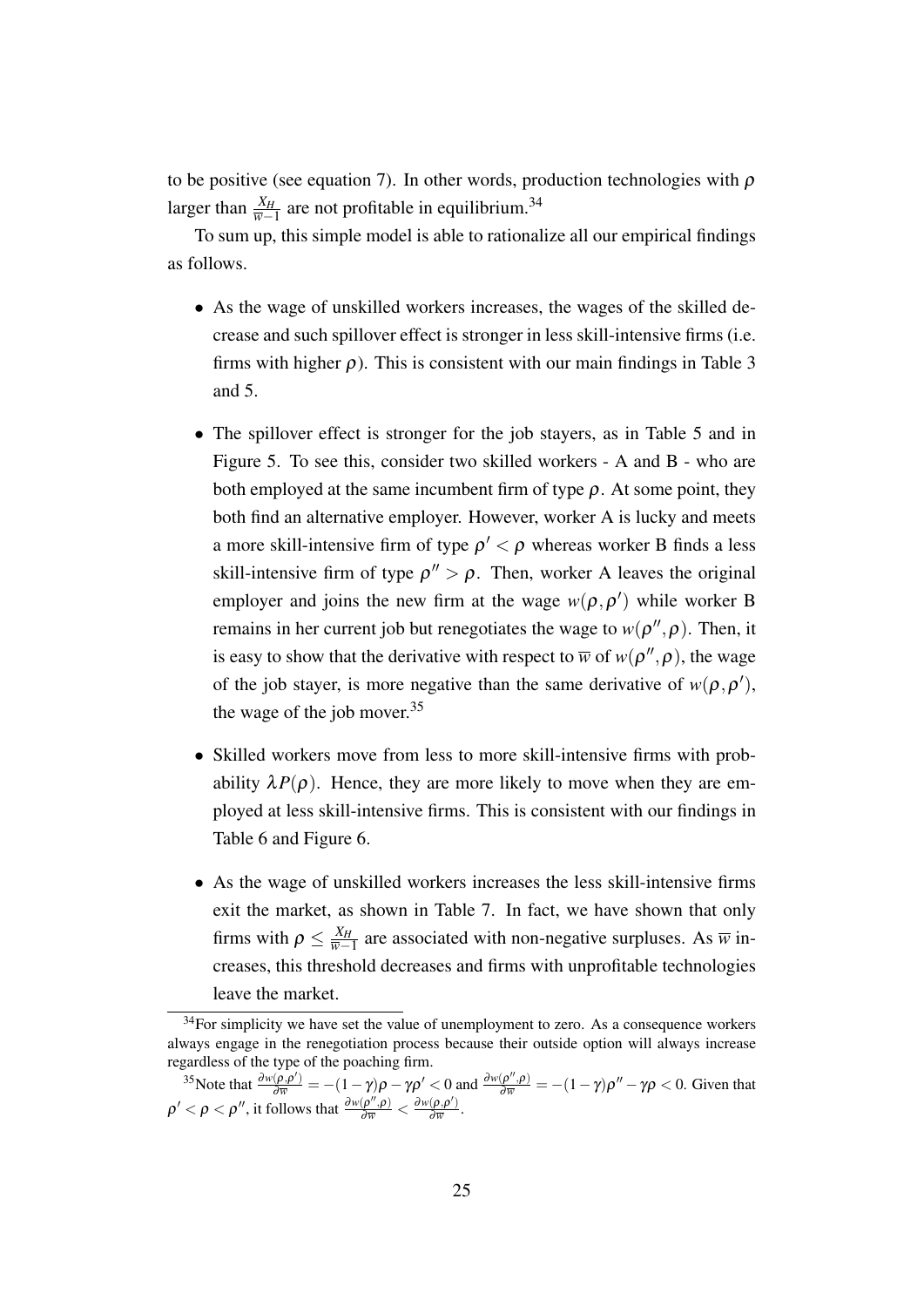### <span id="page-27-0"></span>7 Conclusions

In this paper we study a unique wage indexation mechanism that was adopted in Italy in the late 1970s and early 1980s, the *Scala Mobile* (SM). Because of the way it was designed, granting absolute wage increases of the same amount for all workers, the SM induced large real pay rises to workers at the bottom of the distribution and it was irrelevant towards the top. Nevertheless, we document that the system generated important spillover effects on high-wage workers who experienced lower wage growth as their low-wage colleagues were given higher mandatory SM adjustments. This effect was stronger for skilled workers employed at establishments with larger shares of unskilled workers, suggesting that the spillover effect was generated by intra-firm bargaining.

We rationalize these results with a theoretical model where the wages of unskilled workers are set exogenously whereas those of the skilled are negotiated. Given the complementarity of skill types in the production process, an increase in the exogenous wage rate of the unskilled induces firms to extract more rents from the jobs of their skilled colleagues. This mechanism is consistent with our empirical evidence and suggests that labor market institutions may have an important role in explaining the evolution of inequality also at the top of the distribution of wages.

This is an important result because the large literature on labor market institutions and inequality has focused almost exclusively on the lower end of the distribution. In fact, many important studies have identified the effect of institutions such as minimum wages and unions using as an identification assumption the hypothesis of no causal effect on high wages.<sup>[36](#page-27-1)</sup>

We also show that part of the adjustment to the SM took place through job turnover. As predicted by our model, high mandatory wage rises to the unskilled induced skilled workers to move towards the most skill-intensive firms and away from the least skill-intensive ones, which were eventually more likely to exit the market.

The SM was abolished in the early 1990s in the aftermath of a profound wave of frustration among skilled white-collars, who felt damaged by the increased levels of wage compression induced by the indexation system. This

<span id="page-27-1"></span><sup>36</sup>For example, the famous study by [Di Nardo, Fortin and Lemieux](#page-29-1) [\(1996\)](#page-29-1) constructs the counterfactual of the lower end of the wage distribution in the absence of the minimum wage with the symmetric of the upper part of the same distribution.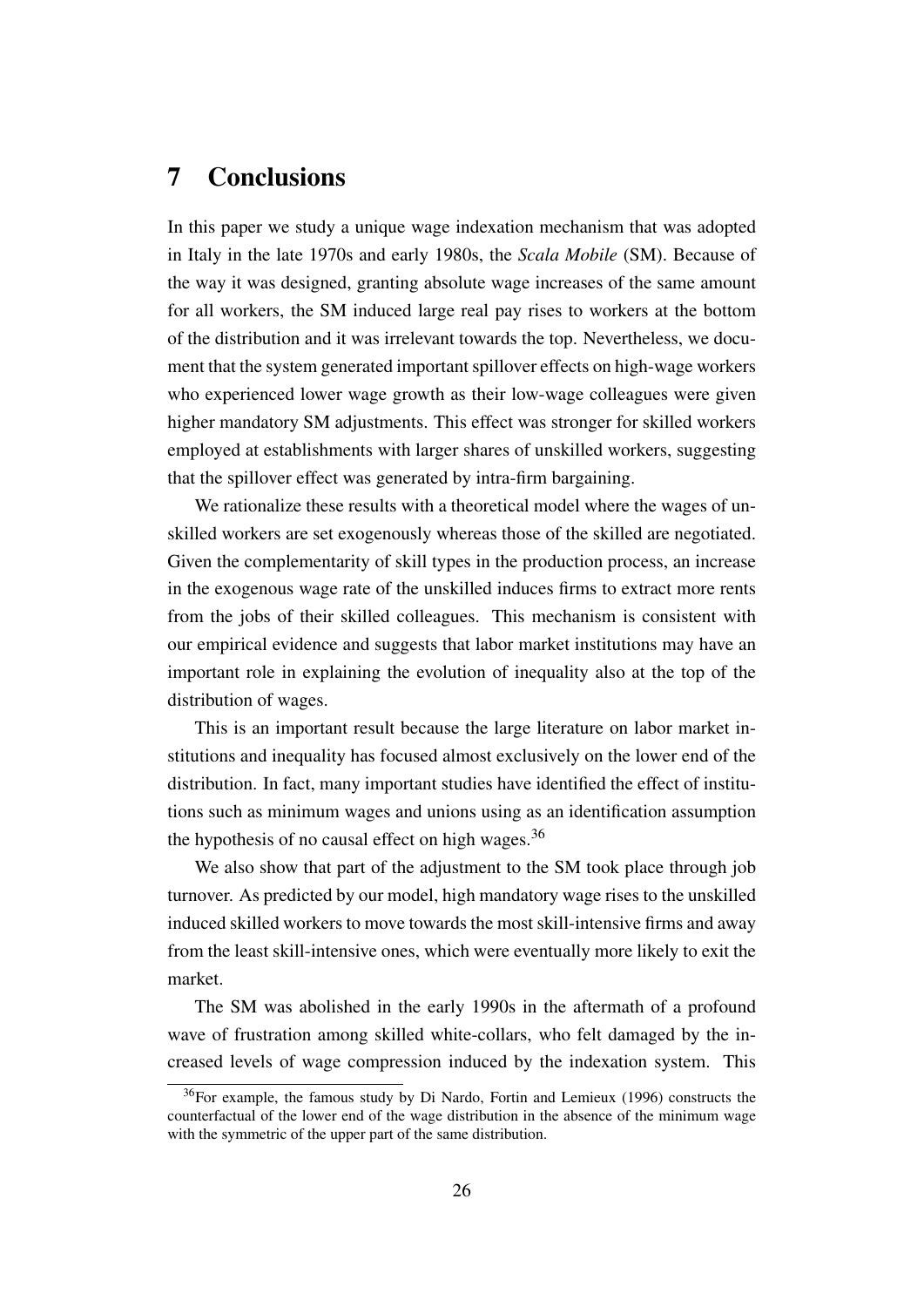is perfectly in line with our results and intriguingly at odds with much of the literature on inequality aversion [\(Truman F. Bewley, 1999;](#page-28-6) [Fehr and Schmidt,](#page-29-5) [1999\)](#page-29-5). Contrary to the predictions of many studies in this area, our findings indicate that under certain circumstances individuals can be averse to too much intra-firm wage equality. We cannot say whether skilled workers left the least skill-intensive firms because they could get higher wages elsewhere or because their wages were getting too close to those of the unskilled. However, we believe that this is a very promising avenue for future research that can be fruitfully pursued exploiting the same SM mechanism of this paper.

## References

- <span id="page-28-5"></span>Autor, David H., Lawrence F. Katz, and Melissa S. Kearney. 2006. "The Polarization of the U.S. Labor Market." *The American Economic Review*, 96(2): 189–194.
- <span id="page-28-6"></span>Bewley, Truman F. 1999. *Why wages don't fall during a recession.* Harvard University Press.
- <span id="page-28-1"></span>Cahuc, Pierre, Fabien Postel-Vinay, and Jean-Marc Robin. 2006. "Wage Bargaining with On-the-Job Search: Theory and Evidence." *Econometrica*, 74(2): pp. 323–364.
- <span id="page-28-2"></span>Cahuc, Pierre, Francois Marque, and Etienne Wasmer. 2008. "A Theory of Wages and Labor Demand with Intra-Firm Bargaining and Matching Frictions." *International Economic Review*, 49(3): pp. 943–972.
- <span id="page-28-3"></span>Card, David, Alexandre Mas, Enrico Moretti, and Emmanuel Saez. 2012. "Inequality at Work: The Effect of Peer Salaries on Job Satisfaction." *American Economic Review*, 102(6): 2981–3003.
- <span id="page-28-4"></span>Card, David, Francesco Devicienti, and Agata Maida. 2014. "Rent-sharing, Holdup, and Wages: Evidence from Matched Panel Data." *Review of Economic Studies*, 81(1): 84–111.
- <span id="page-28-0"></span>Card, David, W. Craig Riddell, and Thomas Lemieux. 2004. "Unions and Wage Inequality." *Journal of Labor Research*, 24(4): 519–562.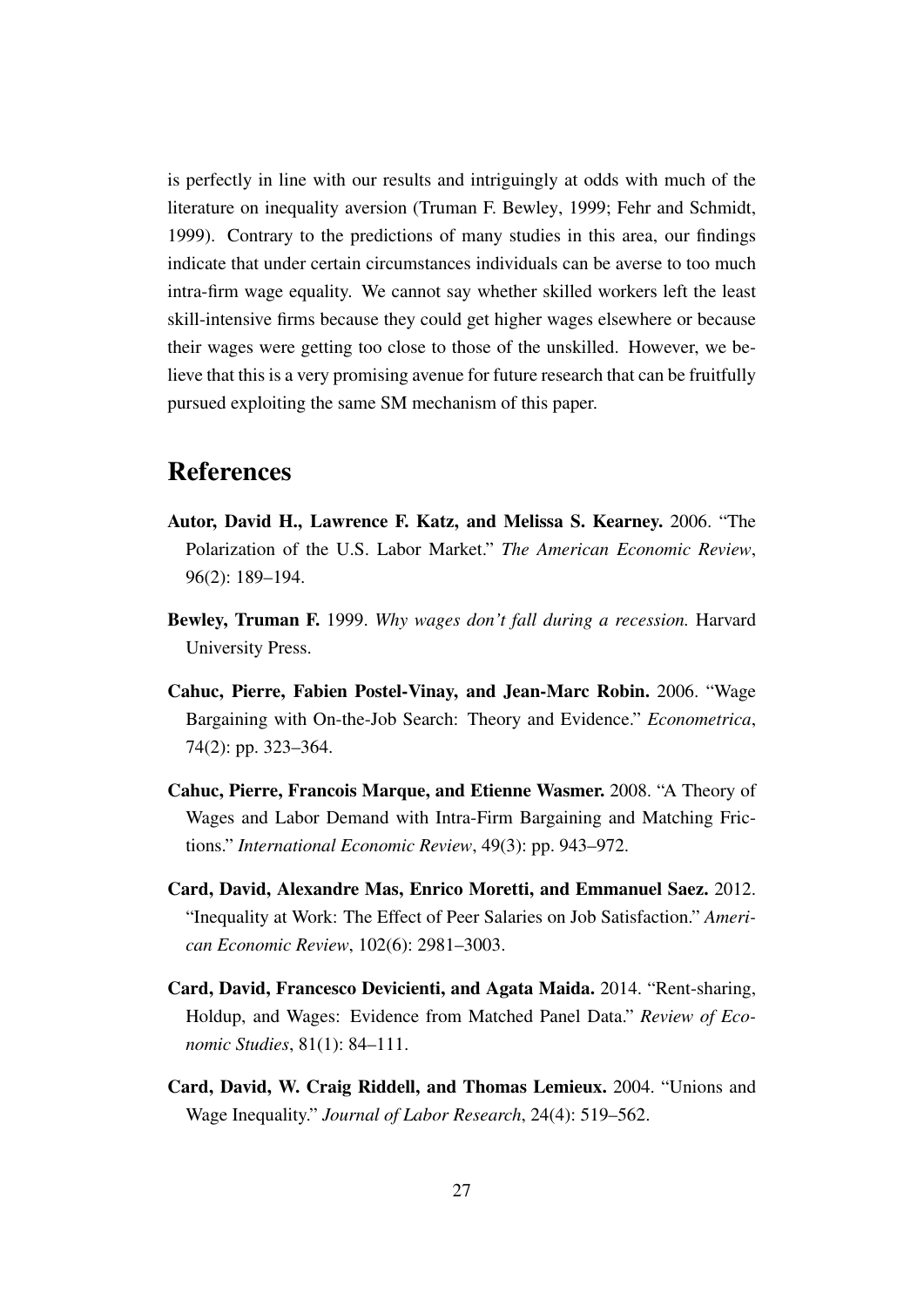- <span id="page-29-3"></span>Charness, Gary, and Peter Kuhn. 2007. "Does Pay Inequality Affect Worker Effort? Experimental Evidence." *Journal of Labor Economics*, 25: 693–723.
- <span id="page-29-8"></span>Cingano, Federico, and Alfonso Rosolia. 2012. "People I Know: Job Search and Social Networks." *Journal of Labor Economics*, 30(2): 291 – 332.
- <span id="page-29-6"></span>Clark, Andrew E., and Claudia Senik. 2010. "Who Compares to Whom? The Anatomy of Income Comparisons in Europe." *Economic Journal*, 120(544): 573–594.
- <span id="page-29-7"></span>Clark, Andrew E., David Masclet, and Marie Claire Villeval. 2010. "Effort and Comparison Income: Experimental and Survey Evidence." *Industrial and Labor Relations Review*, 63(3): 407–426.
- <span id="page-29-0"></span>Di Nardo, John, and David S. Lee. 2004. "Economic Impacts of New Unionization On Private Sector Employers: 1984-2001." *The Quarterly Journal of Economics*, 119(4): 1383–1441.
- <span id="page-29-2"></span>Di Nardo, John, Kevin F Hallock, and Jörn-Steffen Pischke. 2000. "Unions And The Labour Market For Managers." C.E.P.R. Discussion Papers CEPR Discussion Papers 2418.
- <span id="page-29-1"></span>Di Nardo, John, Nicole Fortin, and Thomas Lemieux. 1996. "Labor market institutions and the distribution of wages, 1973-1992: A semiparametric approach." *Econometrica*, 64(5): 1001–1044.
- <span id="page-29-4"></span>Engelmann, Dirk, and Martin Strobel. 2004. "Inequality Aversion, Efficiency, and Maximin Preferences in Simple Distribution Experiments." *American Economic Review*, 94(4): 857–869.
- <span id="page-29-9"></span>Erikson, Christopher L., and Andrea Ichino. 1995. "Wage differentials in Italy: Market forces, institutions, and inflation." In *Differences and changes in the wage structure*. , ed. University of Chicago Press. Richard B. Freeman and Lawrence F. Katz.
- <span id="page-29-5"></span>Fehr, Ernst, and Klaus M. Schmidt. 1999. "A Theory Of Fairness, Competition, And Cooperation." *The Quarterly Journal of Economics*, 114(3): 817– 868.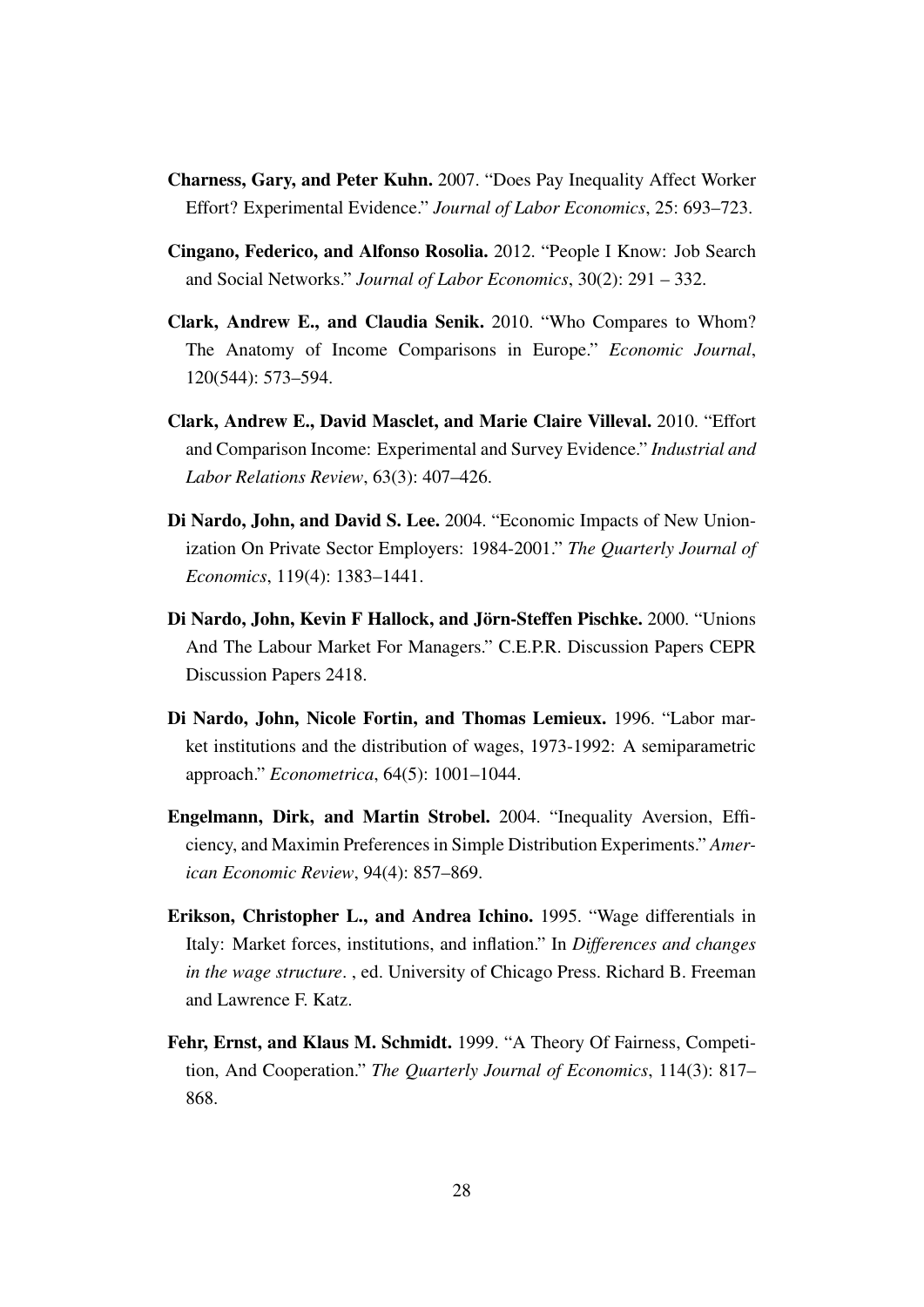- <span id="page-30-2"></span>Gramlich, Edward M. 1976. "Impact of Minimum Wages on Other Wages, Employment, and Family Incomes." *Brookings Papers on Economic Activity*, 7(2): 409–462.
- <span id="page-30-3"></span>Grossman, Jean Baldwin. 1983. "The Impact of the Minimum Wage on Other Wages." *The Journal of Human Resources*, 18(3): 359–378.
- <span id="page-30-6"></span>Guiso, Luigi, Luigi Pistaferri, and Fabiano Schivardi. 2005. "Insurance within the Firm." *Journal of Political Economy*, 113(5): 1054–1087.
- <span id="page-30-7"></span>Guiso, Luigi, Luigi Pistaferri, and Fabiano Schivardi. 2013. "Credit within the Firm." *Review of Economic Studies*, 80(1): 211–247.
- <span id="page-30-0"></span>Lee, David S. 1999. "Wage Inequality in the United States during the 1980s: Rising Dispersion or Falling Minimum Wage?" *The Quarterly Journal of Economics*, 114(3): 977–1023.
- <span id="page-30-10"></span>Leonardi, Marco, and Giovanni Pica. 2013. "Who Pays for it? The Heterogeneous Wage Effects of Employment Protection Legislation." *Economic Journal*, 123(12): 1236–1278.
- <span id="page-30-1"></span>Manacorda, Marco. 2004. "Can the Scala Mobile explain the fall and rise of earnings inequality in Italy? A semiparametric analysis, 1977-1993." *Journal of Labor Economics*, 22(3): 585–613.
- <span id="page-30-8"></span>Mas, Alexandre. 2006. "Pay, Reference Points, and Police Performance." *The Quarterly Journal of Economics*, 121(3): 783–821.
- <span id="page-30-9"></span>Rabin, Matthew. 2006. "A Model of Reference-Dependent Preferences." *The Quarterly Journal of Economics*, 121(4): 1133–1165.
- <span id="page-30-5"></span>Rubinstein, Ariel. 1982. "Perfect Equilibrium in a Bargaining Model." *Econometrica*, 50(1): 97–109.
- <span id="page-30-4"></span>Stole, Lars A., and Jeffrey Zwiebel. 1996. "Intra-Firm Bargaining under Non-Binding Contracts." *The Review of Economic Studies*, 63(3): pp. 375–410.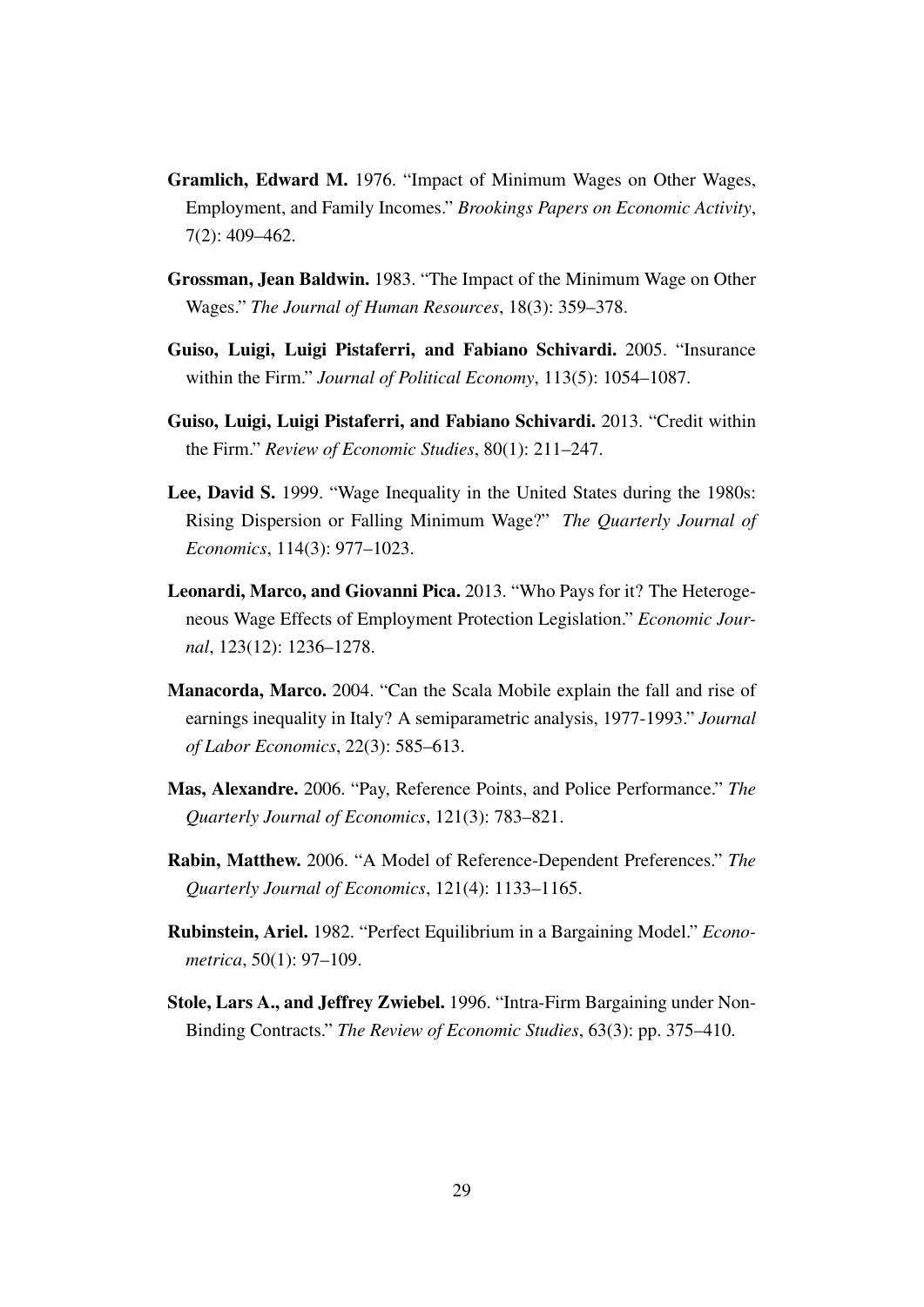# Figures and Tables



<span id="page-31-0"></span>Figure 1: Wage inequality 1975-2011 – Italy and Veneto.



<span id="page-31-1"></span>Figure 2: Actual wages and counterfactual distributions due to SM indexation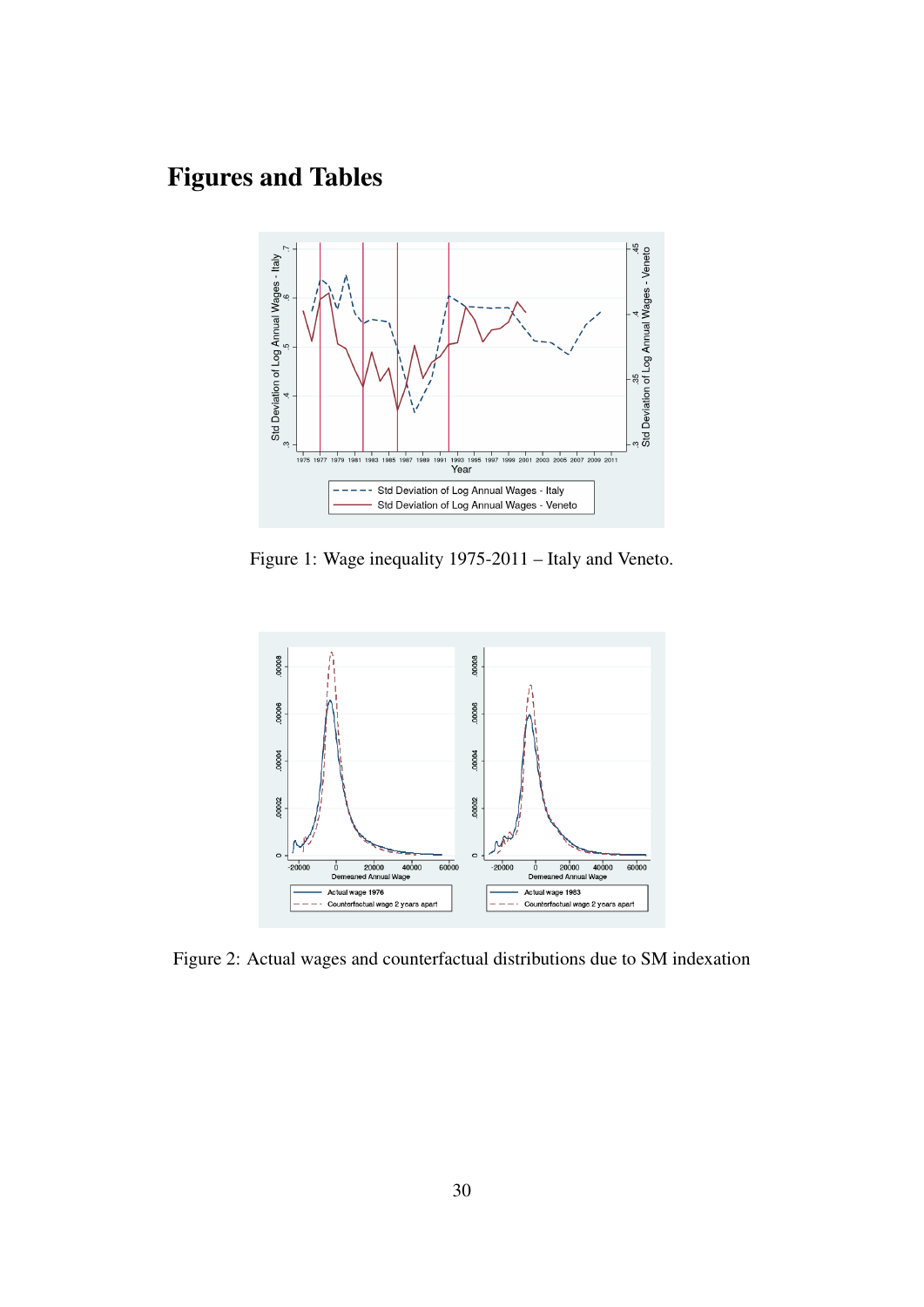

<span id="page-32-0"></span>Figure 3: Wage changes in the period 1976-1982 (job stayers only)



<span id="page-32-1"></span>Figure 4: Effect of SM changes on negotiated changes along the wage distribution.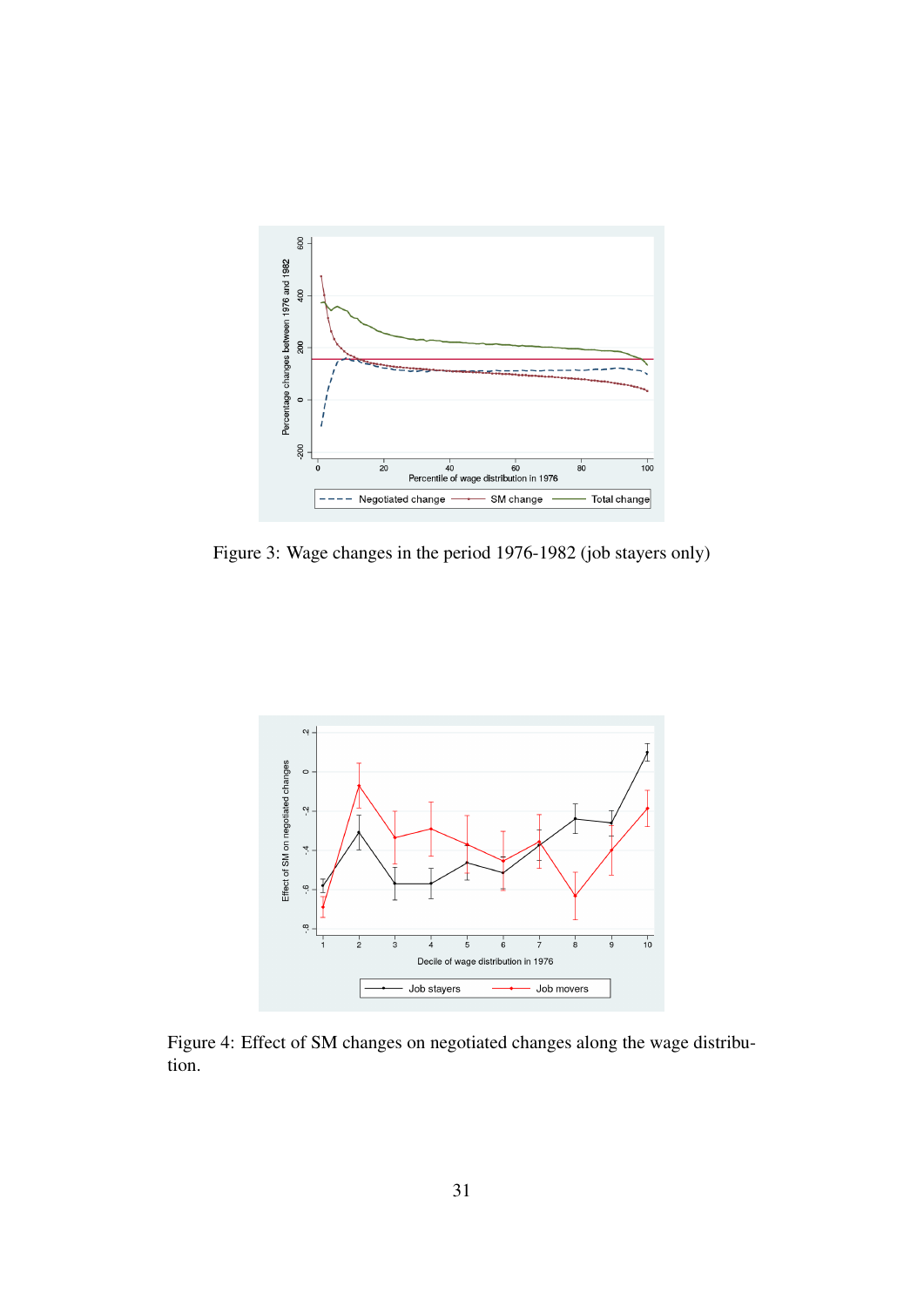

<span id="page-33-0"></span>Figure 5: Effect of SM burden on negotiated changes along the wage distribution.



<span id="page-33-1"></span>Figure 6: Changes in firm characteristics for job changers.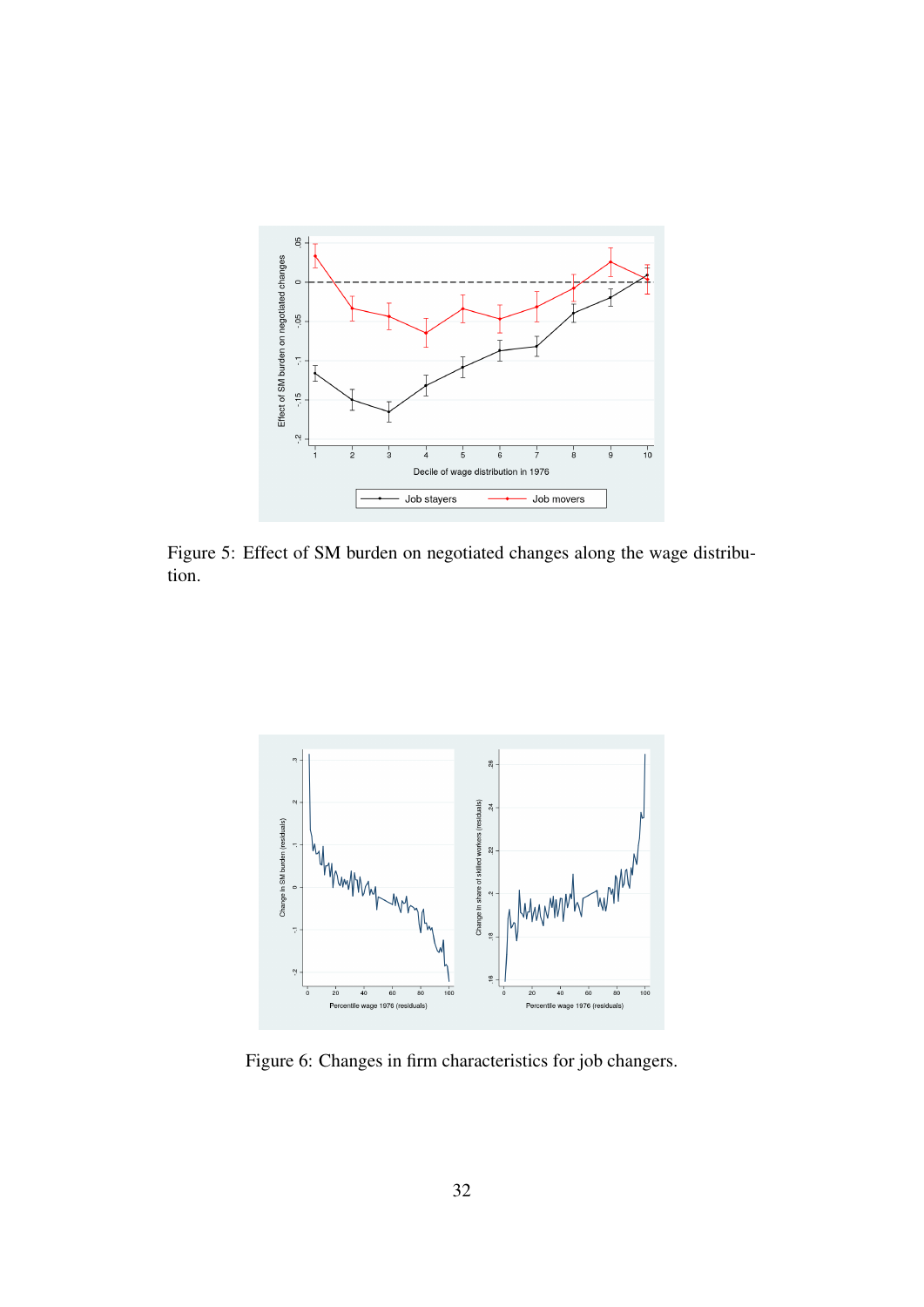|                                     | Universe of  | Estimation  |
|-------------------------------------|--------------|-------------|
|                                     | observations | sample      |
|                                     | Mean         | Mean        |
|                                     | (Std. Dev.)  | (Std. Dev.) |
| Worker-level descriptive statistics |              |             |
| Female                              | 0.318        | 0.243       |
| Age                                 | 32.573       | 32.690      |
|                                     | (12.668)     | (10.039)    |
| White collar                        | 0.198        | 0.172       |
| Job stayer <sup><i>a</i></sup>      | 0.582        | 0.636       |
| Wage in $1976^b$                    | 13,214       | 18,217      |
|                                     | (45, 846)    | (6, 449)    |
| Number of workers                   | 1,103,231    | 455,324     |
|                                     |              |             |
| Firm-level descriptive statistics   |              |             |
| Number of full-time employees       | 5.795        | 14.696      |
|                                     | (50.317)     | (82.221)    |
| More than 15 employees              | 0.053        | 0.153       |
|                                     | (0.224)      | (0.360)     |
| Share of white collars              | 0.169        | 0.148       |
|                                     | (0.375)      | (0.272)     |
| Number of firms                     | 147,719      | 47,682      |
|                                     |              |             |

<span id="page-34-0"></span>Table 1: Descriptive statistics

*a* Job stayers are workers who remain with the sample employer throughout the period 1977-1982.

*<sup>b</sup>* Wages are reported in Euros at 2014 prices. All values calculated in the year 1976.

Source: INPS Social Security Archives, 1976-1982.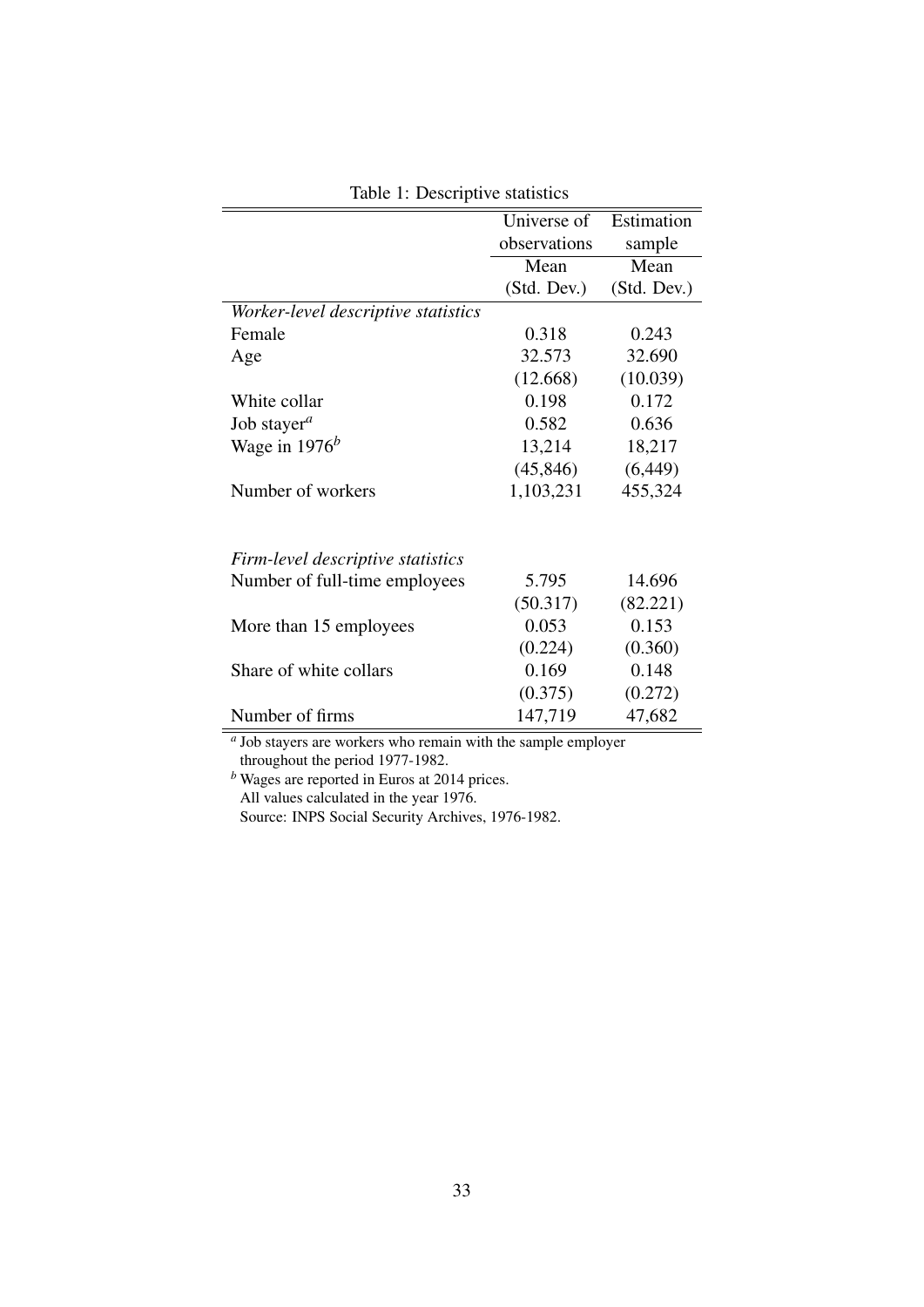|      |                | $\overline{P_t^a}$ | $\Delta P_t$   | Contingenza | <b>SM</b>        |
|------|----------------|--------------------|----------------|-------------|------------------|
| Year | Month          |                    |                | point       | adjustment       |
|      |                | $[1]$              | $[2]$          | $[3]$       | $[2] \times [3]$ |
|      |                |                    |                |             |                  |
| 1977 | $\mathbf{1}$   | 143                | 9              |             |                  |
| 1977 | $\overline{4}$ | 149                | 6              | 2,389       | 14,334           |
| 1977 | 7              | 154                | 5              | 2,389       | 11,945           |
| 1977 | 10             | 158                | $\overline{4}$ | 2,389       | 9,556            |
| 1978 | 1              | 162                | 4              | 2,389       | 9,556            |
| 1978 | $\overline{4}$ | 167                | 5              | 2,389       | 11,945           |
| 1978 | 7              | 173                | 6              | 2,389       | 14,334           |
| 1978 | 10             | 178                | 5              | 2,389       | 11,945           |
| 1979 | 1              | 184                | 6              | 2,389       | 14,334           |
| 1979 | $\overline{4}$ | 192                | 8              | 2,389       | 19,112           |
| 1979 | 7              | 198                | 6              | 2,389       | 14,334           |
| 1979 | 10             | 206                | 8              | 2,389       | 19,112           |
| 1980 | $\mathbf{1}$   | 214                | 8              | 2,389       | 19,112           |
| 1980 | $\overline{4}$ | 226                | 12             | 2,389       | 28,668           |
| 1980 | 7              | 234                | 8              | 2,389       | 19,112           |
| 1980 | 10             | 244                | 10             | 2,389       | 23,890           |
| 1981 | $\mathbf{1}$   | 255                | 11             | 2,389       | 26,279           |
| 1981 | $\overline{4}$ | 269                | 14             | 2,389       | 33,446           |
| 1981 | 7              | 279                | 10             | 2,389       | 23,890           |
| 1981 | 10             | 288                | 9              | 2,389       | 21,501           |
| 1982 | $\mathbf{1}$   | 297                | 9              | 2,389       | 21,501           |
| 1982 | $\overline{4}$ | 309                | 12             | 2,389       | 28,668           |
| 1982 | 7              | 322                | 13             | 2,389       | 31,057           |
| 1982 | 10             | 335                | 13             | 2,389       | 31,057           |
|      |                |                    |                |             |                  |

<span id="page-35-0"></span>Table 2: The functioning of the *Scala Mobile* - 1977-1982

*<sup>a</sup>* The SM used a special price index purposely constructed by Italian National Statistical Institute (*indice dei prezzi al consumo per le famiglie di operai e impiegati*). Note: All amounts are in current Italian Liras.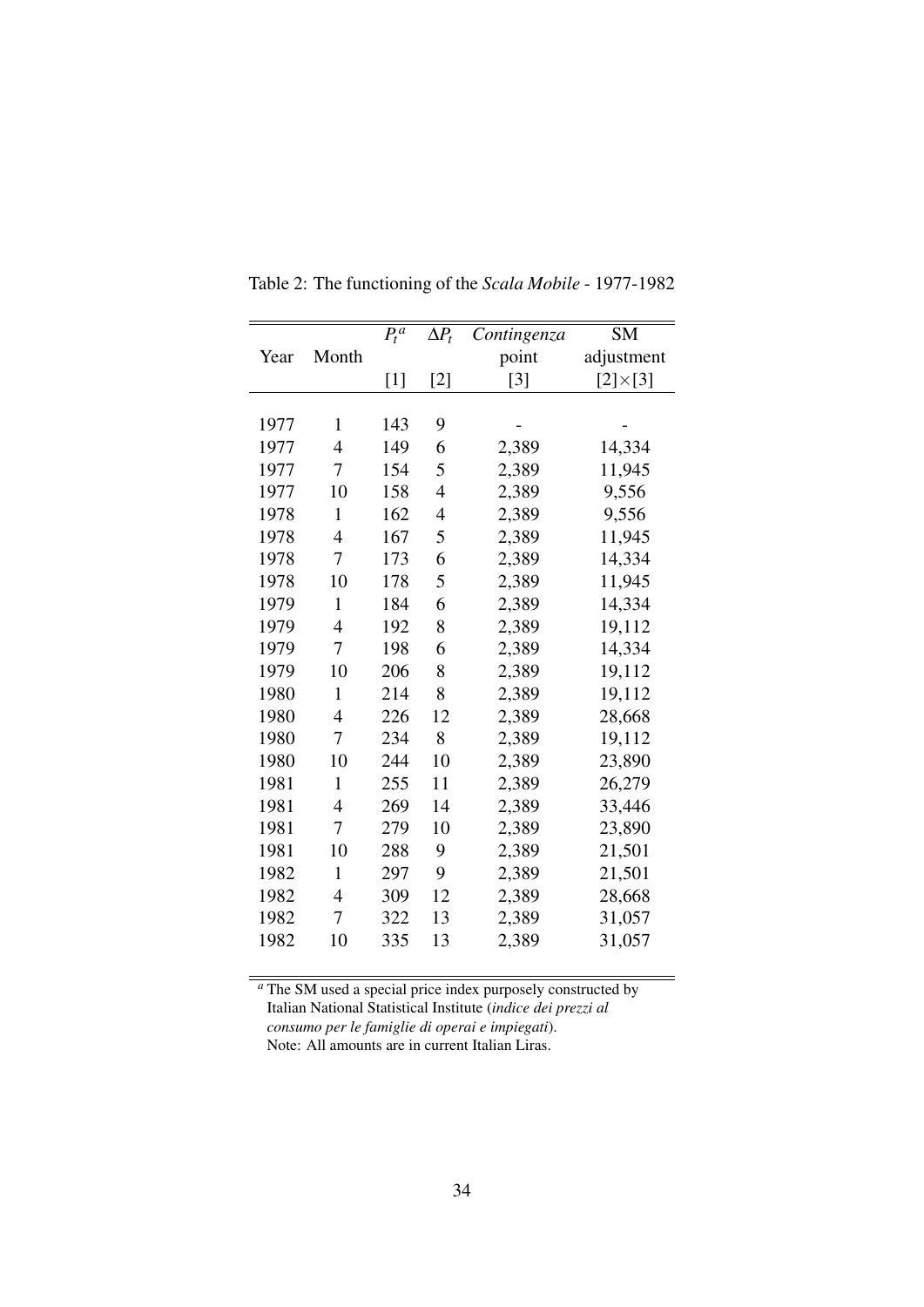| Dependent var.= $\Delta w_i^n$                              | (1)         | (2)         | (3)         |
|-------------------------------------------------------------|-------------|-------------|-------------|
| $\Delta w_i^s$                                              | $-0.318***$ | $-0.248***$ |             |
|                                                             | (0.007)     | (0.007)     |             |
| [1=job stayer] <sup><i>a</i></sup>                          |             | $0.004***$  |             |
|                                                             |             | (0.001)     |             |
| $\Delta w_i^s \times [1 = j$ ob stayer] <sup><i>a</i></sup> |             | $-0.104***$ |             |
|                                                             |             | (0.005)     |             |
| $\Delta w_i^s \times$ wage decile $1^b$                     |             |             | $-0.763***$ |
|                                                             |             |             | (0.009)     |
| $\Delta w_i^s \times$ wage decile $2^b$                     |             |             | $-0.942***$ |
|                                                             |             |             | (0.013)     |
| $\Delta w_i^s \times$ wage decile 3 <sup>b</sup>            |             |             | $-1.037***$ |
|                                                             |             |             | (0.014)     |
| $\Delta w_i^s \times$ wage decile 4 <sup>b</sup>            |             |             | $-0.962***$ |
|                                                             |             |             | (0.015)     |
| $\Delta w_i^s \times$ wage decile $5^b$                     |             |             | $-0.847***$ |
|                                                             |             |             | (0.017)     |
| $\Delta w_i^s \times$ wage decile $6^b$                     |             |             | $-0.718***$ |
|                                                             |             |             | (0.018)     |
| $\Delta w_i^s \times$ wage decile $7^b$                     |             |             | $-0.591***$ |
|                                                             |             |             | (0.019)     |
| $\Delta w_i^s \times$ wage decile $8^b$                     |             |             | $-0.471***$ |
|                                                             |             |             | (0.019)     |
| $\Delta w_i^s \times$ wage decile 9 <sup>b</sup>            |             |             | $-0.351***$ |
|                                                             |             |             | (0.020)     |
| $\Delta w_i^s \times$ wage decile $10^b$                    |             |             | $-0.349***$ |
|                                                             |             |             | (0.023)     |
|                                                             |             |             |             |
| Number of Observations                                      | 455,324     | 455,324     | 455,324     |

<span id="page-36-0"></span>Table 3: Negotiated wage changes and the SM

*<sup>a</sup>* Workers who are employed in the same firm throughout the period 1976-1982.

*<sup>b</sup>* Decile of the distribution of wages in 1976.

Standard errors in parentheses. \*  $p < 0.10$ , \*\*  $p < 0.05$ , \*\*\*  $p < 0.01$ 

<sup>∆</sup>*w s i* is the negotiated percentage change in real wages over the period 1976-1982. ∆*w s i* percentage change in real wages commanded by the SM from 1976 to 1982.

All specifications include a quadratic function of the wage percentile in 1976, age, age squared, a gender dummy and fixed effects for the firms where the worker was employed in 1976.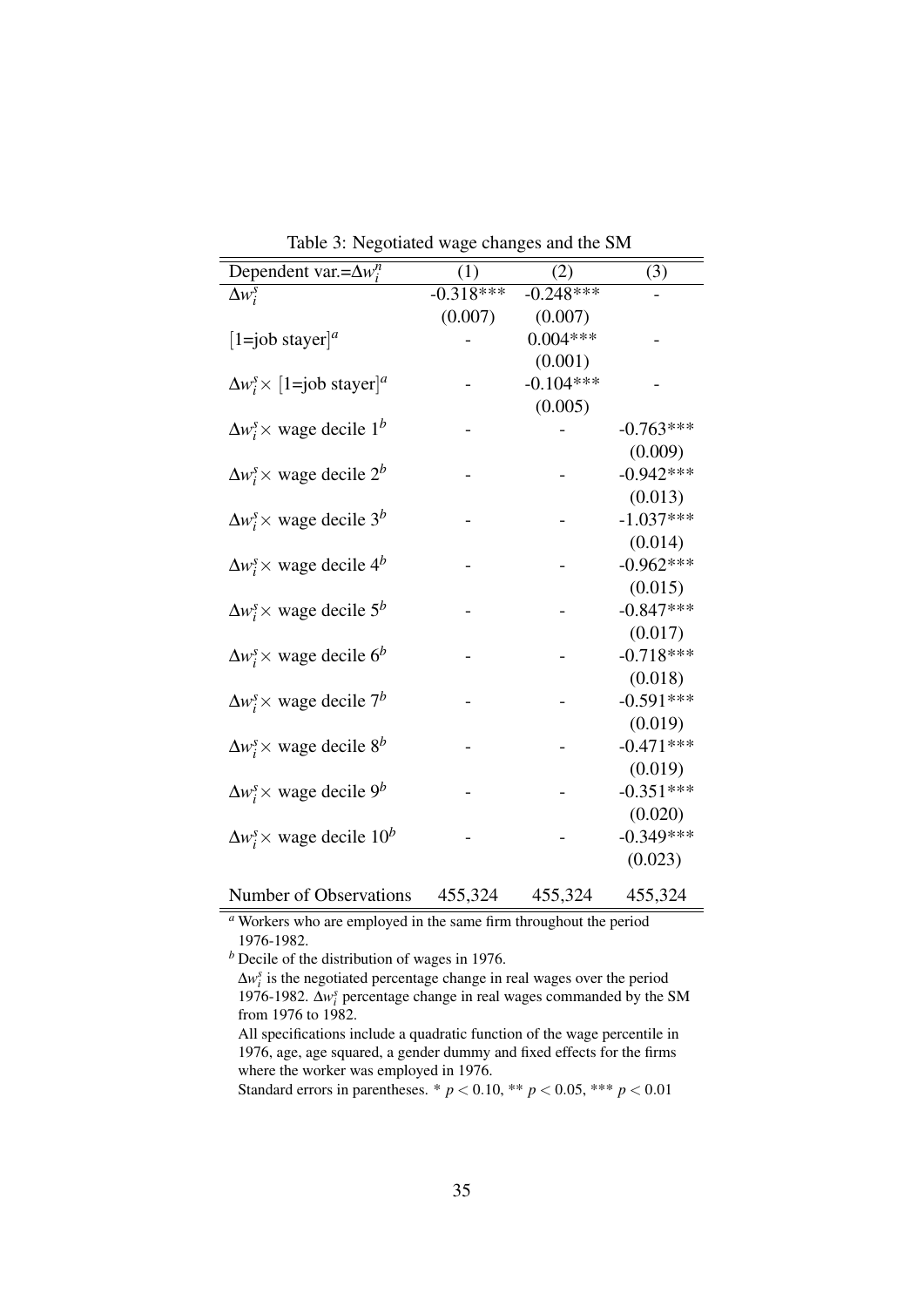| Quantiles <sup><math>a</math></sup> of | Average               | Share of                                |        | Share of workers by wage quintile <sup><math>c</math></sup> |
|----------------------------------------|-----------------------|-----------------------------------------|--------|-------------------------------------------------------------|
| SMburden <sub>i</sub>                  | SMburden <sub>i</sub> | white collars <sup><math>b</math></sup> | bottom | top                                                         |
|                                        | $-0.059$              | 0.293                                   | 0.016  | 0.498                                                       |
| 2                                      | $-0.032$              | 0.156                                   | 0.036  | 0.073                                                       |
| 3                                      | $-0.017$              | 0.111                                   | 0.076  | 0.019                                                       |
| 4                                      | 0.000                 | 0.079                                   | 0.262  | 0.006                                                       |
| 5                                      | 0.053                 | 0.102                                   | 0.762  | 0.002                                                       |
|                                        |                       |                                         |        |                                                             |
| Total                                  | $-0.011$              | 0.148                                   | 0.230  | 0.120                                                       |

<span id="page-37-0"></span>Table 4: SM burden and firm's employment

<sup>*a*</sup> Quintiles of the distribution of *SMburden<sub>ij</sub>* across firms.<br>
<sup>*b*</sup> In the firm's total employment in 1976.

*<sup>c</sup>* Distribution of individual wages in 1976.

All statistics are computed over the sample of (47,682) firms observed in 1976.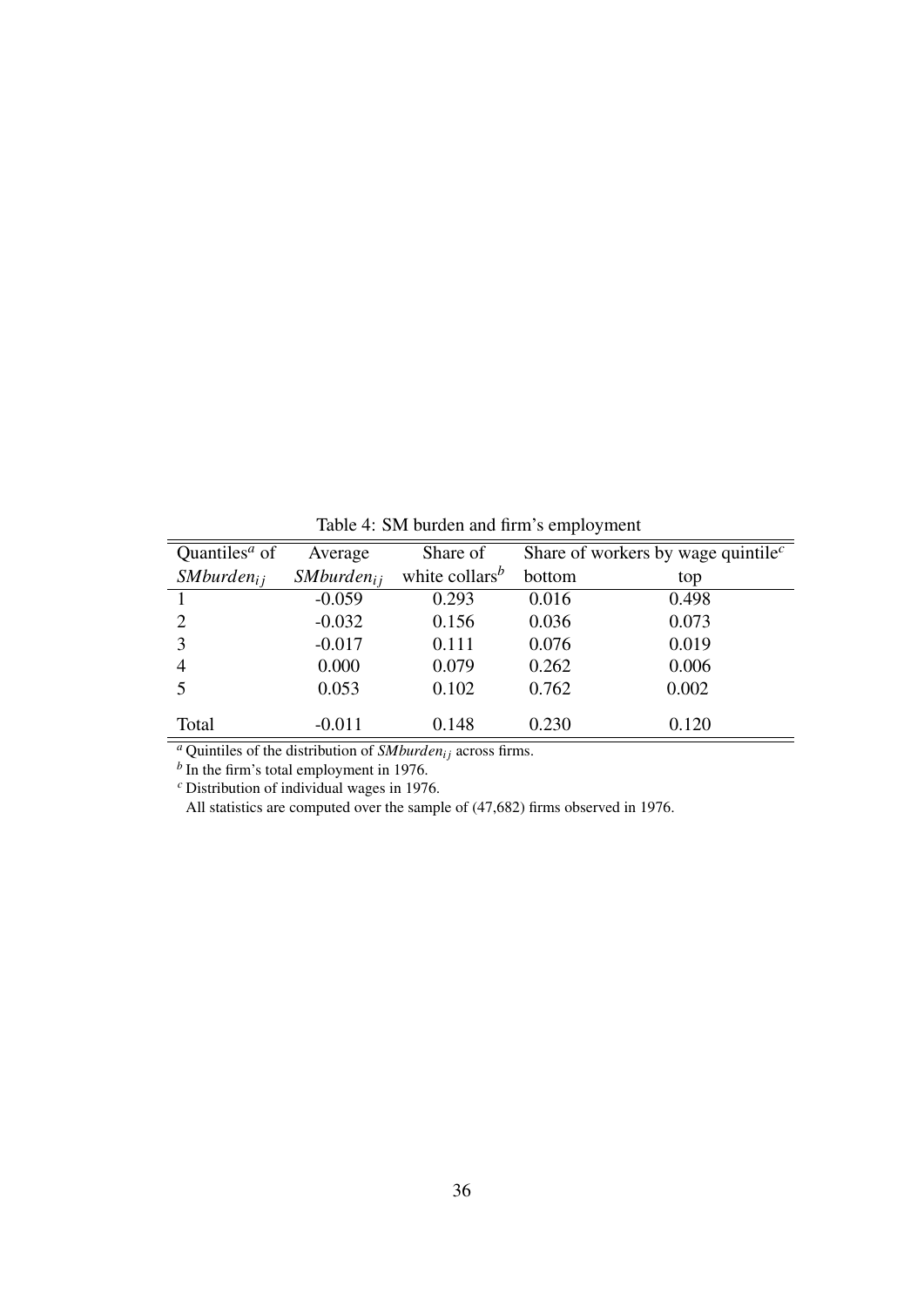| Dependent var.= $\Delta w_i^n$                                            | (1)         | (2)         | (3)         |
|---------------------------------------------------------------------------|-------------|-------------|-------------|
| SMburden <sub>ij</sub>                                                    | $-0.075***$ | $-0.009***$ |             |
|                                                                           | (0.001)     | (0.002)     |             |
| $\Delta w_i^s$                                                            | $-0.542***$ | $-0.476***$ |             |
|                                                                           | (0.005)     | (0.005)     |             |
| $[1=job$ stayer] <sup><i>a</i></sup>                                      |             | $-0.075***$ |             |
|                                                                           |             | (0.002)     |             |
| <i>SMburden</i> <sub>ij</sub> $\times$ [1=job stayer] <sup><i>a</i></sup> |             | $-0.107***$ |             |
|                                                                           |             | (0.002)     |             |
| <i>SMburden</i> <sub>ij</sub> $\times$ wage decile 1 <sup>b</sup>         |             |             | $-0.060***$ |
|                                                                           |             |             | (0.002)     |
| <i>SMburden</i> <sub>ij</sub> $\times$ wage decile 2 <sup>b</sup>         |             |             | $-0.067***$ |
|                                                                           |             |             | (0.004)     |
| <i>SMburden</i> <sub>ij</sub> $\times$ wage decile 3 <sup>b</sup>         |             |             | $-0.092***$ |
|                                                                           |             |             | (0.005)     |
| <i>SMburden</i> <sub>ij</sub> $\times$ wage decile 4 <sup>b</sup>         |             |             | $-0.093***$ |
|                                                                           |             |             | (0.006)     |
| <i>SMburden</i> <sub>ij</sub> $\times$ wage decile 5 <sup>b</sup>         |             |             | $-0.073***$ |
|                                                                           |             |             | (0.006)     |
| <i>SMburden</i> <sub>ij</sub> $\times$ wage decile 6 <sup>b</sup>         |             |             | $-0.075***$ |
|                                                                           |             |             | (0.006)     |
| <i>SMburden</i> <sub>ij</sub> $\times$ wage decile 7 <sup>b</sup>         |             |             | $-0.073***$ |
|                                                                           |             |             | (0.006)     |
| <i>SMburden</i> <sub>ij</sub> $\times$ wage decile 8 <sup>b</sup>         |             |             | $-0.042***$ |
|                                                                           |             |             | (0.006)     |
| <i>SMburden</i> <sub>ij</sub> $\times$ wage decile 9 <sup>b</sup>         |             |             | $-0.020***$ |
|                                                                           |             |             | (0.005)     |
| <i>SMburden</i> <sub>ij</sub> $\times$ wage decile 10 <sup>b</sup>        |             |             | $0.057***$  |
|                                                                           |             |             | (0.005)     |
|                                                                           |             |             |             |
| <b>Number of Observations</b>                                             | 455,324     | 455,324     | 455,324     |

<span id="page-38-0"></span>Table 5: Negotiated wage changes and the SM within the firm

*<sup>a</sup>* Workers who are employed in the same firm throughout the period 1976-1982. *<sup>b</sup>* Decile of the distribution of wages in 1976.

 $\Delta w_i^s$  is the negotiated percentage change in real wages over the period 1976-1982. ∆*w s i* percentage change in real wages commanded by the SM from 1976 to 1982. *SMburden*<sub>ij</sub> is sum of all real SM adjustments due by firm the firm in 1977 over the firm's wage bill in 1976 (see Section [4.1](#page-17-1) for details). This variable is standardized between 0 and 1 for simplicity of interpretation. All specifications include a constant, a quadratic function of the wage percentile in 1976, age, age squared and a gender dummy. The specification in column (3) also includes the interactions of  $\Delta w_i^s$  and the wage deciles. Standard errors in parentheses. \*  $p < 0.10$ , \*\*  $p < 0.05$ , \*\*\*  $p < 0.01$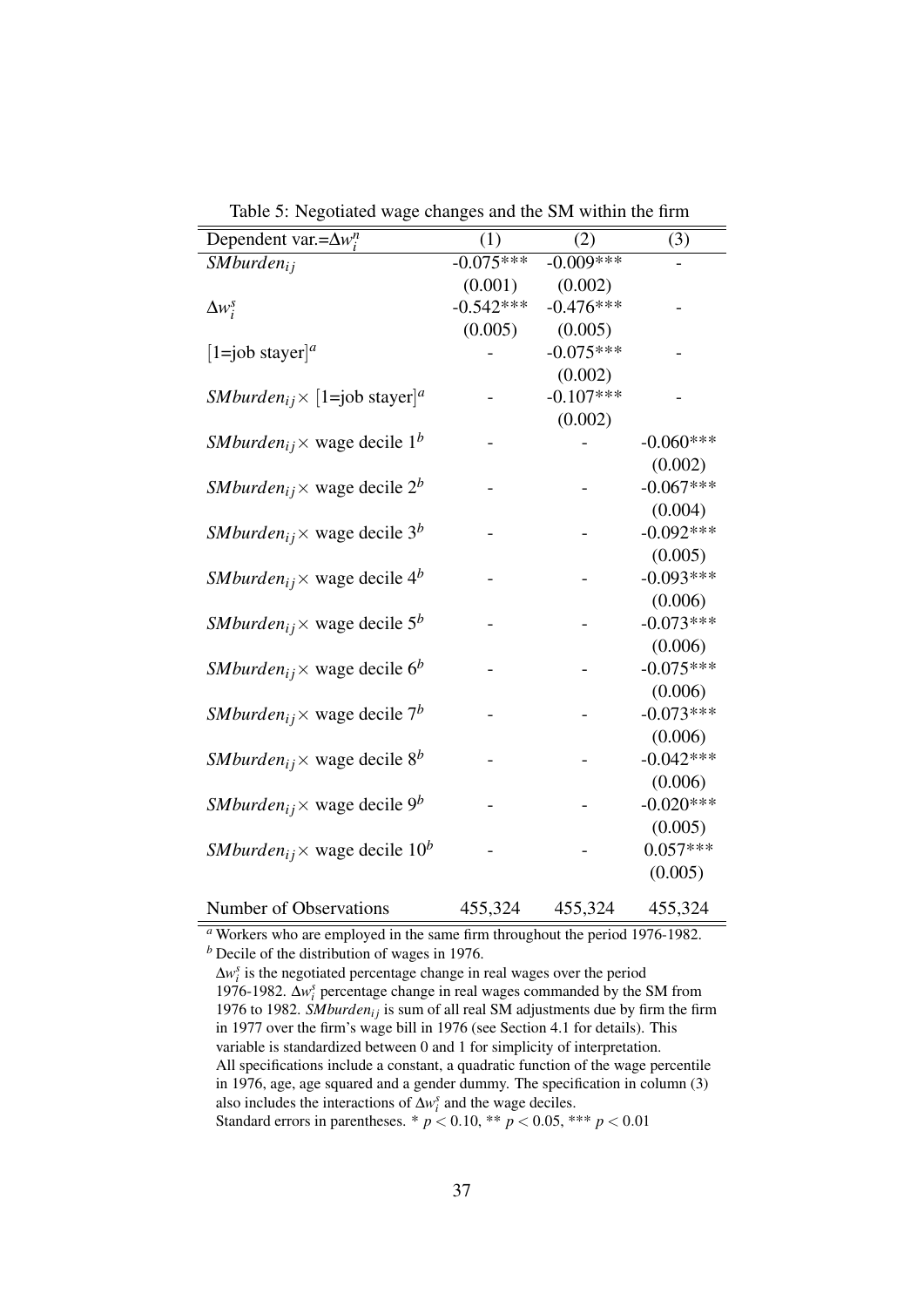| Dependent var.= prob. of job changing <sup><math>a</math></sup>    | (1)         | (2)         |
|--------------------------------------------------------------------|-------------|-------------|
| SMburden <sub>ij</sub>                                             | $0.031***$  |             |
|                                                                    | (0.001)     |             |
| $\Delta w_i^s$                                                     | $-0.135***$ | $-0.053***$ |
|                                                                    | (0.004)     | (0.005)     |
| <i>SMburden</i> <sub>ij</sub> $\times$ wage decile 1 <sup>b</sup>  |             | $-0.024***$ |
|                                                                    |             | (0.002)     |
| <i>SMburden</i> <sub>ij</sub> $\times$ wage decile 2 <sup>b</sup>  |             | $0.033***$  |
|                                                                    |             | (0.003)     |
| <i>SMburden</i> <sub>ij</sub> $\times$ wage decile 3 <sup>b</sup>  |             | $-0.005$    |
|                                                                    |             | (0.003)     |
| <i>SMburden</i> <sub>ij</sub> $\times$ wage decile 4 <sup>b</sup>  |             | $0.021***$  |
|                                                                    |             | (0.004)     |
| <i>SMburden</i> <sub>ij</sub> $\times$ wage decile 5 <sup>b</sup>  |             | $0.040***$  |
|                                                                    |             | (0.005)     |
| <i>SMburden</i> <sub>ij</sub> $\times$ wage decile 6 <sup>b</sup>  |             | $0.050***$  |
|                                                                    |             | (0.005)     |
| <i>SMburden</i> <sub>ij</sub> $\times$ wage decile 7 <sup>b</sup>  |             | $0.076***$  |
|                                                                    |             | (0.005)     |
| <i>SMburden</i> <sub>ij</sub> $\times$ wage decile 8 <sup>b</sup>  |             | $0.074***$  |
|                                                                    |             | (0.004)     |
| <i>SMburden</i> <sub>ij</sub> $\times$ wage decile 9 <sup>b</sup>  |             | $0.106***$  |
|                                                                    |             | (0.003)     |
| <i>SMburden</i> <sub>ij</sub> $\times$ wage decile 10 <sup>b</sup> |             | $0.195***$  |
|                                                                    |             | (0.003)     |
| Number of Observations                                             | 455,324     | 455,324     |

<span id="page-39-0"></span>Table 6: Probability of changing employer

*<sup>a</sup>* The dependent variable is a dummy equal to one for workers who changed employer at least once at some point between 1976 and 1982.

*b* Decile of the distribution of wages in 1976.

 $\Delta w_i^s$  is the negotiated percentage change in real wages over the period 1976-1982. ∆*w s i* percentage change in real wages commanded by the SM from 1976 to 1982. *SMburden<sub>ij</sub>* is sum of all real SM adjustments due by firm the firm in 1977 over the firm's wage bill in 1976 (see Section [4.1](#page-17-1) for details). This variable is standardized between 0 and 1 for simplicity of interpretation.

All specifications include a quadratic function of the wage percentile in 1976, age, age squared, a gender dummy and fixed effects for the firms where the worker was employed in 1976.

Standard errors in parentheses. \*  $p < 0.10$ , \*\*  $p < 0.05$ , \*\*\*  $p < 0.01$